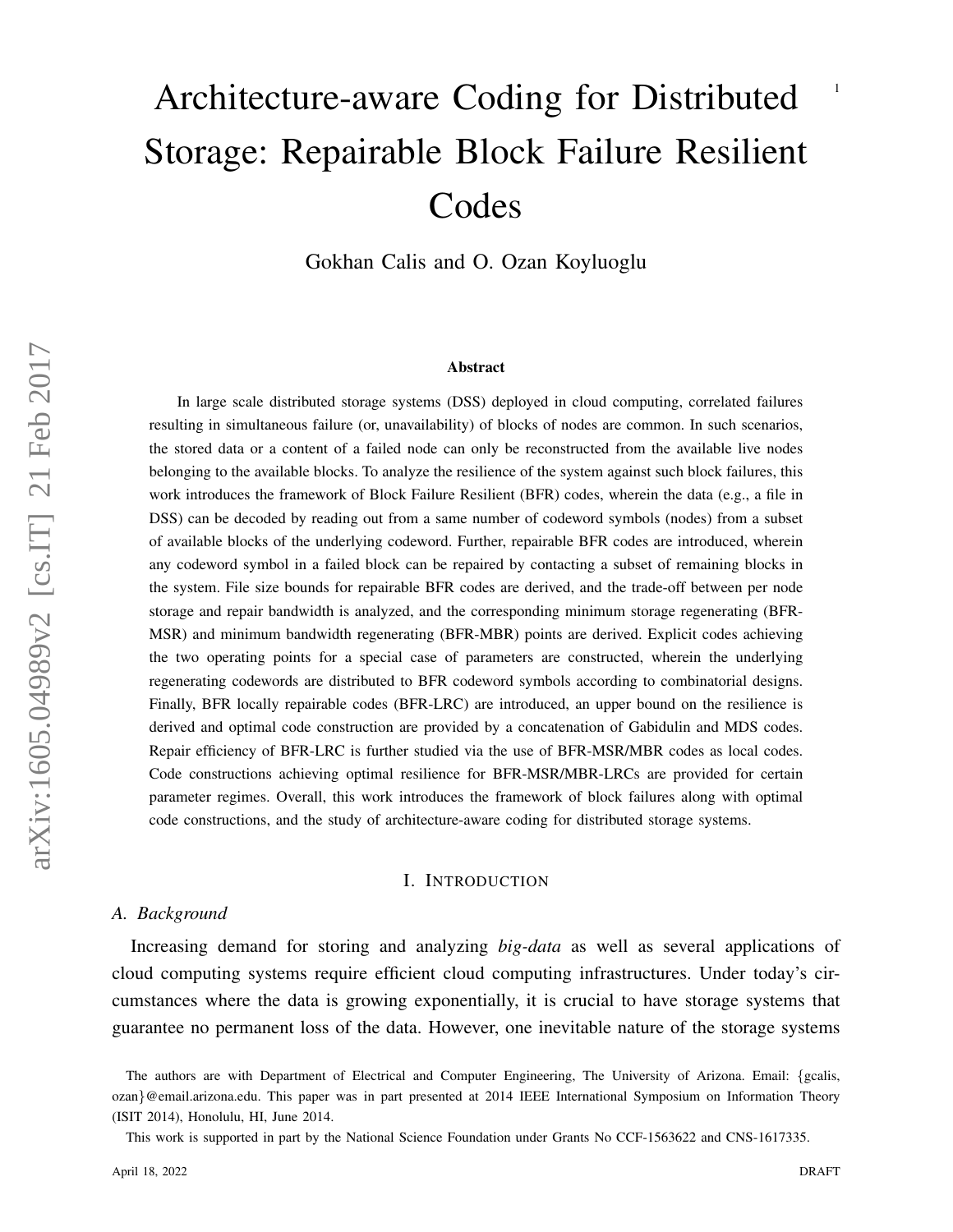is node failures. In order to provide resilience against such failures, redundancy is introduced in the storage.

Classical redundancy schemes range from *replication* to *erasure coding*. Erasure coding allows for better performance in terms of reliability and redundancy compared to replication. To increase repair bandwidth efficiency of erasure coded systems, regenerating codes are proposed in the seminal work of Dimakis et al. [\[1\]](#page-36-0). In such a model of distributed storage systems (DSS), the file of size M is encoded to n nodes such that any  $k \leq n$  nodes (each with  $\alpha$  symbols) allow for reconstructing the file and any  $d \geq k$  nodes (with  $\beta \leq \alpha$  symbols from each) reconstruct a failed node with a repair bandwidth  $\gamma = d\beta$ . The trade-off between per node storage ( $\alpha$ ) and repair bandwidth ( $\gamma$ ) is characterized and two ends of the trade-off curve are named as minimum storage regenerating (MSR) and minimum bandwidth regenerating (MBR) points [\[1\]](#page-36-0). Several explicit codes have been proposed to achieve these operating points recently [\[2\]](#page-36-1)–[\[8\]](#page-36-2).

Another metric for an efficient repair is repair degree d and regenerating codes necessarily have  $d \geq k$ . Codes with locality and locally repairable codes with regeneration properties [\[9\]](#page-36-3)–[\[18\]](#page-36-4) allow for a small repair degree, wherein a failed node is reconstructed via local connections. Instances of such codes are recently considered in DSS [\[19\]](#page-36-5), [\[20\]](#page-36-6). Small repair degree has its benefits in terms of the implementation of DSS since a failed node requires only *local* connections. In particular, when more nodes are busy for recovery operations, this in turn creates additional access cost in the network.

In large-scale distributed storage systems (such as GFS [\[21\]](#page-36-7)), *correlated failures* are unavoidable. As analyzed in [\[22\]](#page-36-8), these simultaneous failures of multiple nodes affect the performance of computing systems severely. The analysis in [\[22\]](#page-36-8) further shows that these correlated failures arise due to the *failure domains*, e.g., nodes connected to the same power source, the same update group, or the same cluster (e.g., rack) exhibit these *structured failure bursts*. The unavailability periods are transient, and largest failure bursts almost always have significant rack-correlation. For example, in Fig. [1](#page-2-0) there are three racks in a DSS, each connected to the same switch. Assume that top-of-rack (TOR) switch of the first rack is failed; hence, all the disks in the rack are assumed to be failed or unavailable (same failure domain). Now consider that, while the first rack is unavailable, a user asks for some data  $D$  stored in one of the disks in the first rack. If both the data and its corresponding redundancy were stored all together in the first rack, then the user would not be able to access the data until the TOR switch works properly. On the other hand, assume that redundancy is distributed to the other two racks; then, the user could connect to those two racks in order to reconstruct the data. Furthermore, if the disk storing the data fails in the first rack, then the repair process could be performed similarly since the failed disk could connect to other racks to download some amount of data for repair process. This architecture is also relevant to disk storage, where the disk is divided into sectors, each can be unavailable or under failure. To overcome from failures having such patterns, a different approach is needed.

In terms of data recovery operations, such an architecture can be considered as a relaxation of regenerating coded system. In particular, considering a load balancing property for the racks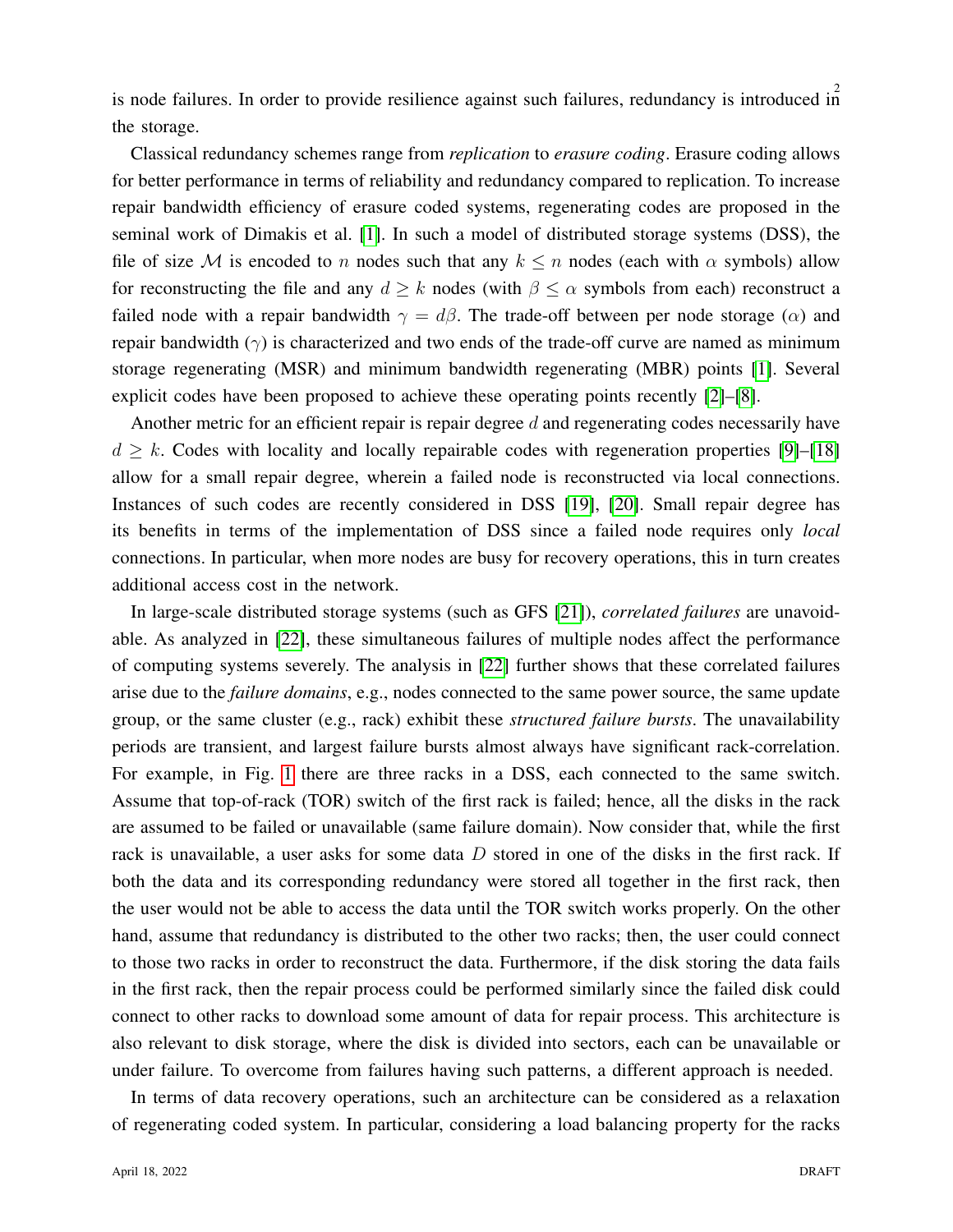<span id="page-2-0"></span>

Fig. 1: A data-center architecture where top-of-rack (TOR) switch of the first rack fails

utilized in the recovery operations, we focus on the following model. Regenerating codes allow the failed node to connect to any  $d$  nodes for repair purposes whereas we consider failed node connecting to a total of d nodes in some restricted subset of nodes, i.e., any  $\frac{d}{2}$  nodes in the second and third racks respectively for the example in Fig. [1.](#page-2-0) Similarly, any  $k$  property of regenerating codes for data-reconstruction is also relaxed, i.e., DC can connect to  $\frac{k}{3}$  nodes in each rack in the example above. The outcome of such a relaxation is directly related to the performance of the DSS in terms of per node storage and repair bandwidth trade-off. For example, consider a DSS where a file of size M is stored over  $n = 10$  nodes such that any  $k = 4$  nodes are enough to reconstruct the data. In addition, any  $d = 4$  nodes are required to regenerate a failed node. For such a system that uses regenerating code, the trade-off curve can be obtained as in Fig. [2\(](#page-3-0)c). Now consider that,  $n = 10$  nodes are distributed into two distinct groups such that each *block* has  $\frac{n}{2} = 5$  nodes. Note that, a failed node in one of the blocks can now be repaired by connecting to any  $d = 4$  nodes in the other block. Also, DC can contact  $\frac{k}{2} = 2$  nodes per block to reconstruct the original message  $M$ . For such a relaxation, we can obtain the corresponding trade-off curve between per node storage and repair bandwidth as in Fig. [2\(](#page-3-0)c). Observe that the new MSR point, called *BFR-MSR*, has significantly lower repair bandwidth than MSR point as a result of this relaxation. In this paper, we further show that the gap between the repair bandwidth of BFR-MSR and MBR point can be made arbitrarily small for large systems while keeping the per node storage of BFR-MSR point same as MSR point. Therefore, such a relaxation of regenerating codes allow for simultaneous achievability of per-node storage of MSR point and repair bandwidth of MBR point.

## *B. Contributions and organization*

The contributions of this paper can be summarized as follows:

- We develop a framework to analyze resilience against block failures in DSS with node repair efficiencies. We consider a DSS with a single failure domain, where nodes belonging to the same failure group form a block of the codeword.
- We introduce block failure resilient (BFR) codes, which allow for data collection from any  $b_c = b - \rho$  blocks, where b is the number of blocks in the system and  $\rho$  is the resilience April 18, 2022 DRAFT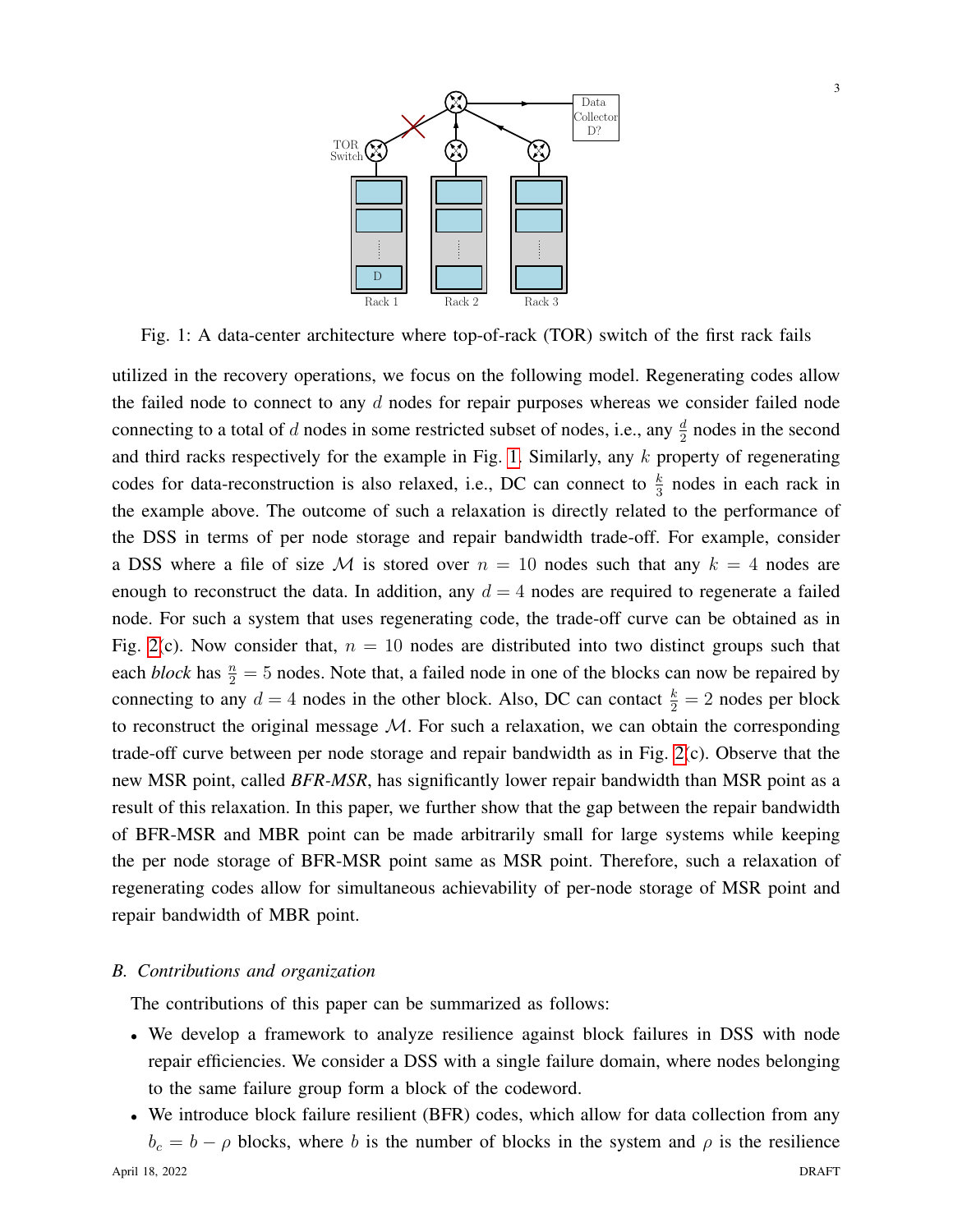<span id="page-3-0"></span>

Fig. 2: (a) Node repair in regenerating codes. (b) Node repair in relaxation of regenerating codes. (c) Trade-off curves in toy example.

parameter of the code. Considering a load-balancing among blocks, a same number of nodes are contacted within these  $b_c$  blocks. (A total of  $k = k_c b_c$  nodes and downloading  $\alpha$ , i.e., all-symbols from each.) This constitutes data collection property of BFR codes. ( $\rho = 0$  case can be considered as a special case of batch codes introduced in [\[23\]](#page-36-9).) We emphasize that our results in this part of the manuscript also consider the case of  $\rho > 0$ . Furthermore, we introduce repairability in BFR codes, where any node of a failed block can be reconstructed from any  $d_r$  nodes of any remaining  $b_r = b - \sigma \leq b - 1$  blocks. (A total of  $d = d_r b_r$  nodes and downloading  $\beta$  symbols from each.) As introduced in [\[1\]](#page-36-0), we utilize graph expansion of DSS employing these repairable codes, and derive file size bounds and characterize BFR-MSR and BFR-MBR points for a wide set of parameter regimes. We emphasize the relation between  $d_r$  and  $k_c$  as well as  $\rho$  and  $\sigma$  to differentiate all cases. <sup>[1](#page-3-1)</sup>

- The main focus of this manuscript is on code constructions for  $\sigma > 0$  and  $\rho = 0$  scenario, where the data access assumes the availability of all  $\rho$  blocks and partial data access ("repair") is over any given subset of blocks of size  $b - \sigma$ .
- We construct explicit codes achieving these points for a set of parameters when  $d_r \geq k_c$ ,  $\rho = 0$  and  $\sigma = 1$ . For a system with  $b = 2$  blocks case, we show that achieving both MSR and MBR properties simultaneously is asymptotically possible. (This is somewhat similar to the property of Twin codes [\[24\]](#page-37-0), but here the data collection property is different.) Then, for a system with  $b \geq 3$  blocks case, we consider utilizing multiple codewords, which are placed into DSS via a combinatorial design (projective planes) based codeword placement.
- We also provide the code constructions for any  $\sigma < b-1$  and  $\rho = 0$  by utilizing Duplicated Combination Block Designs (DCBD). These codes can achieve BFR-MSR and BFR-MBR points for a wider set of parameters than the codes described above.
- We introduce BFR locally repairable codes (BFR-LRC). We establish an upper bound on the resilience of such codes (using techniques similar to [\[12\]](#page-36-10)) and propose resilience-optimal

<span id="page-3-1"></span><sup>&</sup>lt;sup>1</sup>The case with  $\frac{d}{b-\sigma} \ge \frac{k}{b-\rho}$  and  $\sigma > \rho$  remains open in terms of a general proof for the minimum possible file size bound. However, the obtained bound is shown to be tight by code constructions for certain parameter regimes.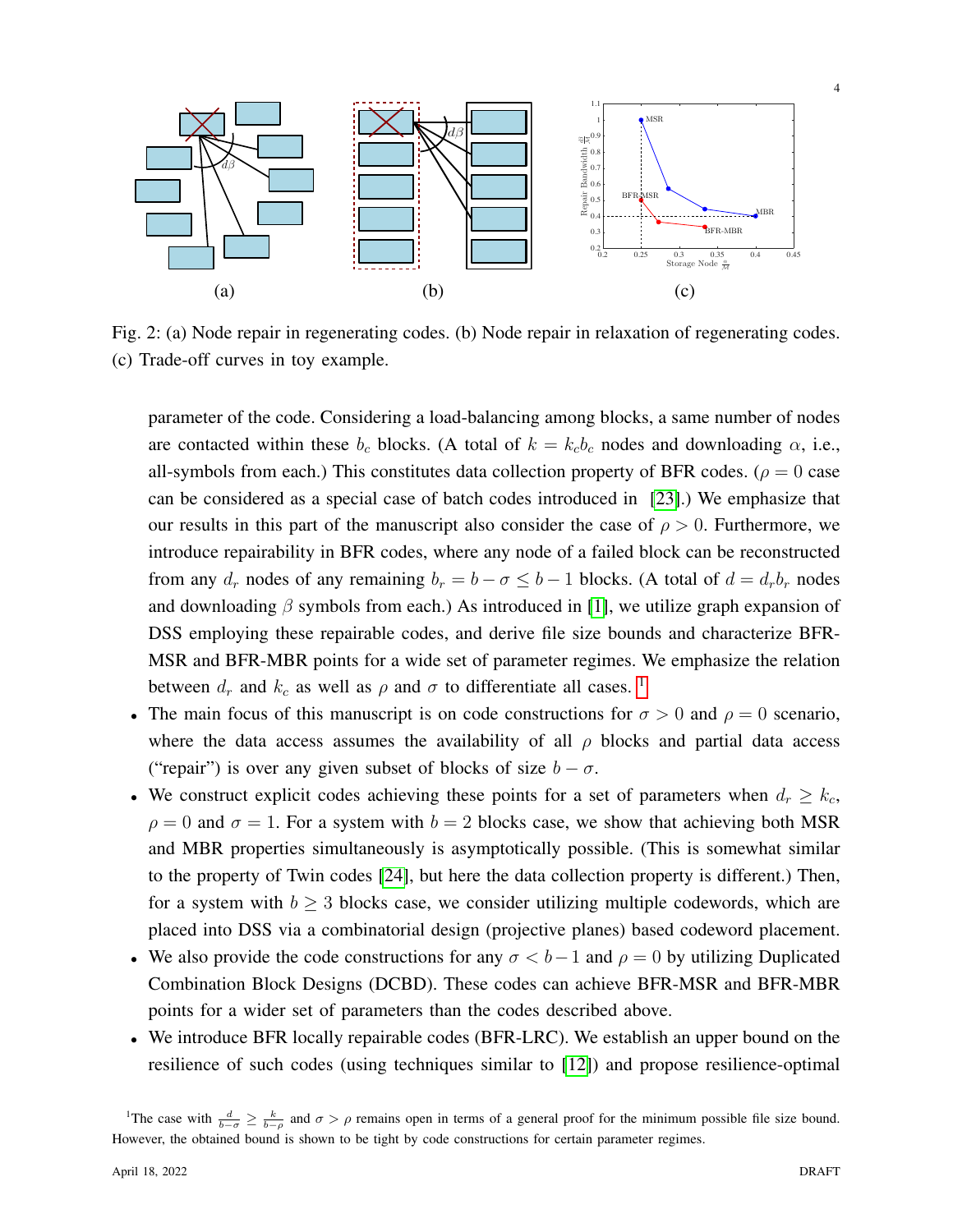- We also analyze the case where regenerating codes are used to improve repair efficiency of BFR-LRC codes. These codes are called BFR-MSR/MBR-LRC and they have a better performance in terms of repair bandwidth. We identify the upper bound on the file size that can be stored for both cases and also propose a construction that utilizes DCBD based construction to achieve the studied bound for certain parameter regimes.
- We provide codes with table-based type of relaxation for repairable BFR in order to operate within wider set of parameters.

The rest of the paper is is organized as follows. In Section [II,](#page-6-0) we introduce BFR codes and provide preliminaries. Section [III](#page-9-0) focuses on file size bounds for efficient repair where we study BFR-MSR and BFR-MBR points. In Section [IV,](#page-17-0) we provide explicit code constructions. We discuss BFR-LRC and local regeneration in BFR-LRC in Section [V.](#page-24-0) We extend our discussion in Section [VI](#page-30-0) where we analyze repair time of DSS with BFR as well as other codes, e.g., regenerating codes, and also propose a relaxation for the BFR model, where we provide explicit codes achieving the performance of BFR-MSR/MBR. Finally we conclude in Section [VII.](#page-35-0)

## *C. Related Work*

In the seminal work of Dimakis et al. [\[1\]](#page-36-0), *regenerating codes* are presented, which are proposed to improve upon classical erasure codes in terms of repair bandwidth. The authors focus on a setting similar to maximum distance separable (MDS) codes as regenerating codes also have *any k out of n* property which allows data collector to connect to any k nodes to decode data stored over n nodes; however, they show that by allowing a failed node to connect to  $d \geq k$  nodes, they can significantly reduce the repair bandwidth. Thus, a trade-off between per node storage and repair bandwidth for a single node repair is presented. Such a repair process is referred to as *functional* repair since the *newcomer* node may not store the same data as the failed node; however in terms of functionality, they are equivalent. In [\[1\]](#page-36-0), [\[6\]](#page-36-11), [\[7\]](#page-36-12), functional repair is studied to construct codes achieving the optimality at the two ends of the trade-off curve. In [\[3\]](#page-36-13), the focus is on *exact* repair where the failed node is repaired such that the newcomer stores exactly the same data as the failed node stored. The proposed code construction is optimal for all parameters  $(n, k, d)$  for minimum bandwidth regeneration (MBR) point as well as optimal for  $(n, k, d \geq 2k - 2)$  for minimum storage regeneration (MSR) point. It can be deducted that since  $n - 1 \ge d$  necessarily, these codes' rate is bounded by  $\frac{1}{2} + \frac{1}{2i}$  $\frac{1}{2n}$  for MSR point. [\[4\]](#page-36-14) utilizes two parity nodes to construct exact regeneration codes that are optimal in repair bandwidth, whereas [\[2\]](#page-36-1), [\[8\]](#page-36-2) focus on exact-repair for systematic node repair through permutation-matrix based constructions. Our BFR model here can be seen as a structured relaxation of the data collection and repair process of regenerating codes as discussed in the previous subsection.

Combinatorial designs are utilized in constructing fractional repetition codes in [\[25\]](#page-37-1). In this construction, MDS codewords are replicated and these replicated symbols are placed to storage nodes according to the combinatorial designs. The resulting coding scheme can be viewed as the

5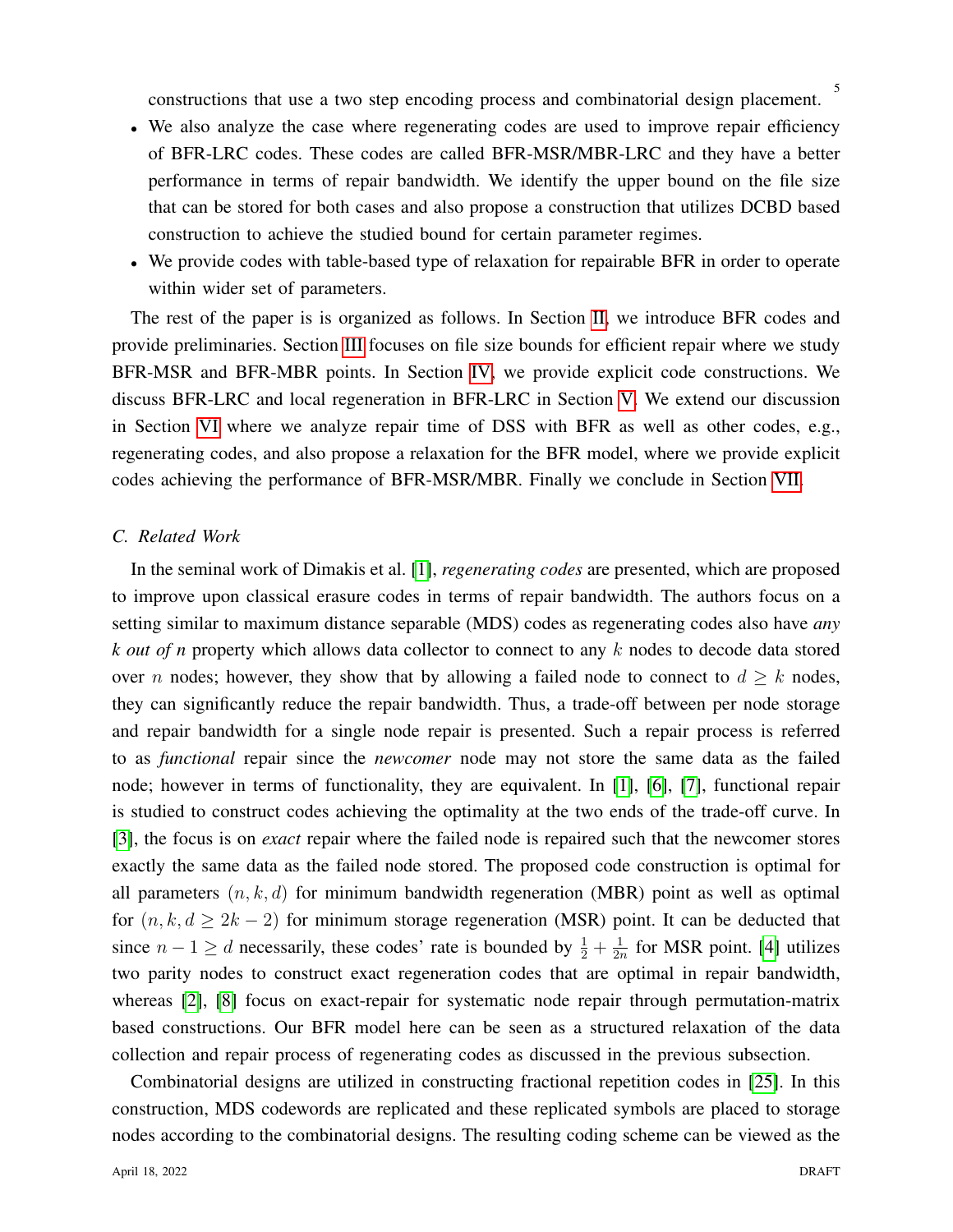6 relaxation of regenerating codes where the repairs are performed in a *table-based* manner (instead of "any d" property). Other works that utilize combinatorial designs include [\[26\]](#page-37-2)–[\[28\]](#page-37-3). For the constructions proposed in this paper, we consider having (in certain cases precoded versions of) *regenerating codewords* placed to storage nodes according to combinatorial designs. As compared to fractional repetition codes, this allows to have bandwidth efficient repair with"any  $d_r$ " property in the block failure context studied here. In the last part of the sequel, we revisit and provide codes with a table-based type of relaxation for repairable BFR model, where instead of "any  $d_r$ " per helper block we consider "any  $d$ " per helper sub-block.

Proposed recently in [\[11\]](#page-36-15), *local* codes operate node repairs within some local group thereby reducing repair degree. In [\[9\]](#page-36-3), minimum distance of locally repairable codes are studied for scalar case only and Pyramid codes are shown to be optimal in terms of minimum distance [\[14\]](#page-36-16). [\[13\]](#page-36-17) generalizes the bound by allowing multiple local parities per local group for the scalar linear code. Next, [\[10\]](#page-36-18) focuses on the minimum distance bound for vector codes which have only one local parity per group as well as characterize the trade-off between per node storage and resilience. In [\[12\]](#page-36-10), [\[29\]](#page-37-4), the authors generalize the bound on minimum distance for vectors codes which can have multiple parity nodes per local group and characterize the trade-off between per node storage and resilience. [\[30\]](#page-37-5) proposes locally repairable codes with small field sizes by considering polynomial construction of Reed-Solomon codes. For LRCs, when the number of failures exceed the corresponding minimum distance of the local group, the local recovery would not be possible. Our BFR model here can be considered as the opposite of locality property, where non-local nodes have to be contacted for recovery operations.

Recently, another type of erasure codes called Partial-MDS are proposed for RAID systems to tolerate not just disk failures but also sector failures [\[31\]](#page-37-6). Considering a stripe on a disk system as an  $r \times n$  array where disks are represented by columns and all disks have r sectors, PMDS codes tolerate an erasure of any  $m$  sectors per row plus any  $s$  additional elements. Later, relaxation of PMDS codes are studied in [\[32\]](#page-37-7) which allow erasure of any  $m$  columns plus any s additional elements. These codes are called Sector-Disk (SD) codes. Our BFR model can also be considered as a class of SD codes since BFR construction tolerates  $\rho$  block failures which can be treated as disks (columns) in SD code construction. However, for the full access case, BFR codes do not have any additional erasure protection beyond  $m = \rho$  disk failures. And, for the partial access case, BFR codes allow additional erasure protection but the code tolerates any additional  $c - k_c$  number of erasures per block (disk) rather than s number of erasures that can occur anywhere over the remaining disks. On the other hand, repair process in SD codes utilize the row-wise parities (one sector from other disks) to correct the corresponding sectors in the failed disks, but repairable BFR allows the failed node (sector) in a block (disk) to contact any set of nodes in other blocks.

We note that the blocks in our model can be used to model clusters (e.g., racks) in DSS. Such a model is related to the work in [\[33\]](#page-37-8) which differentiates between within-rack communication and cross-rack communication. Our focus here would correspond to the case where within the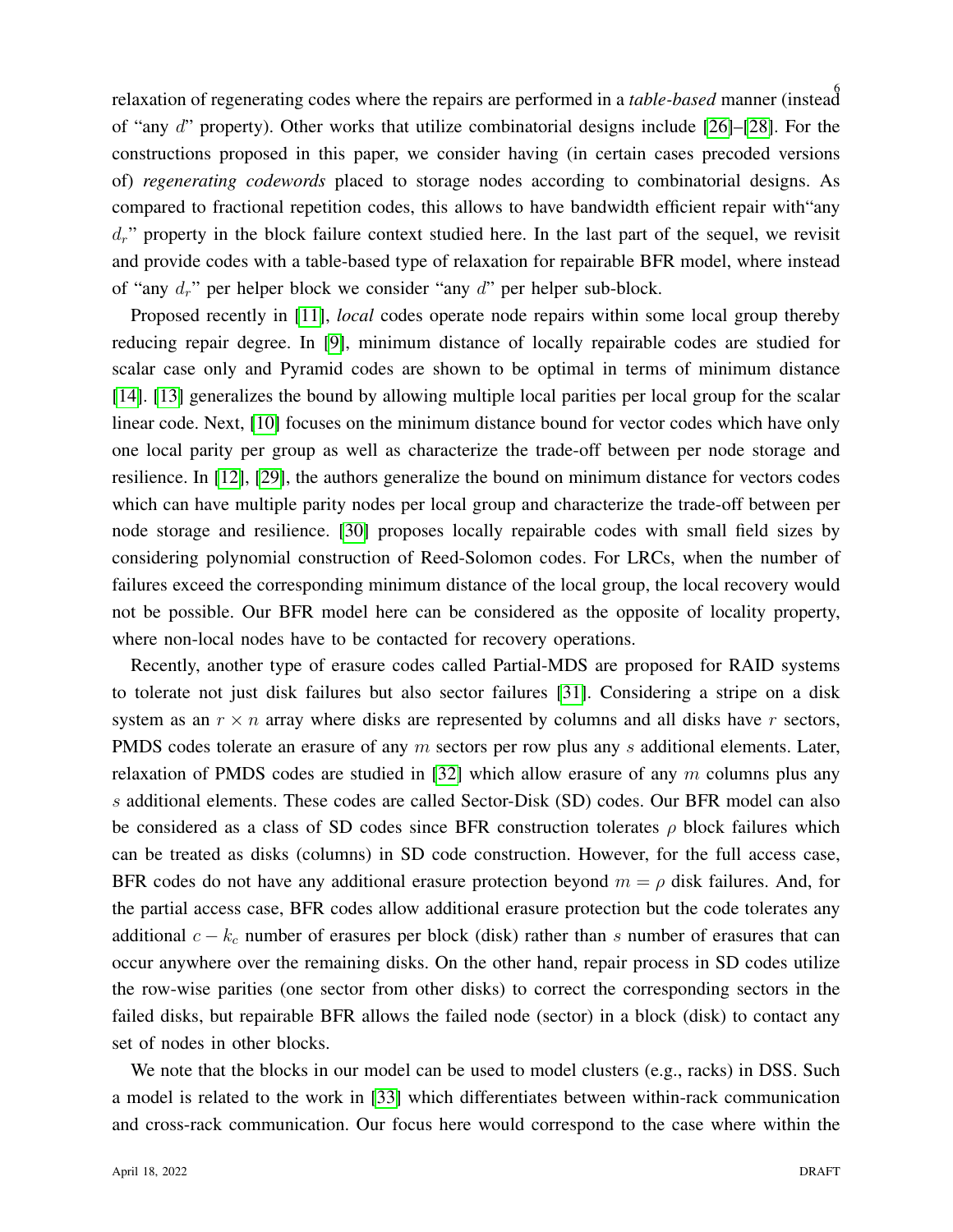7 failure group, communication cost is much higher than the cross-group communication cost, as no nodes from the failed/unavailable group can be contacted to regenerate a node. Another recent work [\[34\]](#page-37-9) considers clustered storage as well, but the repair mechanism is different than our model, where, similar to [\[33\]](#page-37-8), [\[34\]](#page-37-9) considers availability of nodes in the block that has a failed node, i.e., there is no consideration of failure of blocks.

## II. BACKGROUND AND PRELIMINARIES

## <span id="page-6-0"></span>*A. Block failure resilient codes and repairability*

Consider a code C which maps M symbols (over  $\mathbb{F}_q$ ) in f (file) to length n codewords (nodes)  $\mathbf{c} = (c_1, \dots, c_n)$  with  $c_i \in \mathbb{F}_q^{\alpha}$  for  $i = 1, \dots, n$ . These codewords are distributed into b blocks each with block capacity  $c = \frac{n}{b}$  $\frac{n}{b}$  nodes per block. We have the following definition.

<span id="page-6-1"></span>**Definition 1** (Block Failure Resilient (BFR) Codes). An  $(n, b, M, k, \rho, \alpha)$  block failure resilient *(BFR) code encodes*  $\mathcal M$  *elements in*  $\mathbb F_q$  *(f) to n codeword symbols (each in*  $\mathbb F_q^{\alpha}$ *) that are grouped into b blocks such that* **f** *can be decoded by accessing to any*  $\frac{k}{b-\rho}$  *nodes from each of the*  $b-\rho$ *blocks.*

We remark that, in the above,  $\rho$  represents the resilience parameter of the BFR code, i.e., the code can tolerate  $\rho$  block erasures. Due to this data collection (file decoding) property of the code, we denote the number of blocks accessed as  $b_c = b - \rho$  and number of nodes accessed per block as  $k_c = \frac{k}{b_c}$  $\frac{k}{b_c}$ . Noting that  $k_c \leq c$  should be satisfied, we differentiate between *partial* block access,  $k_c < c$ , and *full* block access  $k_c = c$ . Throughout the paper, we assume  $b \mid n$ . i.e., c is integer, and  $(b - \rho) | k$ , i.e.,  $k_c$  is integer.

Remarkably, any MDS array code [\[35\]](#page-37-10) can be utilized as BFR codes for the full access case. In fact, such an approach will be optimal in terms of minimum distance, and therefore for resilience  $\rho$ . However, for  $k_c < c$ , MDS array codes may not result in an optimal code in terms of the trade-off between resilience  $\rho$  and code rate  $\frac{M}{n\alpha}$ . Concatenation of Gabidulin codes and MDS codes as originally proposed in [\[12\]](#page-36-10) gives optimal BFR codes for all parameters. For completeness, we provide this coding technique adapted to generate BFR codes in Appendix [A.](#page-37-11) We remark that this concatenation approach is used for locally repairable codes in [\[12\]](#page-36-10), for locally repairable codes with minimum bandwidth node repairs in [\[16\]](#page-36-19), thwarting adversarial errors in [\[36\]](#page-37-12), [\[37\]](#page-37-13), cooperative regenerating codes with built-in security mechanisms against node capture attacks in [\[38\]](#page-37-14) and for constructing PMDS codes in [\[39\]](#page-37-15). In this work, we focus on repairable BFR codes, as defined in the following.

**Definition 2** (Block Failure Resilient Regenerating Codes (BFR-RC)). *An*  $(n, b, M, k, \rho, \alpha, k)$ d, σ, β) *block failure resilient regenerating code (BFR-RC) is an* (n, b,M, k, ρ, α) *BFR code (data collection property) with the following repair property: Any node of a failed block can be reconstructed by accessing to any*  $d_r = \frac{d}{b_r}$  $\frac{d}{b-\sigma}$  nodes of any  $b_r = b - \sigma$  blocks and downloading  $\beta$ *symbols from each of these*  $d = b_r d_r$  *nodes.*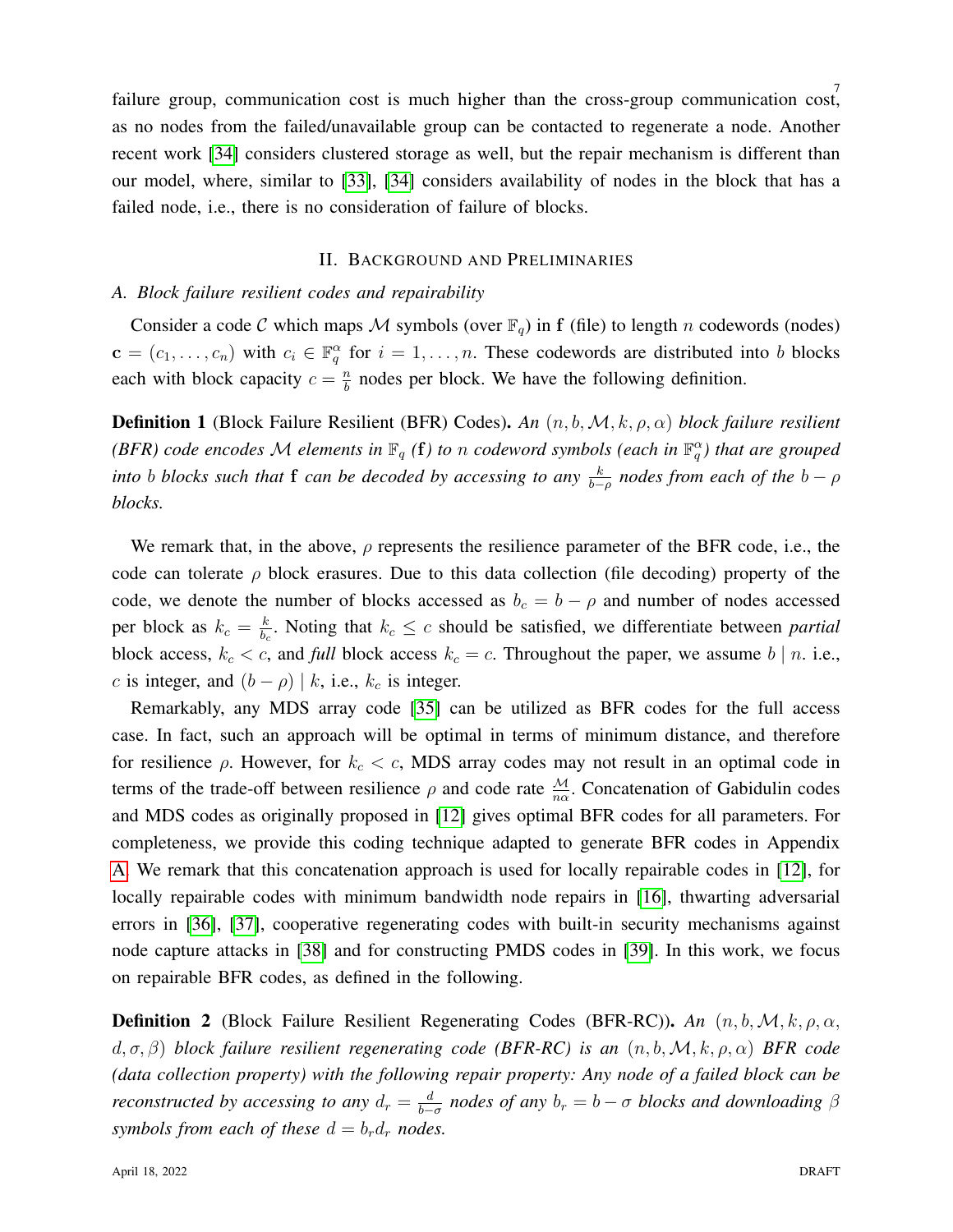We assume  $(b - \sigma)$  | d, i.e.,  $d_r$  is integer. (Note that  $d_r$  should necessarily satisfy  $\frac{d}{b-\sigma}$  =  $d_r \leq c = \frac{n}{b}$  $\frac{n}{b}$  in our model.) We consider the trade-off between the *repair bandwidth*  $\gamma = d\beta$  and *per node storage* α similar to the seminal work of Dimakis et al. [\[1\]](#page-36-0). In particular, we define  $\alpha_{\text{BFR-MSR}} = \frac{M}{k}$  as the minimum per node storage and  $\gamma_{\text{BFR-MBR}} = \alpha_{\text{BFR-MBR}}$  as the minimum repair bandwidth for an  $(n, b, \mathcal{M}, k, \rho, \alpha, d, \sigma, \beta)$  BFR-RC.

**Remark 3.** Having  $\sigma > 0$  allows partial data reconstruction as one can regenerate the unavali*able/failed node inside a block.*

## *B. Information flow graph*

The operation of a DSS employing such codes can be modeled by a multicasting scenario over an information flow graph  $[1]$ , which has three types of nodes: 1) Source node  $(S)$ : Contains original file f. 2) Storage nodes, each represented as  $x_i$  with two sub-nodes( $(x_i^{\text{in}}, x_i^{\text{out}})$ ), where  $x<sup>in</sup>$  is the sub-node having the connections from the live nodes, and  $x<sup>out</sup>$  is the storage sub-node, which stores the data and is contacted for node repair or data collection (edges between each  $x_i^{\text{in}}$ and  $x_i^{\text{out}}$  has  $\alpha$ -link capacity). 3) Data collector (DC) which contacts  $x^{\text{out}}$  sub-nodes of k live nodes (with edges each having  $\infty$ -link capacity). (As described above, for BFR codes these k nodes can be any  $\frac{k}{b-\rho}$  nodes from each of the  $b-\rho$  blocks.) Then, for a given graph G and DCs DC<sub>i</sub>, the file size can be bounded using the max flow-min cut theorem for multicasting utilized in network coding [\[1\]](#page-36-0), [\[40\]](#page-37-16).

Lemma 4 (Max flow-min cut theorem for multicasting).

 $\mathcal{M} \leq \min_{\mathcal{G}} \min_{\text{DC}_i} \maxflow(S \to \text{DC}_i, \mathcal{G}),$ 

where  $flow(S \rightarrow DC_i, \mathcal{G})$  represents the flow from the source node S to  $DC_i$  over the graph  $\mathcal{G}$ .

Therefore,  $M$  symbol long file can be delivered to a DC, only if the min cut is at least  $M$ . In the next section, similar to  $[1]$ , we consider k successive node failures and evaluate the min-cut over possible graphs, and obtain file size bounds for DSS operating with BFR-RC.

## *C. Vector codes*

An  $(n, M, d_{\min}, \alpha)_q$  vector code  $C \subseteq (\mathbb{F}_q^{\alpha})^n$  is a collection of M vectors of length  $n\alpha$  over  $\mathbb{F}_q$ . A codeword  $c \in \mathcal{C}$  consists of n blocks, each of size  $\alpha$  over  $\mathbb{F}_q$ . We can replace each  $\alpha$ long block with an element in  $\mathbb{F}_{q^{\alpha}}$  to obtain a vector  $\mathbf{c} = (\mathbf{c}_1, \mathbf{c}_2, \dots, \mathbf{c}_n) \in \mathbb{F}_{q^{\alpha}}^n$ . The minimum distance,  $d_{\text{min}}$ , of C is defined as minimum Hamming distance between any two codewords in C.

Definition 5. *Let* c *be a codeword in* C *selected uniformly at random from* M *codewords. The minimum distance of* C *is defined as*

$$
d_{\min} = n - \max_{\mathcal{A} \subseteq [n]: H(\mathbf{c}_{\mathcal{A}}) < \log_q M} |\mathcal{A}|,
$$

where  $\mathcal{A} = \{i_1, \ldots, i_{|\mathcal{A}|}\} \subseteq [n]$ ,  $\mathbf{c}_{\mathcal{A}} = (\mathbf{c}_{i_1}, \ldots, \mathbf{c}_{i_{|\mathcal{A}|}})$ , and  $H(\cdot)$  denotes q-entropy. April 18, 2022 DRAFT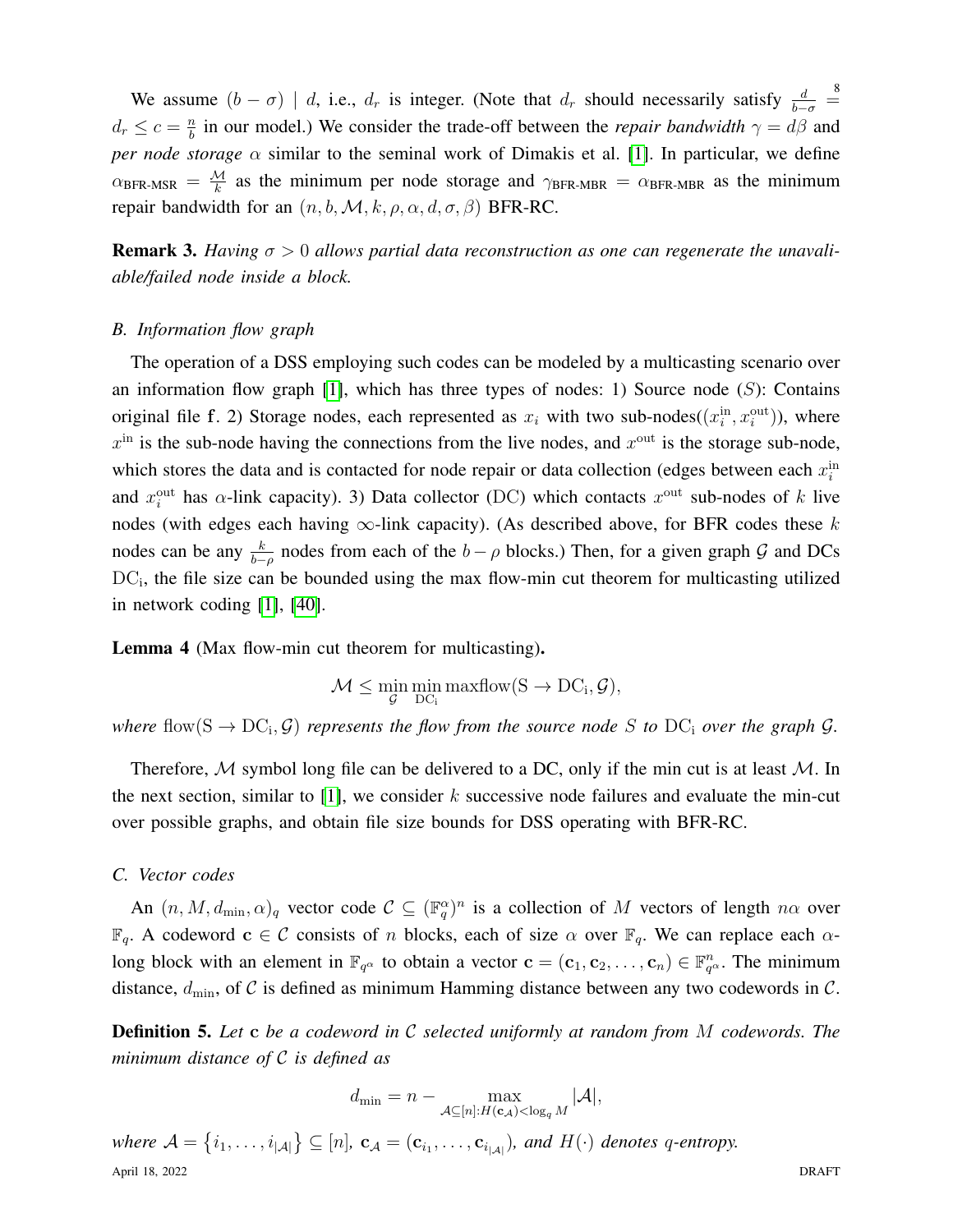A vector code is said to be maximum distance separable (MDS) code if  $\alpha \mid \log_q M$  and  $d_{\min} = n - \frac{log_q M}{\alpha} + 1$ . A linear  $(n, M, d_{\min}, \alpha)_q$  vector code is a linear subspace of  $\mathbb{F}_q^{\alpha n}$  of dimension  $\mathcal{M} = \log_q M$ . An  $[n, \mathcal{M}, d_{\min}, \alpha]_q$  array code is called *MDS array code* if  $\alpha \mid \mathcal{M}$ and  $d_{min} = n - \frac{M}{\alpha} + 1$ .

The encoding process of an  $(n, M = q^{\mathcal{M}}, d_{\min}, \alpha)_q$  vector code can be summarized by  $\mathbb{G}$ :  $\mathbb{F}_q^{\mathcal{M}} \to (\mathbb{F}_q^{\alpha})^n$ . The encoding function is defined by an  $\mathcal{M} \times n\alpha$  generator matrix  $G = [\mathbf{g}_1^1, \dots, \mathbf{g}_1^{\alpha}]$  $\cdots | \mathbf{g}_n^1, \ldots, \mathbf{g}_n^{\alpha} ]$  over  $\mathbb{F}_q$ .

## *D. Maximum rank distance codes*

Gabidulin codes [\[41\]](#page-37-17), are an example of class of rank-metric codes, called maximum rank distance (MRD) codes. (These codes will be utilized later in the sequel.)

Let  $\mathbb{F}_{q^m}$  be an extension field of  $\mathbb{F}_q$ . An element  $v \in \mathbb{F}_{q^m}$  can be represented as the vector  $\mathbf{v} = (v_1, \dots, v_m)^T \in \mathbb{F}_q^m$ , such that  $v = \sum_{i=1}^m v_i b_i$ , for a fixed basis  $\{b_1, \dots, b_m\}$  of the extension field  $\mathbb{F}_{q^m}$ . Using this, a vector  $\mathbf{v} = (v_1, \dots, v_N) \in \mathbb{F}_{q^m}^N$  can be represented by an  $m \times N$  matrix  ${\bf V} = [v_{i,j}]$  over  $\mathbb{F}_q$ , which is obtained by replacing each  $v_i$  of v by its vector representation  $(v_{i,1},\ldots,v_{i,m})^T$ .

**Definition 6.** The rank of a vector  $\mathbf{v} \in \mathbb{F}_{q^m}^N$ , rank(**v**), is defined as the rank of its  $m \times N$  matrix *representation V (over*  $\mathbb{F}_q$ *). Then, rank distance is given by* 

$$
d_R(\mathbf{v}, \mathbf{u}) = rank(\mathbf{V} - \mathbf{U}).
$$

An  $[N, K, D]_{q^m}$  rank-metric code  $C \subseteq \mathbb{F}_{q^m}^N$  is a linear block code over  $\mathbb{F}_{q^m}$  of length N with dimension  $K$  and minimum rank distance  $D$ . A rank-metric code that attains the Singleton bound D ≤ N − K + 1 in rank-metric is called *maximum rank distance* (MRD) code. Gabidulin codes can be described by evaluation of *linearized polynomials*.

**Definition 7.** A linearized polynomial  $f(y)$  over  $\mathbb{F}_{q^m}$  of q-degree t has the form

$$
f(y) = \sum_{i=0}^{t} a_i y^{q^i}
$$

*where*  $a_i \in \mathbb{F}_{q^m}$ *, and*  $a_t \neq 0$ *.* 

Process of encoding a message  $(f_1, f_2, \ldots, f_K)$  to a codeword of an  $[N, K, D = N - K + 1]$ Gabidulin code over  $\mathbb{F}_{q^m}$  has two steps:

- Step 1: Construct a data polynomial  $f(y) = \sum_{i=1}^{K} f_i y^{q^{i-1}}$  over  $\mathbb{F}_{q^m}$ .
- Step 2: Evaluate  $f(y)$  at  $\{y_1, y_2, \ldots, y_n\}$  where each  $y_i \in \mathbb{F}_{q^m}$ , to obtain a codeword  $c =$  $(f(y_1),...,f(y_N)) \in F_{q^m}^N$ .

**Remark 8.** For any  $a, b \in \mathbb{F}_q$  and  $v_1, v_2 \in \mathbb{F}_{q^m}$ , we have  $f(av_1 + bv_2) = af(v_1) + bf(v_2)$ .

**Remark 9.** Given evaluations of  $f(\cdot)$  at any K linearly independent (over  $\mathbb{F}_q$ ) points in  $\mathbb{F}_{q^m}$ , *one can reconstruct the message vector. Therefore, an* [N, K, D] *Gabidulin code is an MDS code and can correct any*  $D - 1 = N - K$  *erasures.*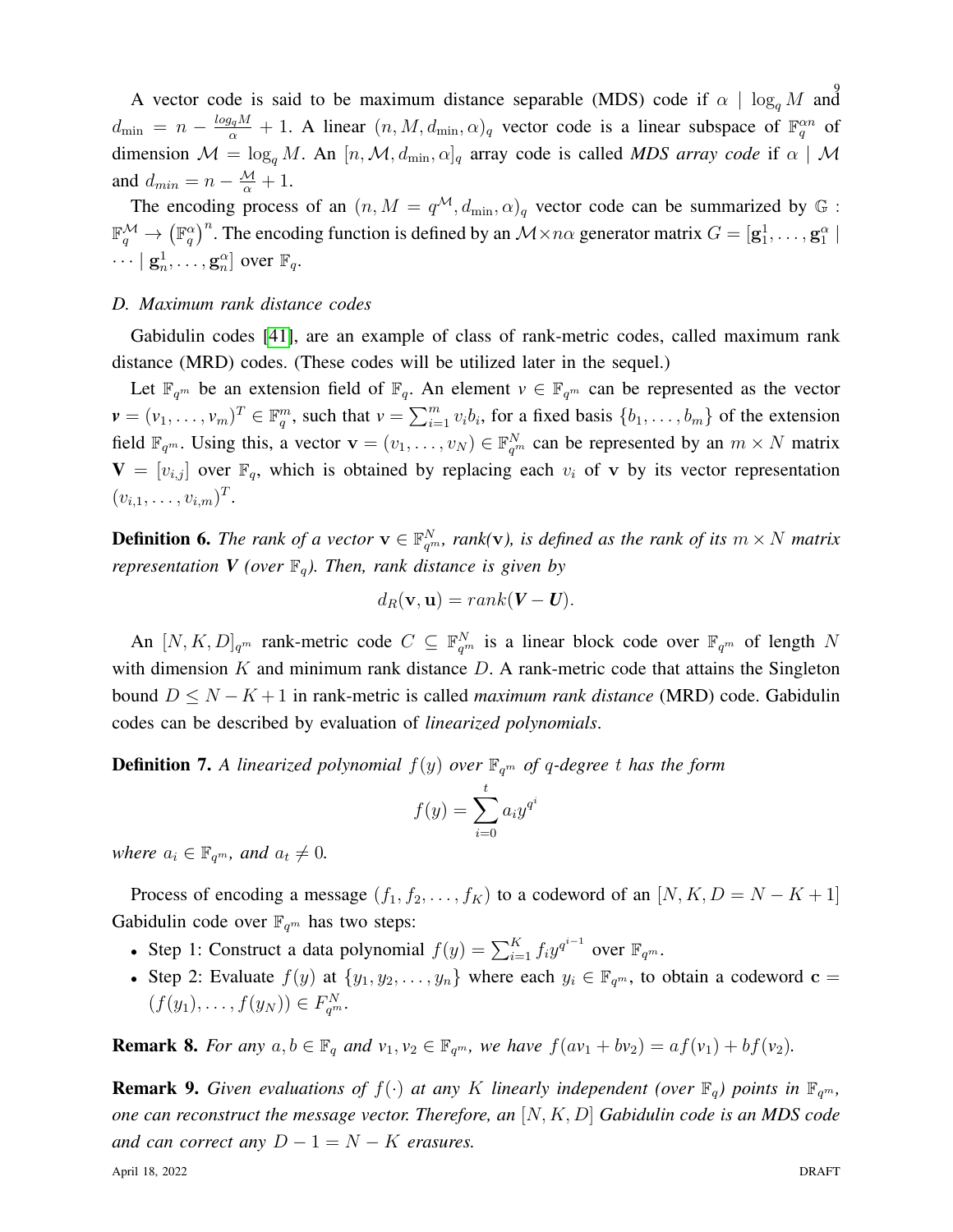## *E. Locally repairable codes*

Recently introduced locally repairable codes reduce repair degree by recovering a symbol via contacting small number of helper nodes for repair.

**Definition 10** (Punctured Vector Codes). *Given an*  $(n, M, d_{\min}, \alpha)$ <sub>q</sub> *vector code* C *and a set*  $S \subset [n], C|_S$  *is used to denote the code obtained by puncturing* C *on*  $[n]\S$ *. In other words, codewords of*  $C|_{\mathcal{S}}$  *are obtained by keeping those vector symbols in*  $\mathbf{c} = (\mathbf{c}_1, \dots, \mathbf{c}_n) \in \mathcal{C}$  *which have their indices in set* S*.*

<span id="page-9-1"></span>**Definition 11.** An  $(n, M, d_{\min}, \alpha)_q$  *vector code* C *is said to have*  $(r, \delta)$  locality *if for each vector symbol*  $c_i \in \mathbb{F}_q^n$ ,  $i \in [n]$ , of codeword  $\mathbf{c} = (c_1, \ldots, c_n) \in \mathcal{C}$ , there exists a set of indices  $\Gamma(i)$ *such that*

- $i \in \Gamma(i)$
- $|\Gamma(i)| \leq r + \delta 1$
- *Minimum distance of*  $C|_{\Gamma(i)}$  *is at least*  $\delta$ *.*

**Remark 12.** The last requirement in Definition [11](#page-9-1) implies that each element  $j \in \Gamma(i)$  can be *written as a function of any set of* r *elements in*  $\Gamma(i) \setminus \{j\}$ *.* 

## III. FILE SIZE BOUND FOR REPAIRABLE BFR CODES

<span id="page-9-0"></span>In this section, we perform an analysis to obtain file size bounds for repairable BFR codes. We focus on different cases in order to cover all possible values of parameters  $d_r$ ,  $k_c$ ,  $\rho$  and  $\sigma$ .

We denote the whole set of blocks in a DSS by B, where  $|\mathcal{B}| = b$ . A failed node in block i can be recovered from any  $b - \sigma$  blocks. Denoting an instance of such blocks by  $\mathcal{B}_i^r$ , we have  $|\mathcal{B}_i^r| = b - \sigma$  and  $i \notin \mathcal{B}_i^r$ . This repair process requires a total number of d nodes and equal number of nodes from each block in  $\mathcal{B}_i^r$ ,  $d_r = \frac{d}{b-r}$  $\frac{d}{b-\sigma}$ , is contacted. Data collector, on the other hand, connects to  $b - \rho$  blocks represented by  $\mathcal{B}^c$  to reconstruct the stored data. In this process, a total number of  $k$  nodes are connected to retrieve the stored data and the same number of nodes from each block in  $\mathcal{B}^c$ ,  $k_c = \frac{k}{b-c}$  $\frac{k}{b-\rho}$ , are connected.

In the following, we analyze the information flow graph for a total number of  $k_c(b-\rho)$  failures and repairs, and characterize the min-cut for the corresponding graphs to upper bound the file size that can be stored in DSS.

Our analysis here differs from the classical setup considered in [\[1\]](#page-36-0), in the sense that the scenarios considered here require analysis of different cases (different min-cuts in information flow graph) depending on the relation between  $d_r$  and  $k_c$  ( $d_r \geq k_c$  vs.  $d_r < k_c$ ). Before detailing the analysis for each case (in Section [III-A](#page-10-0) and [III-B\)](#page-14-0), we here point out why this phenomenon occurs. First, consider the case  $d_r \geq k_c$ , a failed node in block i requires connections from the blocks  $j \in \mathcal{B}_i^r$  and that are previously failed and repaired and connected to DC. At this point, block *i* needs to contact some additional nodes in block  $j$  ( $d_r - k_c$  number of nodes) that may not be connected to DC. On the other hand, when  $d_r < k_c$ , then, for the min-cut, any failed node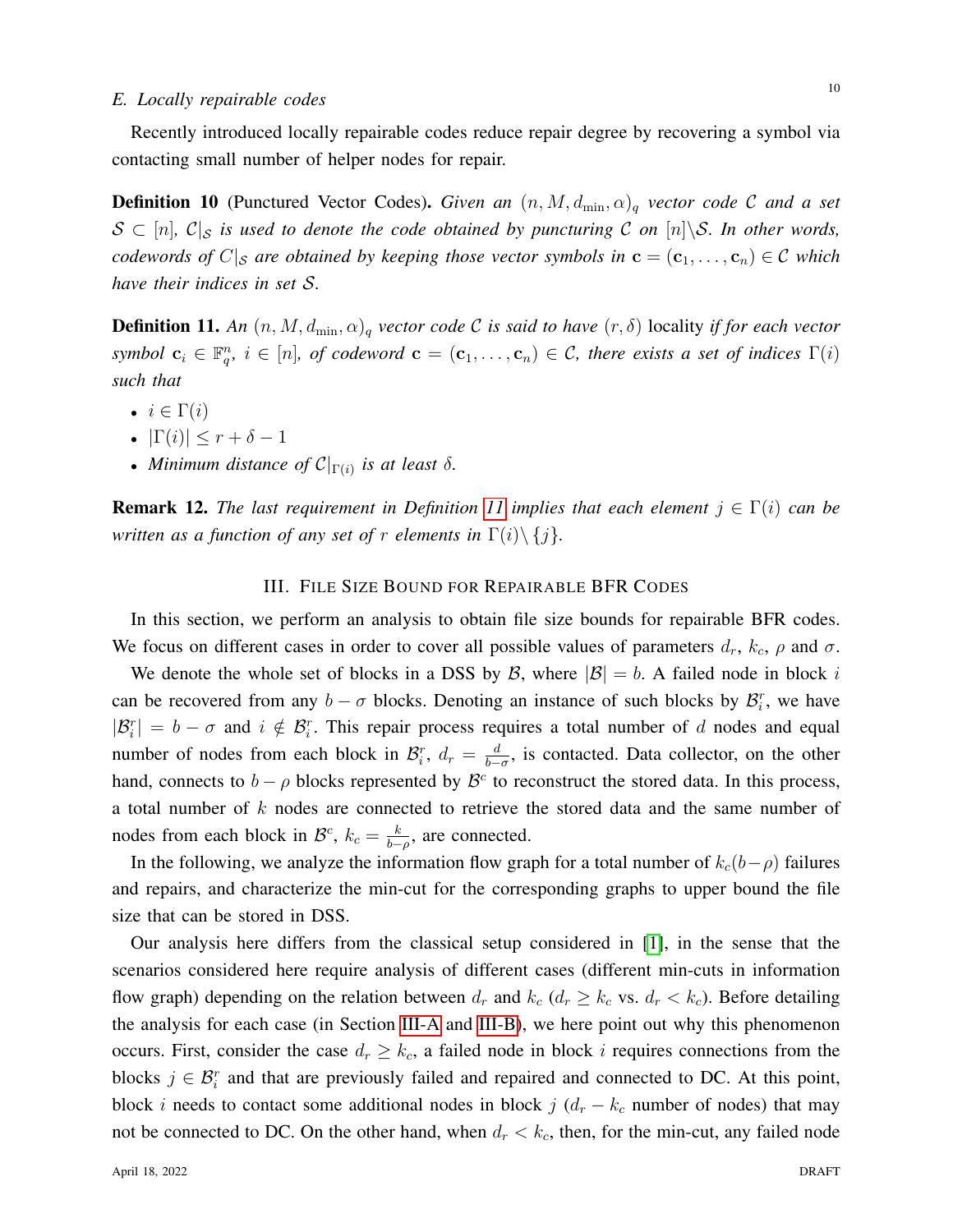in block i would contact  $d_r$  nodes in block j, which are already connected to DC. Therefore, the storage systems exhibits different min-cuts depending on the values of  $d_r$ ,  $k_c$ ,  $\rho$  and  $\sigma$ . In the following, we analyze each case separately, obtain the min-cuts as well as corresponding corner points in per-node storage and repair bandwidth trade-off. Section [III-A](#page-10-0) focuses on  $d_r \geq k_c$  case, where the number of helper nodes from each block is greater than or equal to the number of nodes connected to DC from each block. Section [III-B](#page-14-0) details the remaining case, i.e.,  $d_r < k_c$ .

<span id="page-10-0"></span>*A. Case I:*  $d_r \geq k_c$ 

*1) Case I.A:*  $\sigma \le \rho$ : The first case we focus on is having  $\sigma \le \rho$ , which implies that the number of blocks participating to the repair process is greater than or equal to the number of blocks that are connected to DC, i.e.,  $b - \sigma \geq b - \rho$ .

**Theorem 13.** If  $\alpha = \frac{M}{k}$  or  $\alpha = d\beta$ , the upper bound on the file size when  $d_r \geq k_c$  and  $\sigma \leq \rho$ *is given by*

<span id="page-10-1"></span>
$$
\mathcal{M} \le \sum_{i=1}^{b-\rho} k_c \min \left\{ \alpha, (d - (i-1)k_c) \beta \right\}.
$$
 (1)

*Proof.* Denote the order of node repairs with corresponding (node) indices in the ordered set  $\mathcal{O}$ , where  $|O| = k_c(b - \rho)$ . We will show that any order of failures results in the same cut value. We have  $\mathcal{C}_{\mathcal{O}} = \sum_{i=1}^{b-\rho} k_c \min{\{\alpha, (d-(i-1)k_c)\}}$ . This follows by considering that block i connects to  $i - 1$  blocks, each having  $k_c$  nodes that are repaired and connected to DC, which makes the cut value of  $(d - (i - 1)k_c)\beta$ . We denote the stored data of node j in block l as  $\mathcal{X}_{l,j}$ and downloaded data to this node as  $\mathcal{R}_{l,j}$ . The set  $\mathcal O$  includes an ordered set of node incides  $(i, j)$  contacted by DC, where the order indicates the sequence of failed and repaired nodes. (For instance,  $\mathcal{O} = \{(1, 1), (1, 2), (2, 3), \cdots\}$  refers to a scenario in which third node of second blocks is repaired after second node of first block.) We consider DC connecting to the nodes in

$$
\mathcal{O} = \left\{ (1,1), (1,2), \cdots, (1,k_c), (2,1), (2,2), \cdots, (2,k_c), \cdots, (b-\rho,1), \cdots, (b-\rho,k_c) \right\},\,
$$

where each block has repairs sequentially. Due to data reconstruction property, it follows that  $H(\mathcal{F}|\mathcal{X}_{\mathcal{O}}) = 0$ . Accordingly, we have

$$
\mathcal{M} = H(\mathcal{F}) = H(\mathcal{F}) - H(\mathcal{F}|\mathcal{X}_0) = I(F; \mathcal{X}_0) \leq H(\mathcal{X}_0).
$$

We consider the following bound on the latter term  $H(\mathcal{X}_{\mathcal{O}})$  to obtain  $\mathcal{C}_{\mathcal{O}}$ , i.e., "*cut value*" for the repair order given by O. (Note that the bounds given below correspond to introducing *"cuts"* in the corresponding information flow graph.) We denote  $\mathcal{O}(i) \triangleq \{(i, 1), (i, 2), \cdots, (i, k_c)\}\$ as the nodes contacted in  $i$ -th block. We consider each repaired node contacts the previously repaired nodes in  $\mathcal{O}$ . Accordingly, we consider the entropy calculation given by

$$
H(\mathcal{X}_{\mathcal{O}}) = \sum_{i=1}^{b-\rho} H(\mathcal{X}_{\mathcal{O}(i)}|\mathcal{X}_{\mathcal{O}(1)},\cdots,\mathcal{X}_{\mathcal{O}_{(i-1)}}) \leq \sum_{i=1}^{b-\rho} \sum_{(i,j)\in\mathcal{O}(i)} H(\mathcal{X}_{(i,j)}|\mathcal{X}_{\mathcal{O}(1)},\cdots,\mathcal{X}_{\mathcal{O}_{(i-1)}})
$$
(2)  

$$
\leq \sum_{i=1}^{b-\rho} \sum_{(i,j)\in\mathcal{O}(i)} \min\{\alpha,(d-(i-1)k_c)\beta\} \stackrel{(b)}{=} \sum_{i=1}^{b-\rho} k_c \min\{\alpha,(d-(i-1)k_c)\beta\} \stackrel{\triangle}{=} \mathscr{C}_{\mathcal{O}}
$$

April 18, 2022 DRAFT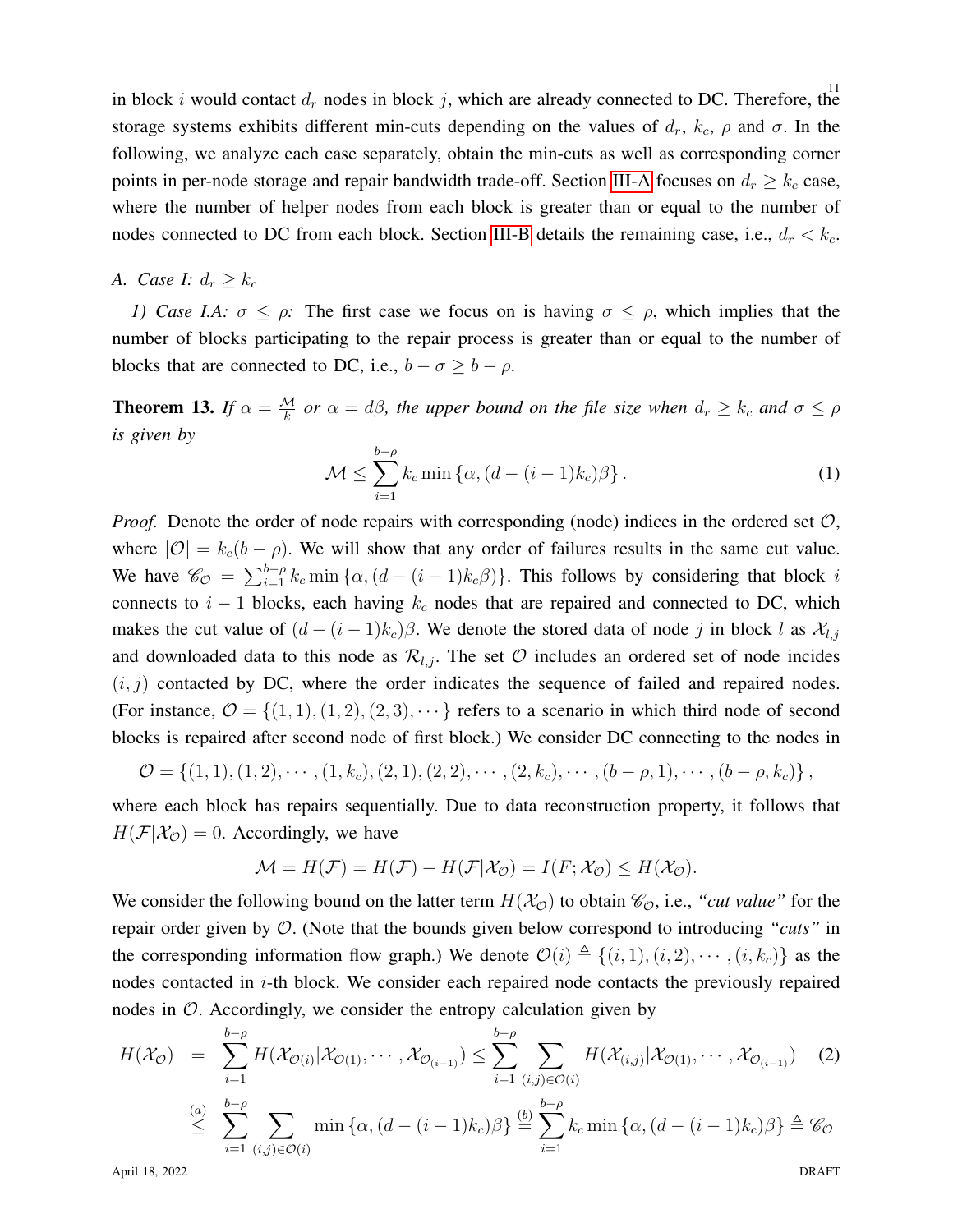where (a) follows as  $H(\mathcal{X}_{(i,j)}|\mathcal{X}_{\mathcal{O}(1)},\cdots,\mathcal{X}_{\mathcal{O}(i-1)}) \leq H(\mathcal{X}_{(i,j)}) \leq \alpha$  and

$$
H(\mathcal{X}_{(i,j)}|\mathcal{X}_{\mathcal{O}(1)},\cdots,\mathcal{X}_{\mathcal{O}(i-1)})\leq H(\mathcal{R}_{(i,j)}|\mathcal{X}_{\mathcal{O}(1)},\cdots,\mathcal{X}_{\mathcal{O}(i-1)})\leq (d-(i-1)k_c)\beta,
$$

as  $i-1$  blocks containing previously repaired nodes contributes to  $(i-1)k_c\beta$  symbols in  $\mathcal{R}_{(i,j)}$ . Therefore, as the bound on  $H(X_{(i,j)})$  above holds for any j such that  $(i, j) \in \mathcal{O}_{(i)}$ , we have (b), from which we obtain the following bound on file size  $M$ 

$$
\mathcal{M} \leq \sum_{i=1}^{b-\rho} k_c \min \left\{ \alpha, (d-(i-1)k_c)\beta \right\}.
$$

Interchanging the failure order in  $O$  at indices  $k_c$  and  $k_c + 1$ , we obtain another order  $O^*$ . Using the same bounding technique above, the resulting cut value can be calculated as  $\mathcal{C}_{\mathcal{O}^*} = (k_c -$ 1) min  $\{\alpha, d\beta\}$  + min  $\{\alpha, (d - (k_c - 1))\beta\}$  + min  $\{\alpha, (d - 1)\beta\}$  +  $(k_c - 1)$  min  $\{\alpha, (d - k_c)\beta\}$  +  $\sum_{i=3}^{b-\rho} k_c \min{\{\alpha, (d-(i-1)k_c)\beta\}}$ . Note that the first term here corresponds to the first set of  $k_c - 1$  nodes in the first blocks, second term corresponds to the first node repaired in the second block, third term corresponds to the remaining node in the first block, fourth terms corresponds to remaining  $k_c - 1$  nodes in the second block, and the last term corresponds to the remaining blocks. We observe that  $\mathcal{C}_\mathcal{O} = \mathcal{C}_{\mathcal{O}^*}$ , i.e., the total cut values induced by  $\mathcal{O}$  and  $\mathcal{O}^*$  are the same. Consider  $\mathcal{C}_{\mathcal{O}^*} - \mathcal{C}_{\mathcal{O}}$ , which evaluates to

$$
\mathscr{C}_{\mathcal{O}^*} - \mathscr{C}_{\mathcal{O}} = \min \left\{ \alpha, (d-1)\beta \right\} - \min \left\{ \alpha, d\beta \right\} + \min \left\{ \alpha, (d - (k_c - 1))\beta \right\} - \min \left\{ \alpha, (d - k_c)\beta \right\}.
$$

We observe that  $\mathcal{C}_{\mathcal{O}^*} - \mathcal{C}_{\mathcal{O}} = 0$  at both  $\alpha = \frac{M}{k}$  and  $\alpha = d\beta$  operating points. (For  $\alpha = \frac{M}{k}$ , all min {} terms result in  $\alpha$  and cancel each other. For the  $\alpha = d\beta$  point, min {} terms remove  $\alpha$ (as  $\alpha = d\beta$ ) and remaining terms cancel each other.)

The equivalence analysis above can be extended to any pair of orders. In the following, we show this through the following lemmas. We first observe that any order can be obtained from another by swapping adjacent failures.

<span id="page-11-0"></span>**Lemma 14.** Any given failure order  $\mathcal{O}^*$  can be obtained by permuting the elements in the order *O*, and the underlying permutation  $π_{\mathcal{O}\rightarrow\mathcal{O}∗}$  operation can be decomposed into stages of swapping *of adjacent elements.*

We provide an example here, the lemma above generalizes this argument to any pair of orders. Consider  $\mathcal{O} = (1, 2, 3)$  and  $\mathcal{O}^* = (3, 2, 1)$ , the permutation  $\pi_{\mathcal{O} \to \mathcal{O}^*}$  is given by position mappings  $\{1 \rightarrow 3, 2 \rightarrow 2, 3 \rightarrow 1\}$ . This can be obtained by composition of three permutations  $\{1 \rightarrow 1, 2 \rightarrow 3, 3 \rightarrow 2\}$ , for swapping 2 and 3,  $\{1 \rightarrow 2, 2 \rightarrow 1, 3 \rightarrow 3\}$ , for swapping 1 and 3, and  $\{1 \rightarrow 1, 2 \rightarrow 3, 3 \rightarrow 2\}$ , for swapping 1 and 2.

Utilizing Lemma [14,](#page-11-0) it remains to show that the cut value remains the same if we interchange adjacent failures in any failure order  $\mathcal{O}$ . We show that this holds in the following lemma.

Lemma 15. *For any order* O *swapping any adjacent failures does not result in min-cut value*  $\mathscr{C}_{\mathcal{O}}$  *to change.*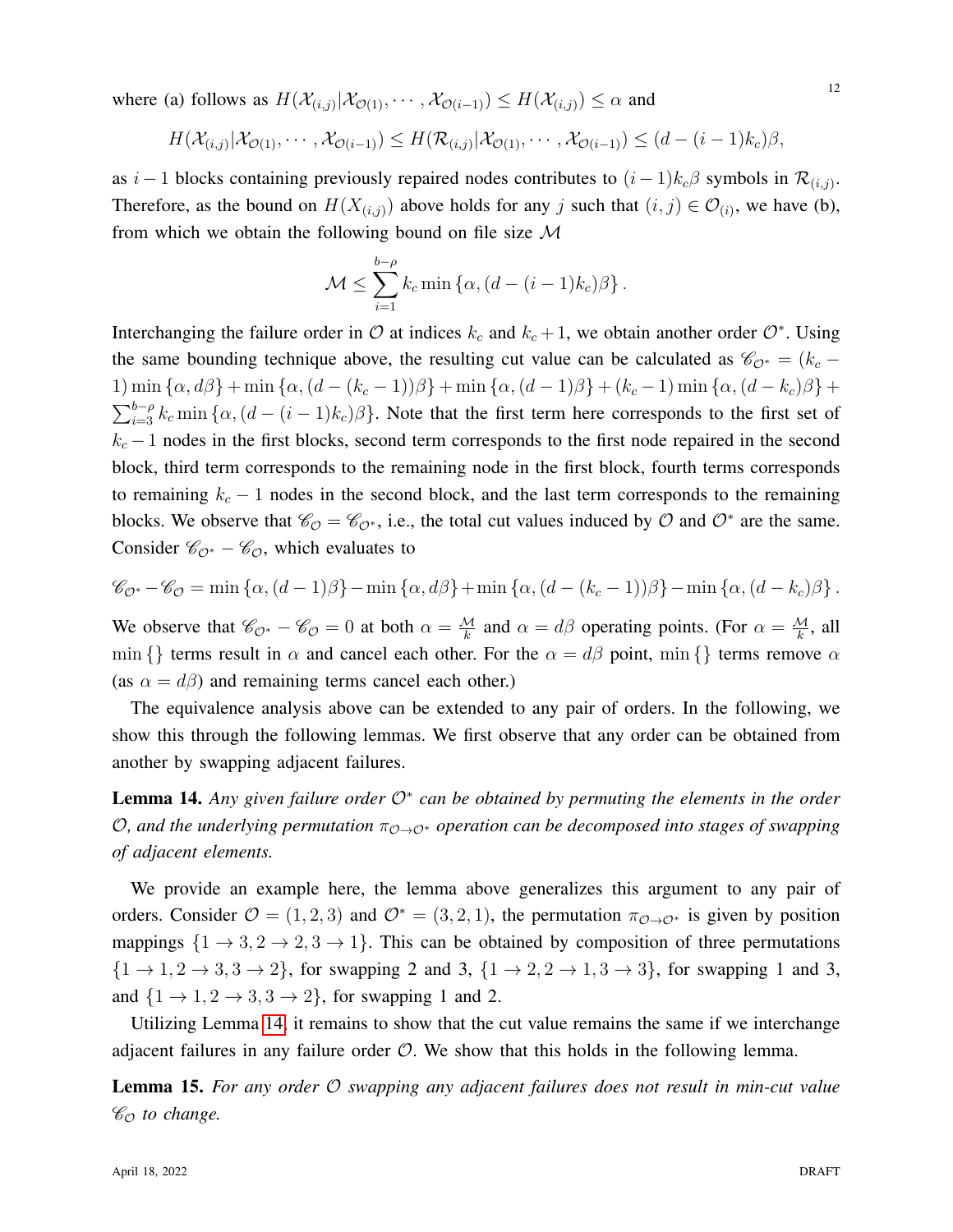To show this, consider two orders  $\mathcal{O}^1$  and  $\mathcal{O}^2$ , where  $\mathcal{O}^2$  is obtained by swapping order of failures at locations j and  $j+1$ ,  $\mathcal{O}^2 = \pi(\mathcal{O}^1)$ . Then, we can say that the cut values up to  $j-1$  and the cut values after  $j+1$  are individually the same for both  $\mathcal{O}^1$  and  $\mathcal{O}^2$ . Furthermore, there are two possible cases for swapped failures  $j$  and  $j+1$ ; i) either both are from the same block, ii) they are from different blocks. For the former case, the swapping does not affect the cut values for failures j and j+1. In the latter, first note that when  $\alpha = \frac{M}{k}$ , there is no change in cut value,  $\mathcal{C}_{\mathcal{O}^1} = \mathcal{C}_{\mathcal{O}^2}$ , hence we'll only focus on  $\alpha = d\beta$  case. Assume for the  $\mathcal{O}^1$  we have  $(d-i)\beta$  for  $i^{\text{th}}$  and  $(d-i^*)\beta$ for  $(i+1)$ <sup>th</sup> failures. Then,  $\mathcal{O}^2$  should have  $(d-(i^*-1))\beta$  and  $(d-(i+1))\beta$  respectively. Note that the sums are still the same,  $(d-i)\beta + (d-i^*)\beta = (d-(i^*-1))\beta + (d-(i+1))\beta$ , hence we can conclude that swapping any two adjacent failures does not change the min-cut value,  $\mathscr{C}_{\mathcal{O}^1} = \mathscr{C}_{\mathcal{O}^2}.$ 

Combining two lemmas, we conclude that every order of failures has the same cut value as  $\mathcal{O}$ , which is  $\mathscr{C}_{\mathcal{O}}$ .  $\Box$ 

The key distinction to be made in our scenario is that all of the nodes that are failed and repaired are utilized in the repair process of the subsequent failures, which is why the order of failures does not matter. Note that for the special case of  $k_c = 1$ , the above bound reduces to the classical bound given in [\[1\]](#page-36-0), albeit only for  $\alpha = \frac{M}{k}$  or  $\alpha = d\beta$  case. We obtain the following corner points in the trade-off region.

**Corollary 16.** *For*  $d_r \geq k_c$  *and*  $\sigma \leq \rho$ , corresponding BFR-MSR and BFR-MBR points can be *found as follows.*

<span id="page-12-1"></span>
$$
(\alpha_{BFR\text{-}MSR}, \gamma_{BFR\text{-}MSR}) = \left(\frac{\mathcal{M}}{k}, \frac{\mathcal{M}d}{kd - \frac{k^2(b - \rho - 1)}{b - \rho}}\right),\tag{3}
$$

<span id="page-12-0"></span>
$$
(\alpha_{BFR\text{-}MBR}, \gamma_{BFR\text{-}MBR}) = \left(\frac{\mathcal{M}d}{kd - \frac{k^2(b-\rho-1)}{2(b-\rho)}}, \frac{\mathcal{M}d}{kd - \frac{k^2(b-\rho-1)}{2(b-\rho)}}\right). \tag{4}
$$

*Proof.* For BFR-MSR point, we set  $\alpha = \frac{M}{k}$  in [\(1\)](#page-10-1) and obtain the requirements  $\left[ d - (b - \rho - \frac{M}{k}) \right]$  $1)k_c\beta \geq \alpha$  from which we obtain that minimum  $\gamma$  occurs at  $\gamma_{\text{BFR-MSR}} = \frac{\alpha}{d-(b-\rho)}$  $\frac{\alpha}{d-(b-\rho-1)k_c}d$  as  $\beta$ is lower bounded by  $\frac{\alpha}{d-(b-\rho-1)k_c}$ . BFR-MBR point, on the other hand, follows from the bound  $\mathcal{M} \leq \sum_{i=1}^{b-\rho} k_c[d-(i-1)k_c]\beta$  as  $\alpha = d\beta$  at the minimum bandwidth. More specifically, minimum β is given by  $β = \frac{M}{\sum_{i=1}^{b-p} k_c[d-(i-1)k_c]}$  and  $γ_{BFR-MBR} = α_{BFR-MSR} = dβ$ .  $\Box$ 

**Remark 17.** When  $b = \rho + 1$ , we observe that  $\alpha_{BFR\text{-}MSR} = \gamma_{BFR\text{-}MSR} = \alpha_{BFR\text{-}MBR} = \gamma_{BFR\text{-}MBR} = \frac{M}{k}$ .

*2) Case I.B:*  $\sigma > \rho$ : For the case of having  $\sigma > \rho$ , we have  $|\mathcal{B}^c| = b - \rho > |\mathcal{B}^r| = b - \sigma$ . Noting that the helper nodes are chosen from the ones that are already connected to DC, we consider that  $B^c \supset B^r$ . Here, the min-cut analysis similar to the one given in the proof of Lemma [18](#page-13-0) is same as having a system with  $\bar{b} = b - \rho$ ,  $\bar{\rho} = 0$ ,  $\bar{\sigma} = \sigma - \rho$  since the analysis for the file size bound only utilizes  $b-\rho$  blocks and repairs occur by connecting to a subset of these  $b-\rho$  blocks.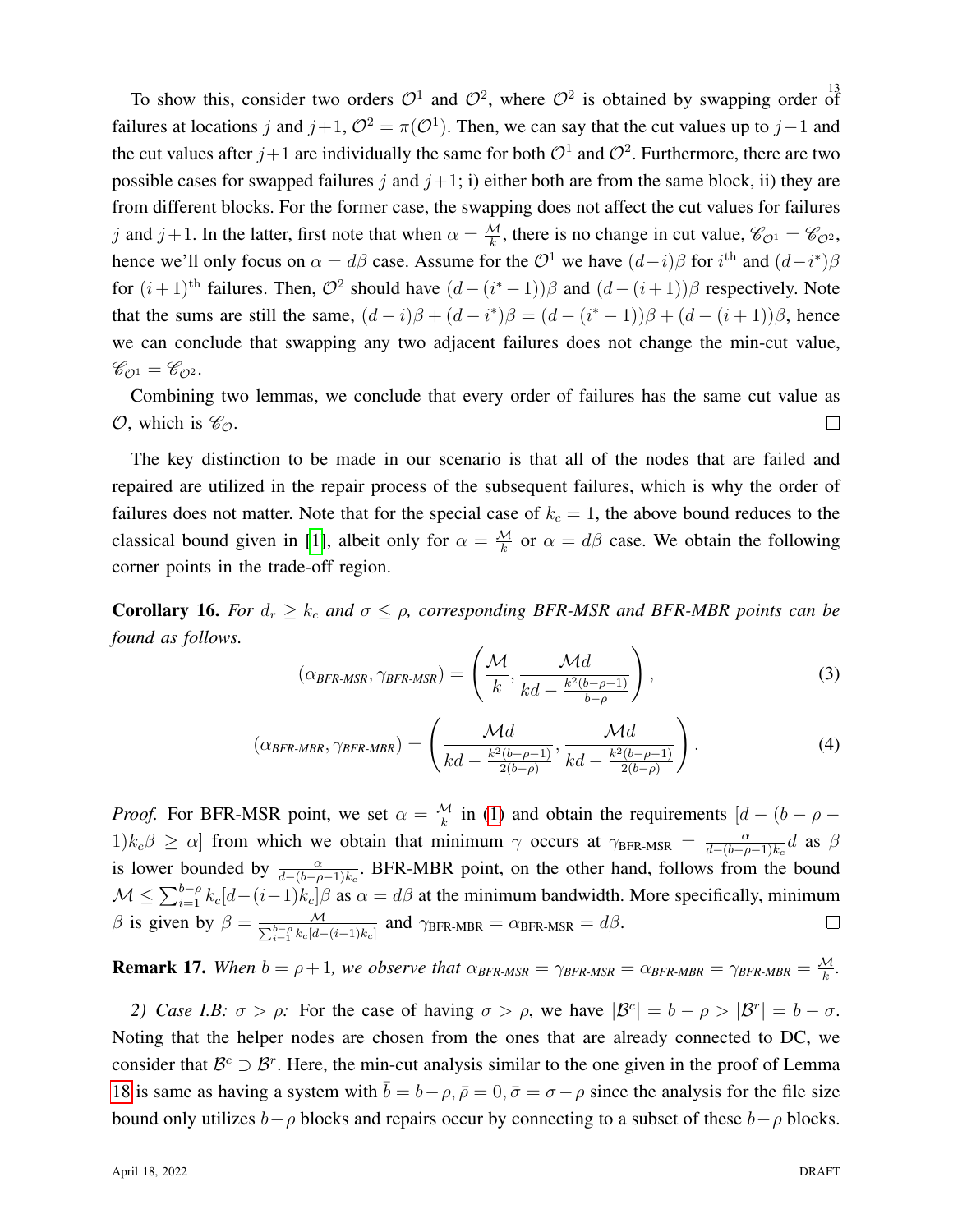That is, the remaining  $\rho$  blocks do not contribute to the cut value. Therefore, we conclude that  $\mathscr{C}(b, \rho, \sigma) = \mathscr{C}(b - \rho, 0, \sigma - \rho)$  when  $\sigma > \rho$ .

**Lemma 18.** An upper bound on the file size when  $d_r \geq k_c$  and  $\sigma > \rho$  is given by

<span id="page-13-0"></span>
$$
\mathcal{M} \le \sum_{i=1}^{b-\sigma} k_c \min \left\{ \alpha, \beta(d-(i-1)k_c) \right\} + \sum_{i=b-\sigma+1}^{b-\rho} k_c \min \left\{ \alpha, \beta(d-(b-\sigma)k_c) \right\}.
$$
 (5)

*Proof.* Let  $O$  be an order such that first  $k_c$  failures occur in the first block, the next  $k_c$  failures occur in the second block and so on. Denote by  $\mathcal{C}_{\mathcal{O}}$  the total cut value induced by  $\mathcal{O}$ . (The analysis detailed in the proof of Theorem [13](#page-10-1) is followed here.) Consider the node indexed by  $i = k_c(b - \sigma)$  so that order O can be split into two parts as  $\mathcal{O}^{i-}$  and  $\mathcal{O}^{i+}$ , where  $\mathcal{O}^{i-}$  represents the failures up to (and including) the node i, and  $\mathcal{O}^{i+}$  represents the remaining set of failures.

Since any node failure contacts  $b-\sigma$  blocks and noting that  $\mathcal{O}^{i-}$  includes exactly  $b-\sigma$  blocks, any node failure in  $\mathcal{O}^{i+}$  would contribute to the cut value as min  $\{\alpha,(d-(b-\sigma)k_c)\beta\}$ . On the other hand,  $\mathcal{C}_{\mathcal{O}^i-}$  follows from Theorem [13.](#page-10-1) Combining  $\mathcal{C}_{\mathcal{O}^{i-}}$  and  $\mathcal{C}_{\mathcal{O}^{i+}}$ , we get [\(5\)](#page-13-0).  $\Box$ 

Remark 19. *We conjecture that the order given in the proof above corresponds to the order producing the min-cut. We verified this with numerical analysis for systems having small* n values. Although a general proof of this conjecture is not established yet <sup>[2](#page-13-1)</sup>, we were able to *construct codes achieving the stated bound. Therefore we conjecture the following MSR/MBR points for this case.*

Utilizing the bound given in Lemma [18,](#page-13-0) we obtain following result (proof is similar to Corollary [16](#page-12-0) and omitted for brevity).

**Conjecture 20.** *For*  $d_r \geq k_c$  *and*  $\sigma > \rho$ , corresponding BFR-MSR and BFR-MBR points can be *found as follows.*

<span id="page-13-2"></span>
$$
(\alpha_{BFR\text{-}MSR}, \gamma_{BFR\text{-}MSR}) = \left(\frac{\mathcal{M}}{k}, \frac{\mathcal{M}d}{kd - \frac{k^2(b-\sigma)}{b-\rho}}\right),\tag{6}
$$

<span id="page-13-3"></span>
$$
(\alpha_{BFR\text{-}MBR}, \gamma_{BFR\text{-}MBR}) = \left(\frac{\mathcal{M}d}{kd - \frac{k^2(b-\sigma)(b+\sigma-2\rho-1)}{2(b-\rho)^2}}, \frac{\mathcal{M}d}{kd - \frac{k^2(b-\sigma)(b+\sigma-2\rho-1)}{2(b-\rho)^2}}\right).
$$
(7)

If code constructions achieve the points above  $((6)$  $((6)$  and  $(7)$ ), then this will result in an optimal BFR-MSR/BFR-MBR. Later, we propose code constructions achieving these points, see Section [IV-C.](#page-21-0)

<span id="page-13-1"></span><sup>&</sup>lt;sup>2</sup>The main difficulty for this case is having  $\sigma > \rho$ , which makes some failed nodes not being utilized in the repair process. That is why the proposed order is constructed such a way that we try to maximize the use of failed nodes in the repair process of subsequent nodes.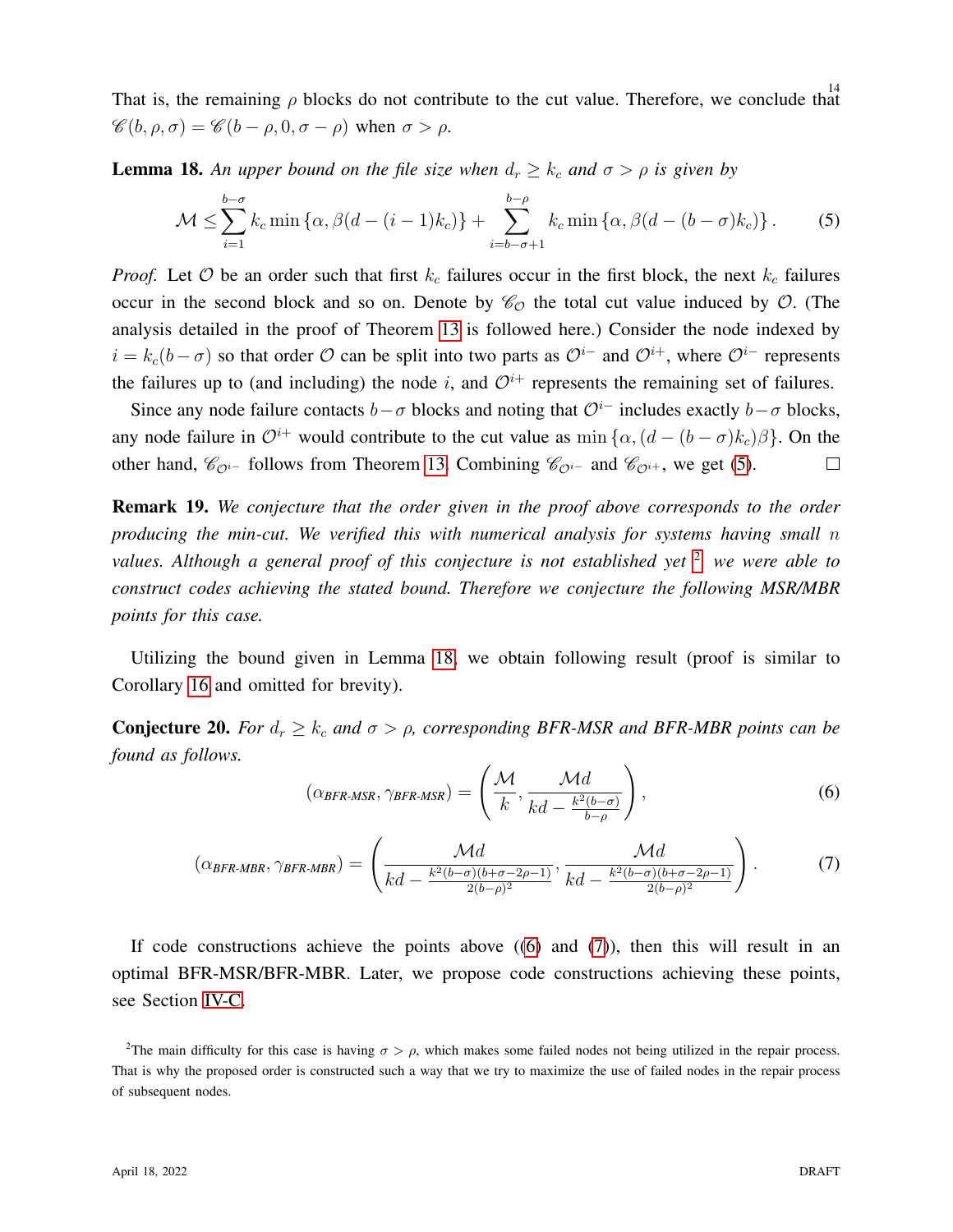## <span id="page-14-0"></span>*B.* Case *II:*  $d_r < k_c$

We first note that  $d \geq k$ . (This follows similarly to the analysis for regenerating codes, as otherwise one can regenerate each node by contacting  $d < k$  nodes, and obtain the stored data with less than k nodes.) Assume  $\rho \leq \sigma$ , then  $b - \sigma \leq b - \rho$ . This, together with  $d_r < k_c$  implies that repair operation contacts to less number of blocks and less number of nodes per block as compared to data access. If this is the case, via a repair operation, all the remaining nodes can be regenerated and data access can be completed using repair operation. Therefore, the valid scenario is  $\rho > \sigma$ . (This is similar to the reasoning of  $d \geq k$  assumption in regenerating codes.)

## **Theorem 21.** *The optimal file size when*  $d_r < k_c$  *and*  $\rho > \sigma$  *is given by*

<span id="page-14-1"></span>
$$
\mathcal{M} \le \sum_{i=1}^{b-\rho} d_r \min \left\{ \alpha, (d - (i-1)d_r) \beta \right\} + \sum_{i=1}^{b-\rho} (k_c - d_r) \min \left\{ \alpha, (d - (b - \rho - 1)d_r) \beta \right\}.
$$
 (8)

*Proof.* Let  $O$  be an order and let index  $i = d_r(b - \rho)$  so that order  $O$  can be split into two parts as  $\mathcal{O}^{i-}$  and  $\mathcal{O}^{i+}$  where  $\mathcal{O}^{i-}$  represents the failures up to (and including) index i and  $\mathcal{O}^{i+}$ represents the remaining set of failures. For index i,  $\mathcal{C}_{\mathcal{O}i-}$  takes its minimum possible value if  $\mathcal{O}^i$  contains exactly  $d_r$  failures from each of  $b - \rho$  blocks. We show this by a contradiction. Assume that  $\mathcal{O}^i$ − contains  $d_r$  failures from each of  $b - \rho$  blocks but corresponding  $\mathcal{C}_{\mathcal{O}i-}$  is not the minimum. We have already shown that the failure order among the nodes in  $\mathcal{O}^{i-}$  does not matter as long as the list contains  $d_r$  failures from  $b - \rho$  blocks. This follows from  $d_r = k_c$  case analyzed in Theorem [13.](#page-10-1) Assume an order spanning  $b-\rho+t$  blocks for  $t > 0$ . This ordering will include nodes that are not connected to DC and can be omitted. This means that an order that minimizes the cut value needs to contain a block that has at least  $d_r + 1$  failures. Denote such an ordering by  $\mathcal{O}^{i-+}$ , assume without loss of generality that this block j has  $t \geq 1$  additional failures. In such a case, we observe that the cut value for failed nodes in other blocks would not be affected by this change since each such node is already connected to  $d_r$  nodes of block j. Furthermore, by removing a failed node of some other block (other than j) from  $\mathcal{O}^i$ −, the cut values corresponding to other nodes in the list would only increase since the failures can benefit at most  $d_r - 1$  nodes of that block as opposed to  $d_r$  in  $\mathcal{O}^{i-}$ . Hence, in order to minimize  $\mathcal{C}_{\mathcal{O}^{i-}}$ ,  $\mathcal{O}^i$  needs to include exactly  $d_r$  failures from each of  $b - \rho$  blocks. Also, it can be observed that, when  $\mathcal{O}^{i-}$  is constructed as above, then  $\mathcal{O}^{i+}$  also takes its minimum possible value, since any failure in  $\mathcal{O}^{i+}$  utilizes maximum possible number of repaired nodes  $(d_r$  nodes from each of the  $b - \rho - 1$  blocks) that are connected to DC hence it only needs to contact  $\rho - \sigma + 1$  blocks that are not connected to DC. Therefore, both  $\mathcal{C}_{\mathcal{O}^{i-}}$  and  $\mathcal{C}_{\mathcal{O}^{i+}}$  are minimized individually with  $\mathcal{O}^{i-}$ . Therefore, for a fixed threshold  $i = d_r(b - \rho)$ , we obtain the min-cut.  $\Box$ 

**Corollary 22.** For  $d_r < k_c$ , corresponding BFR-MSR and BFR-MBR points can be found as *follows.*

<span id="page-14-2"></span>
$$
(\alpha_{BFR\text{-}MSR}, \gamma_{BFR\text{-}MSR}) = \left(\frac{\mathcal{M}}{k}, \frac{\mathcal{M}d}{\frac{kd(\rho - \sigma + 1)}{b - \sigma}}\right),\tag{9}
$$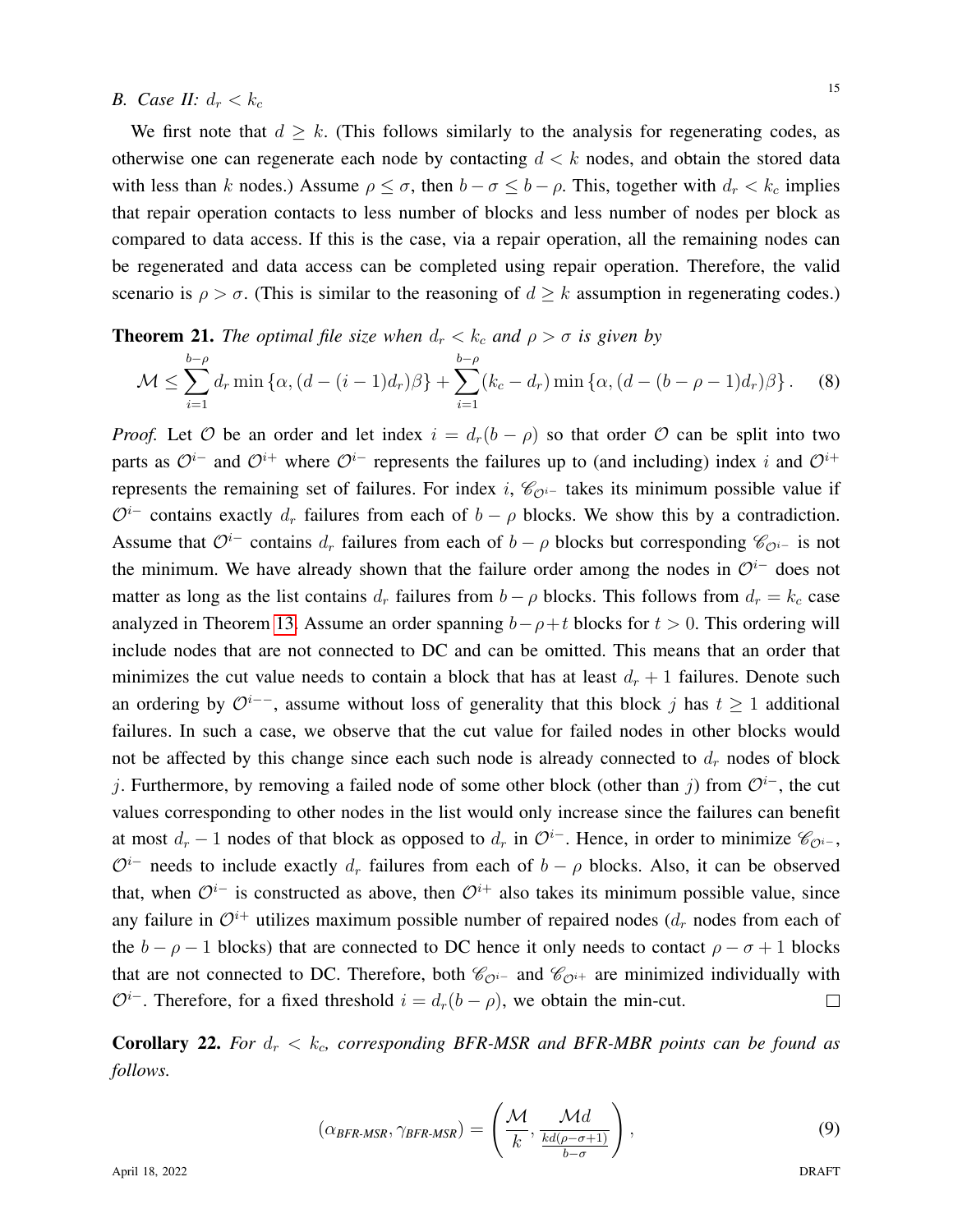<span id="page-15-0"></span>

Fig. 3: Repair process for  $b = 2$  (two blocks) case.

<span id="page-15-2"></span>
$$
(\alpha_{BFR\text{-}MBR}, \gamma_{BFR\text{-}MBR}) = \left(\frac{\mathcal{M}d}{\frac{kd(\rho-\sigma+1)}{b-\sigma} + \frac{d^2(b-\rho)(b-\rho-1)}{2(b-\sigma)^2}}, \frac{\mathcal{M}d}{\frac{kd(\rho-\sigma+1)}{b-\sigma} + \frac{d^2(b-\rho)(b-\rho-1)}{2(b-\sigma)^2}}\right).
$$
(10)

## *C. BFR-MSR and BFR-MBR Points for Special Cases*

The general case is analyzed in the previous section, and we here focus on special cases for BFR-MSR and BFR-MBR points. The first case analyzed below has the property that corresponding BFR-MSR codes achieve both per-node storage point of MSR codes and repair bandwidth of MBR codes simultaneously when  $2d \gg k$ .

*1) Special Case for I.B:*  $\rho = 0$ ,  $\sigma = 1$ ,  $d_r \ge k_c$  *and*  $b = 2$ : Consider the 2-block case  $(b = 2)$  as in Fig. [3,](#page-15-0) and assume  $2 \mid k$ . The file size M can be upper bounded with the repair procedure shown in Fig. [3,](#page-15-0) which displays one of the "minimum-cut" scenarios, wherein any two consecutive node failures belong to different blocks. Assuming  $d \geq \frac{k}{2}$  $\frac{k}{2}$ , we obtain

<span id="page-15-1"></span>
$$
\mathcal{M} \le \sum_{i=0}^{\frac{k}{2}-1} \min\{\alpha, (d-i)\beta\} + \sum_{i=1}^{\frac{k}{2}} \min\{\alpha, (d-i)\beta\}.
$$
 (11)

Achieving this upper bound [\(11\)](#page-15-1) with equality would yield maximum possible file size. One particular repair instance is shown in Fig. [3,](#page-15-0) and we note that the order of node repairs does not matter as the sum of the corresponding cut values would be the same with different order of failures as long as we consider connection from data collector to  $\frac{k}{2}$  repaired nodes from each block.

For BFR-MSR point,  $\alpha = \alpha_{\text{BFR-MSR}} = \frac{M}{k}$ . In the bound [\(11\)](#page-15-1), we then have  $\alpha_{\text{BFR-MSR}} \le$  $\left(d-\frac{k}{2}\right)$  $\frac{k}{2}$ ) $\beta_{\text{BFR-MSR}}$ . Achieving equality would give the minimum repair bandwidth for the MSR case. Hence, BFR-MSR point is given by

$$
(\alpha_{\text{BFR-MSR}}, \gamma_{\text{BFR-MSR}}) = \left(\frac{\mathcal{M}}{k}, \frac{2\mathcal{M}d}{2kd - k^2}\right).
$$
 (12)

Note that, this coincides with that of [\(6\)](#page-13-2) where we set  $b = 2$ ,  $\rho = 0$  and  $\sigma = 1$  therein.

BFR-MBR codes, on the other hand, have the property that  $d\beta = \alpha$  with minimum possible  $d\beta$  while achieving the equality in [\(11\)](#page-15-1). Inserting  $d\beta = \alpha$  in (11), we obtain that

$$
(\alpha_{\text{BFR-MBR}}, \gamma_{\text{BFR-MBR}}) = \left(\frac{4\mathcal{M}d}{4dk - k^2}, \frac{4\mathcal{M}d}{4dk - k^2}\right). \tag{13}
$$

April 18, 2022 DRAFT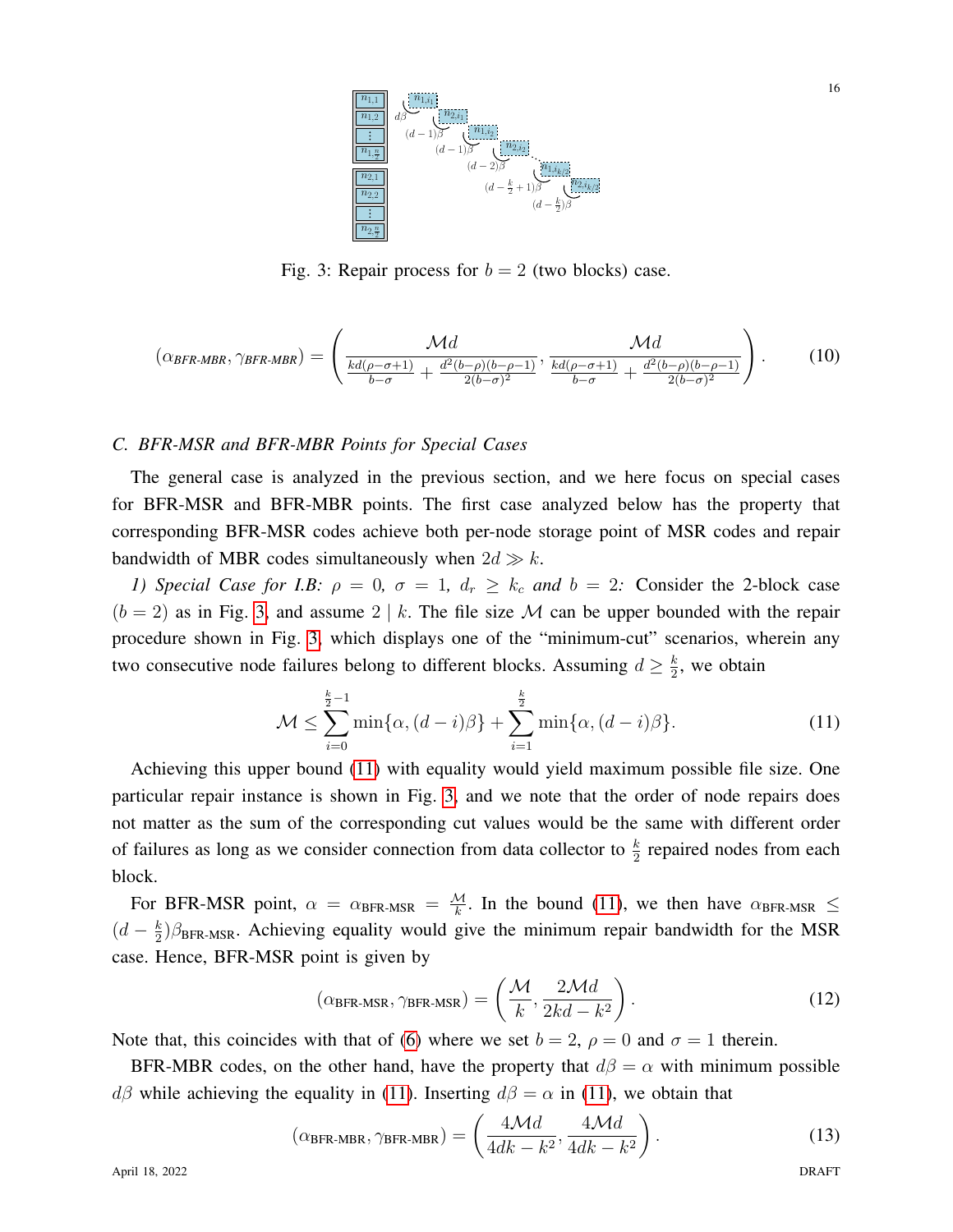This coincides with that of [\(7\)](#page-13-3) where we set  $b = 2$ ,  $\rho = 0$  and  $\sigma = 1$  therein.

We now consider the case where  $2 \nmid k$  (as compared to previous section where we assumed  $k_c = \frac{k}{b-1}$  $\frac{k}{b-\rho}$ ), and characterize trade-off points for all possible system parameters in this special case. First consider the special case of  $k = 3$  and two different order of failures, one with first failure in first block, second failure in second block, third failure in first block and the other one with first and second failures from first block, third failure from second block. Accordingly, observe that the cuts as  $\min{\{\alpha, d\beta\}} + 2 \min{\{\alpha, (d-1)\beta\}}$  and  $2 \min{\{\alpha, d\beta\}} + \min{\{\alpha, (d-2)\beta\}}$ respectively. For MSR case, first sum would require  $\alpha = (d-1)\beta$ , whereas second sum requires  $\alpha = (d-2)\beta$ , resulting in higher repair bandwidth. Henceforth, one needs to be careful even though cut values are same for both orders of failures in both MSR (3 $\alpha$ ) and MBR ((3 $d - 2$ ) $\beta$ ) cases.

$$
\mathcal{M} \le \sum_{i=1}^{\left\lfloor \frac{k}{2} \right\rfloor + 1} \min\{\alpha, d\beta\} + \sum_{i=1}^{\left\lfloor \frac{k}{2} \right\rfloor} \min\{\alpha, (d - \left\lfloor \frac{k}{2} \right\rfloor - 1)\beta\}
$$
(14)

The corresponding trade-off point are summarized below by following analysis similar to the one above.

$$
(\alpha_{\text{BFR-MSR}}, \gamma_{\text{BFR-MSR}}) = \begin{cases} \left(\frac{M}{k}, \frac{2Md}{2kd - k^2 - k}\right), & \text{if } k \text{ is odd} \\ \left(\frac{M}{k}, \frac{2Md}{2kd - k^2}\right), & \text{o.w.} \end{cases}
$$
(15)

$$
(\alpha_{\text{BFR-MBR}}, \gamma_{\text{BFR-MBR}}) = \begin{cases} \left(\frac{4Md}{4dk - k^2 + 1}, \frac{4Md}{4dk - k^2 + 1}\right), & \text{if } k \text{ is odd} \\ \left(\frac{4Md}{4dk - k^2}, \frac{4Md}{4dk - k^2}\right), & \text{o.w.} \end{cases}
$$
(16)

Here, we compare  $\gamma_{\text{BFR-MSR}}$  and  $\gamma_{\text{MBR}}$ . We have  $\min\{\gamma_{\text{BFR-MSR}}^{\text{k-odd}}, \gamma_{\text{BFR-MSR}}^{\text{k-even}}\} \ge \gamma_{\text{MBR}} = \frac{2Md}{k(2d-k+1)}$ , and, if we have  $2d - k \gg 1$ , then  $\gamma_{\text{BFR-MSR}}^{\text{k-odd}} \approx \gamma_{\text{BFR-MSR}}^{\text{k-even}} \approx \gamma_{\text{MBR}}$ . This implies that BFR-MSR codes with  $b = 2$  achieves repair bandwidth of MBR and per-node storage of MSR codes simultaneously for systems with  $d \gg 1$ . On Fig. [4a](#page-16-0) and [4b,](#page-16-0) we depict the ratio of  $\gamma_{\text{BFR-MSR}}^{\text{k-odd}}$  and  $\gamma_{\text{BFR-MSR}}^{\text{k-even}}$  to  $\gamma_{\text{MBR}}$  respectively, where we keep k constant and vary d as  $2k \ge d \ge k$ . Also, only even d values are shown in both figures. It can be observed that ratio gets closer to 1 as we increase k. Next, we provide the generalization of critical points to  $b \ge 2$  case in the following.

<span id="page-16-0"></span>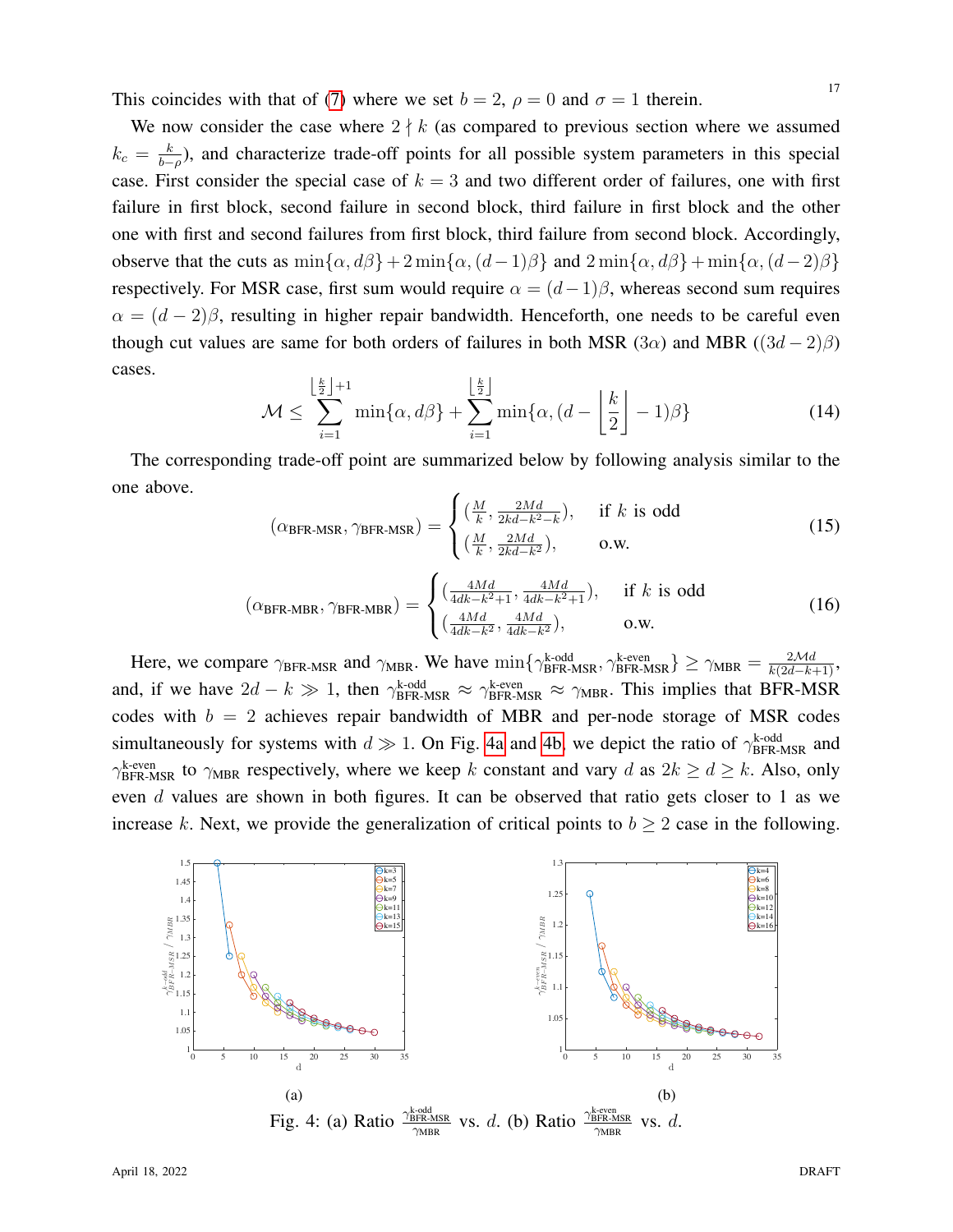18 Remark 23. *The bound in* [\(11\)](#page-15-1) *holds for the intermediate points as well for the special case discussed in this section*  $(b = 2, \rho = 0, \sigma = 1)$  (as compared to previous section where the *general case is analyzed). See Fig. [2\(](#page-3-0)c) and [\[42\]](#page-37-18).*

*2) Special Case for Case I.B:*  $\rho = 0$ ,  $\sigma = 1$ ,  $d_r \geq k_c$  *and*  $b \geq 2$ *:* From Corollary [20,](#page-13-3) we obtain the corresponding MSR and MBR points in this special case.

**Corollary 24.** *For*  $\rho = 0$ ,  $\sigma = 1$ ,  $d_r \geq k_c$  *and*  $b \geq 2$  *BFR-MSR and BFR-MBR points are as follows.*

<span id="page-17-2"></span>
$$
(\alpha_{\text{BFR-MSR}}, \gamma_{\text{BFR-MSR}}) = \left(\frac{\mathcal{M}}{k}, \frac{\mathcal{M}d}{kd - \frac{k^2(b-1)}{b}}\right)
$$
(17)

<span id="page-17-1"></span>
$$
(\alpha_{\text{BFR-MBR}}, \gamma_{\text{BFR-MBR}}) = \left(\frac{\mathcal{M}d}{kd - \frac{k^2(b-1)}{2b}}, \frac{\mathcal{M}d}{kd - \frac{k^2(b-1)}{2b}}\right)
$$
(18)

We observe that  $\gamma_{\text{BFR-MSR}} \le \gamma_{\text{MSR}} = \frac{Md}{k(d-k+1)}$  for  $b \le k$ , which is the case here as we assume  $b \mid k$ . Also, we have  $\frac{\gamma_{\text{BFR-MSR}}}{\gamma_{\text{MBR}}} = \frac{d - \frac{k-1}{2}}{d - k} \geq 1$  when  $b \geq \frac{2k}{k+1}$  which is always true. Hence,  $\gamma_{\text{BFR-MSR}}$ is between  $\gamma_{\text{MSR}}$  and  $\gamma_{\text{MBR}}$ , see Fig. [2\(](#page-3-0)c).

## IV. BFR-MSR AND BFR-MBR CODE CONSTRUCTIONS

## <span id="page-17-0"></span>*A. Transpose code: b=2*

*Construction I (Transpose code):* Consider  $\alpha = d = \frac{n}{2}$  $\frac{n}{2}$ , and placement of  $\frac{n\alpha}{2}$  symbols denoted by  $\{x_{i,j} : i,j \in \{1,2,\dots, \frac{n}{2} = \alpha\}\}\$  for  $b = 2$  blocks according to the following rule: Node i in (in block  $b = 1$ ) stores symbols  $\{x_{i,j} : j \in \{1, 2, \dots, \alpha\}\}\)$ , whereas node  $i + \frac{n}{2}$  $\frac{n}{2}$  (in block  $b = 2$ ) stores symbols  $\{x_{j,i} : j \in \{1, 2, \cdots, \alpha\}\}\$  for  $i = 1, 2, \cdots, \frac{n}{2}$  $\frac{n}{2}$ . Note that, when the stored symbols in nodes of block 1 is represented as a matrix, the symbols in block 2 corresponds to transpose of that matrix. (We therefore refer to this code as transpose code.)

Due to this transpose property, the repair of a failed node  $i$  in the first block can be performed by connecting to all the nodes in the second block and downloading only 1 symbol from each node. That is, we have  $d\beta = \alpha$ . Consider now that the file size  $\mathcal{M} = kd - (\frac{k}{2})$  $(\frac{k}{2})^2$ , and an  $[N =$  $\alpha^2$ ,  $K = M$  MDS code is used to encode file f into symbols denoted with  $x_{i,j}$ ,  $i, j = 1, \dots, \alpha$ . Here, BFR data collection property for reconstructing the file is satisfied, as connecting to any  $k_c = \frac{k}{2}$  $\frac{k}{2}$  nodes from each block assures at least K distinct symbols. This can be shown as follows: Consider  $\alpha \times \alpha$  matrix X, where *i*-th row, *j*-th column has the element  $x_{i,j}$ . Rows of X correspond to nodes of block 1, and columns of X correspond to nodes of block 2. Any  $\frac{k}{2}$  rows (or any  $\frac{k}{2}$  columns) provide total of  $\frac{k\alpha}{2}$  symbols. And  $\frac{k}{2}$  rows and  $\frac{k}{2}$  columns intersect at  $(\frac{k}{2})$  $\frac{k}{2}$ symbols. Therefore, total number of symbols from any  $\frac{k}{2}$  rows and  $\frac{k}{2}$  columns is M. Note that the remaining system parameters are  $d_r = \frac{n}{2} \ge k_c$ ,  $\rho = 0$  and  $\sigma = 1$ . Henceforth, this code is a BFR-MBR code as the operating point in [\(18\)](#page-17-1), is achieved with  $\mathcal{M} = kd - (\frac{k}{2})$  $(\frac{k}{2})^2$  and  $d\beta = \alpha$ for  $\beta = 1$  (scalar code).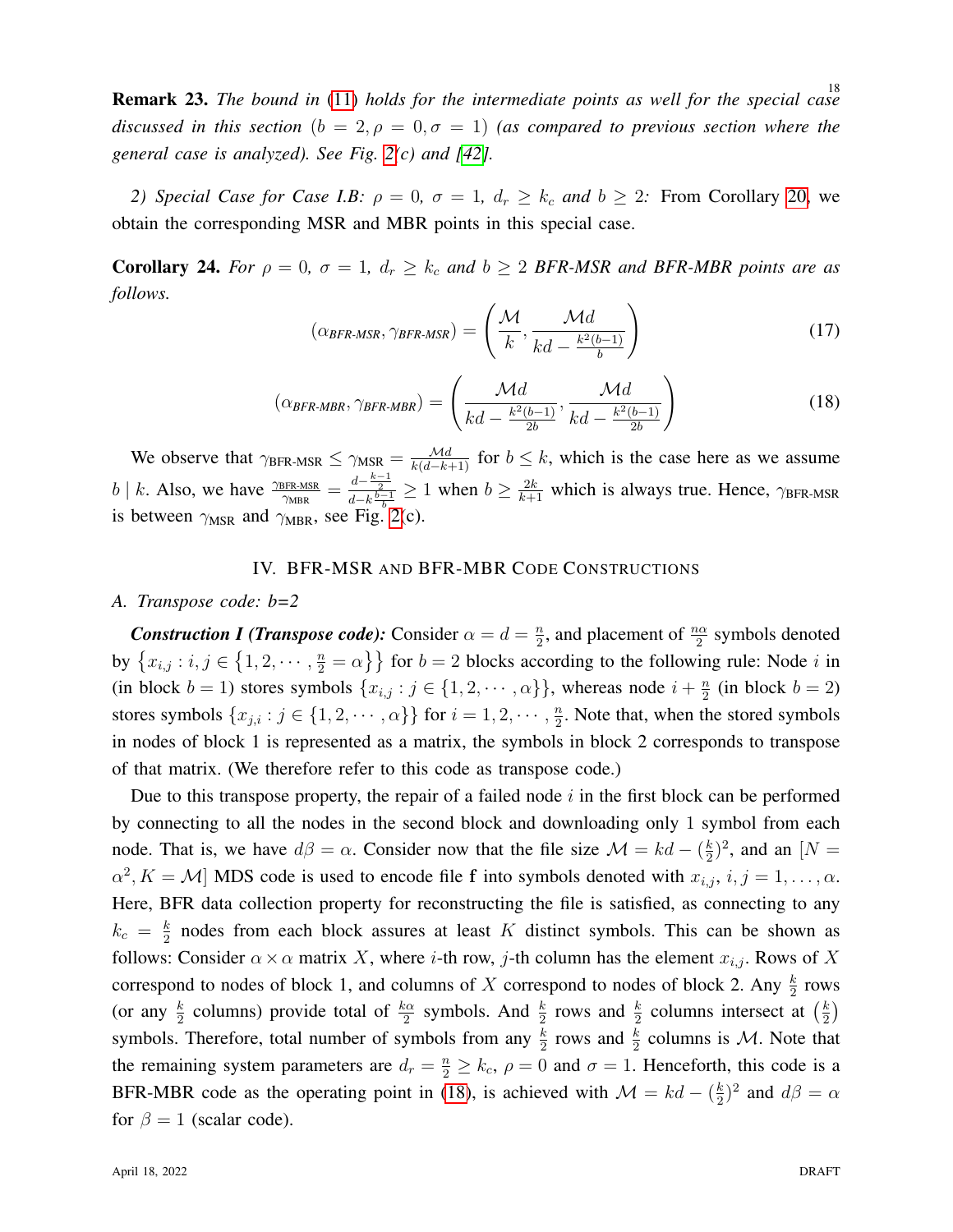

Fig. 5: Transpose code is a two-block BFR-MBR code.

A similar code to this construction is Twin codes introduced in [\[24\]](#page-37-0), where the nodes are split into two types and a failed node of a a given type is regenerated by connecting to nodes only in the other type. During construction of Twin codes, the message is first transposed and two different codes are applied to both original message and it's transposed version separately to obtain code symbols. On the other hand, we apply one code to the message and transpose resulting symbols during placement. Also, Twin codes, as opposed to our model, do not have balanced node connection for data collection. In particular, DC connects to only (a subset of k nodes from) a single type and repairs are conducted from  $k$  nodes. On the other hand, BFR codes, for  $b = 2$  case, connects to  $\frac{k}{2}$  nodes from each block and repairs are from any d nodes in other block.

This construction, however, is limited to  $b = 2$  and in the following section we propose utilization of block designs to construct BFR codes for  $b > 2$ .

## <span id="page-18-0"></span>*B. Projective plane based placement of regenerating codewords (* $\rho = 0$ *,*  $\sigma = 1$ *)*



Fig. 6: (a) Matrix representation of block design. (b) Three-block BFR-RC.

Consider that the file f of size M is partitioned into 3 parts  $f_1$ ,  $f_2$  and  $f_3$  each of size  $\tilde{\mathcal{M}} = \frac{\mathcal{M}}{3}$ . Each partition  $f_i$  is encoded with an  $[\tilde{n} = 10, \tilde{k} = 4, \tilde{d} = 5, \tilde{\alpha}, \tilde{\beta}]$  regenerating code  $\tilde{C}$ , where the resulting partition codewords are represented with  $\mathcal{P}_1 = \{p_{1,1:\tilde{n}}\}$  for  $\mathbf{f}_1$ ,  $\mathcal{P}_2 = \{p_{2,1:\tilde{n}}\}$  for  $\mathbf{f}_2$ , and  $\mathcal{P}_3 = \{p_{3,1:\tilde{n}}\}$  for  $\mathbf{f}_3$ . These symbols are grouped in a specific way and placed into nodes within blocks as represented in Fig. [6,](#page-18-0) where each node contains two symbols each coming from two different partitions. We set the BFR code parameters as  $[\mathcal{M} = 3\tilde{\mathcal{M}}, k = \frac{3}{2}$  $\frac{3}{2}\tilde{k}, d = 2\tilde{d}, \alpha =$  $2\tilde{\alpha}, \beta = \beta$ .

Assume the first block (denoted as Block 1) is unavailable and its first node, which contains codeword  $c_1$ , has to be reconstructed. Due to underlying regenerating code, contacting  $5$  nodes of Block 2 and accessing to  $p_{1,6:10}$  regenerates  $p_{1,1}$ . Similarly,  $p_{2,1}$  can be reconstructed from Block 3. Any node reconstruction can be handled similarly, by connecting to remaining 2 blocks and repairing each symbol of the failed node by corresponding  $d$  nodes in each block. As we April 18, 2022 DRAFT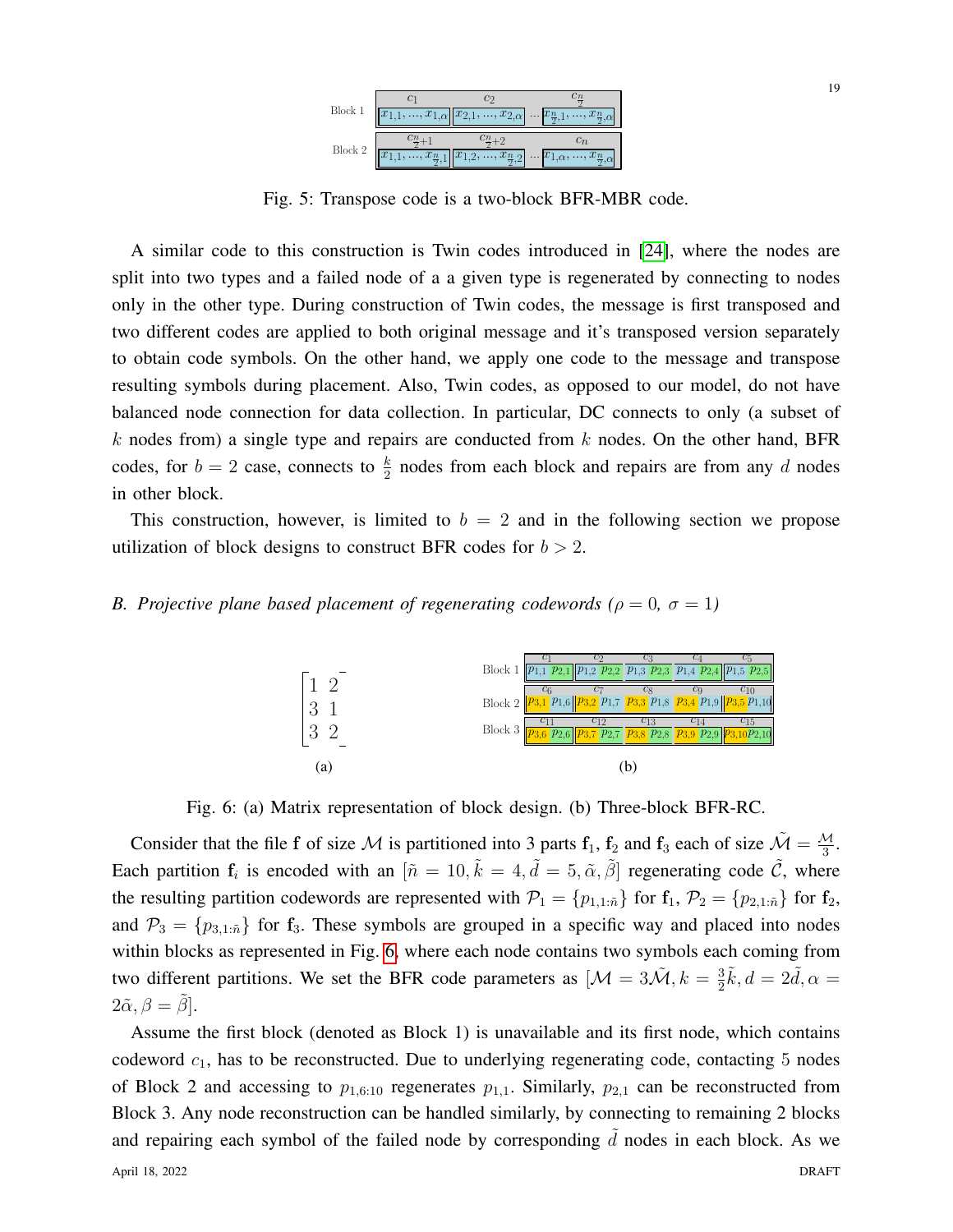have  $k = 6$ , DC, by connecting to 2 nodes from each block, obtains a total of 12 symbols, which consist of 4 different symbols from each of  $P_1$ ,  $P_2$  and  $P_3$ . As the embedded regenerating code has  $k = 4$ , all 3 partitions (f<sub>1</sub>, f<sub>2</sub> and f<sub>3</sub>) can be recovered, from which f can be reconstructed.

In the following construction, we generalize the BFR-RC construction above utilizing projective planes for the case of having  $\rho = 0$ ,  $\sigma = 1$ . As defined in Section [III,](#page-9-0) this necessarily requires  $d_r > k_c$ .) We first introduce projective planes in the following and then detail the code construction.

Definition 25 (Balanced incomplete block design [\[43\]](#page-37-19)). *A* (v, κ, λ)*-BIBD has* v *points distributed into blocks of size*  $\kappa$  *such that any distinct pair of points are contained in*  $\lambda$  *blocks.* 

<span id="page-19-0"></span>Corollary 26. *For a* (v, κ, λ)*-BIBD,*

- *Every point occurs in*  $r = \frac{\lambda(v-1)}{v-1}$  $\frac{(v-1)}{k-1}$  *blocks.*
- *The design has exactly*  $b = \frac{vr}{\kappa} = \frac{\lambda(v^2 v)}{\kappa^2 \kappa}$  $\frac{(v^2-v)}{κ^2-κ}$  blocks.

In the achievable schemes of this work, we utilize a special class of block designs that are called projective planes [\[43\]](#page-37-19).

<span id="page-19-1"></span>**Definition 27.** *A*  $(v = p^2 + p + 1, \kappa = p + 1, \lambda = 1)$ *-BIBD with*  $p \ge 2$  *is called a projective plane of order* p*.*

Projective planes have the property that every pair of blocks intersect at a unique point (as  $\lambda = 1$ ). In addition, due to Corollary [26,](#page-19-0) in projective planes, every point occurs in  $r = p + 1$ blocks, and there are  $b = v = p^2 + p + 1$  blocks.

**Construction II (Projective plane based placement of regenerating codes):** For any  $(n, b, M, k, k)$  $\rho = 0, \alpha, d, \sigma = 1, \beta$  code satisfying  $b = p^2 + p + 1$ ,  $k = \frac{b}{p+1}$  $\frac{b}{p+1}\tilde{k}$ ,  $d = (p+1)\tilde{d}$ ,  $\alpha = (p+1)\tilde{\alpha}$ ,  $\beta = \tilde{\beta}$ ,  $p \mid \tilde{d}$ ,  $p + 1 \mid \tilde{n}$ ,  $p + 1 \mid \tilde{k}$  where p is the order of the underlying projective plane, and  $[\tilde{n}, \tilde{k}, \tilde{d}, \tilde{\alpha}, \tilde{\beta}]$  represents the underlying regenerating code parameters, consider a file f of size  $\mathcal{M}.$ 

- First divide M into  $v = p^2 + p + 1$  parts,  $\mathbf{f}_1, \mathbf{f}_2, \cdots, \mathbf{f}_v$ .
- Each part, of size  $\tilde{M} = \frac{M}{v}$ , is then encoded using  $[\tilde{n}, \tilde{k}, \tilde{d}, \tilde{\alpha}, \tilde{\beta}]$  regenerating code  $\tilde{C}$ . We represent the resulting partition codewords with  $\mathcal{P}_i = p_{i,1:\tilde{n}}$  for  $i = 1, \ldots, v$ . We then consider index of each partition as a point in a  $(v = p^2 + p + 1, \kappa = p + 1, \lambda = 1)$ projective plane. (Indices of symbol sets  $P_J$  and points  $J$  of the projective plane are used interchangeably in the following.)
- We perform the placement of each symbol to the system using this projective plane mapping. (The setup in Fig. [6\(](#page-18-0)b) can be considered as a toy model. Although the combinatorial design with blocks given by  $\{p_1, p_2\}, \{p_3, p_1\}, \{p_3, p_2\}$  has projective plane properties with  $p = 1$ , it is not considered as an instance of a projective plane [\[43\]](#page-37-19).) In this placement, total of  $\tilde{n}$  symbols from each partition  $\mathcal{P}_i$  are distributed to r blocks evenly such that each block contains  $\frac{\tilde{n}}{r}$  nodes where each node stores  $\alpha = \kappa \tilde{\alpha}$  symbols.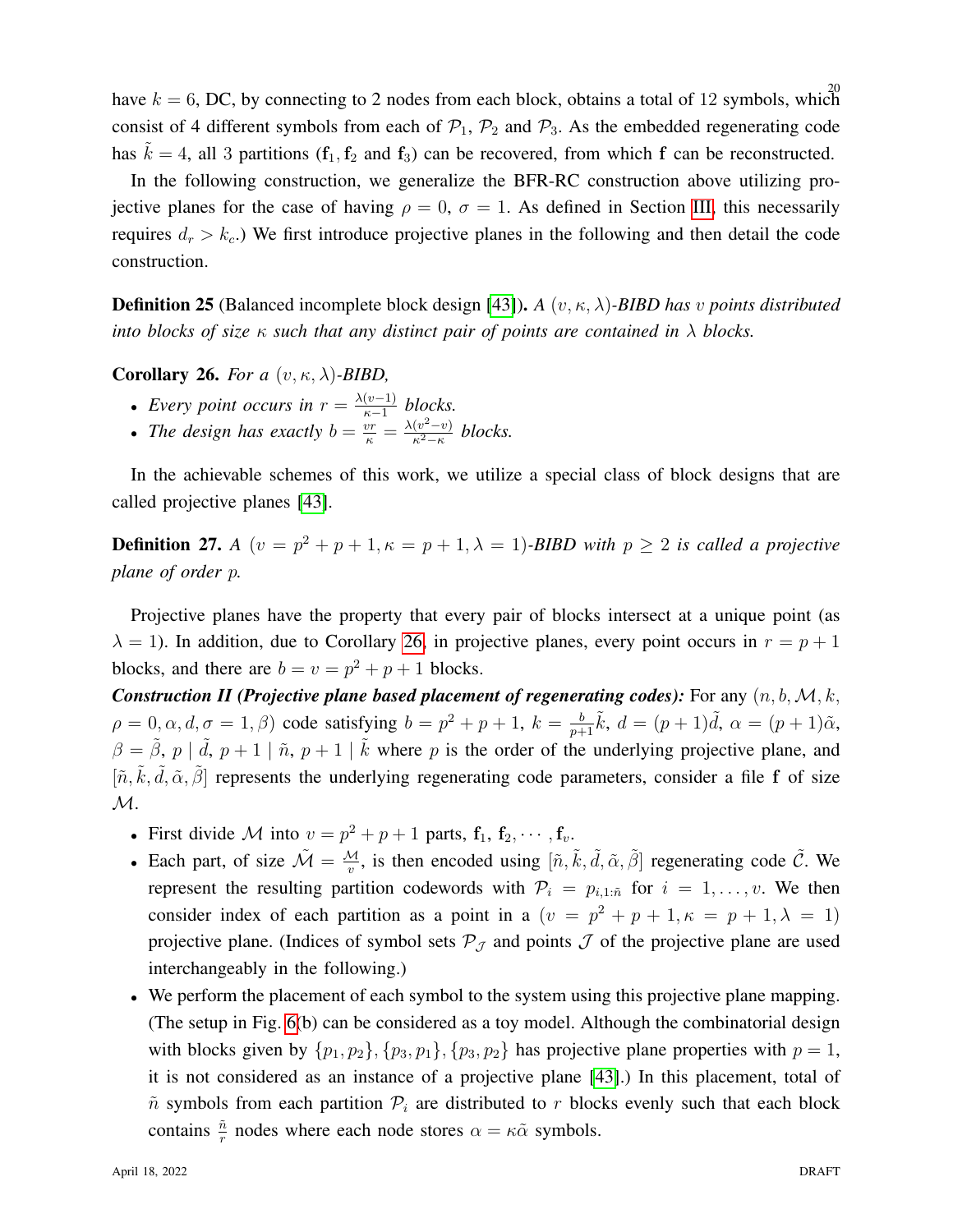

Fig. 7: Illustrating the construction of BFR codes using projective plane based placement of regenerating codes.  $(n' = \tilde{n} - \frac{\tilde{n}}{r} + 1)$ .

Note that blocks of projective plane give the indices of partitions  $P_i$  stored in the nodes of the corresponding block in DSS. That is, all nodes in a block stores symbols from unique subset of  $\mathcal{P} = {\mathcal{P}_1, \ldots, \mathcal{P}_v}$  of size  $\kappa$ . (For instance, in Fig. [6\(](#page-18-0)b), the first block of the block design has part  $\{p_1, p_2\}$ , and accordingly symbols from partitions  $P_1$  and  $P_2$  are placed into node of Block 1.) Here, as each point in the block design is repeated in  $r$  blocks, the partition codewords span r blocks. Overall, the system can store a file of size  $\mathcal{M} = v\tilde{\mathcal{M}}$  with  $b = v$  blocks. (Note that,  $r = \kappa = p + 1$  and  $b = v = p^2 + p = 1$  for projective planes. See Definition [27.](#page-19-1)) We have the parameters as

<span id="page-20-0"></span>
$$
\mathcal{M} = v\tilde{\mathcal{M}}, k = \frac{b}{r}\tilde{k}, d = \kappa \tilde{d}, \alpha = \kappa \tilde{\alpha}, \beta = \tilde{\beta}
$$
\n(19)

where we choose the parameters to satisfy  $r - 1 \mid \tilde{d}$ ,  $r \mid \tilde{n}$  (for splitting partition codewords evenly to r blocks) and r |  $\tilde{k}$  (for data collection as detailed below). We have  $d_r = \frac{\tilde{d}}{r-1} = \frac{d}{b-1} >$  $k_c=\frac{\tilde{k}}{r}=\frac{k}{b}$  $\frac{k}{b}$  as  $d \ge k$  and hence the required condition  $d_r > k_c$  is satisfied

*Node Repair:* Consider that one of the nodes in a block is to be repaired. Note that the failed node contains  $\kappa$  symbols, each coming from a distinct partition. Using the property of projective planes that any 2 blocks has only 1 point in common, any remaining block can help for the regeneration of 1 symbol of the failed node. Furthermore, as any point in the block design has a repetition degree of r, one can connect to  $r - 1$  blocks,  $d_r = \frac{\tilde{d}}{r - 1}$  $\frac{d}{r-1}$  nodes per block, to repair one symbol of a failed node. Combining these two observations; we observe that node regeneration can be performed by connecting to  $(r-1)\kappa$  blocks. In particular, substituting  $r = \kappa = p+1$ , we see that connecting to  $p^2 + p = b - 1$  blocks allows for reconstructing of any node of a failed block.

*Data Collection:* DC connects to  $k_c = \frac{\tilde{k}}{r}$  $\frac{k}{r}$  nodes per block from all  $b_c = b$  blocks, i.e., a total of  $k = \frac{b}{r}$  $\frac{b}{r}\tilde{k} = \frac{v}{r}$  $\frac{v}{r}\tilde{k}$  nodes each having encoded symbols of  $\kappa = r$  partitions. These total of  $v\tilde{k}$ symbols include  $\vec{k}$  symbols from each partition, from which all partitions can be decoded, and hence the file f, can be reconstructed.

Remark 28. *This construction is related to layered codes studied in [\[26\]](#page-37-2). In that work, layering helps to construct codes with exact repair properties. In Construction II, on the other hand, multiple nodes in the system can have the same type (representing the same subset of partitions), and this enables to achieve different operating points for the block failure model.*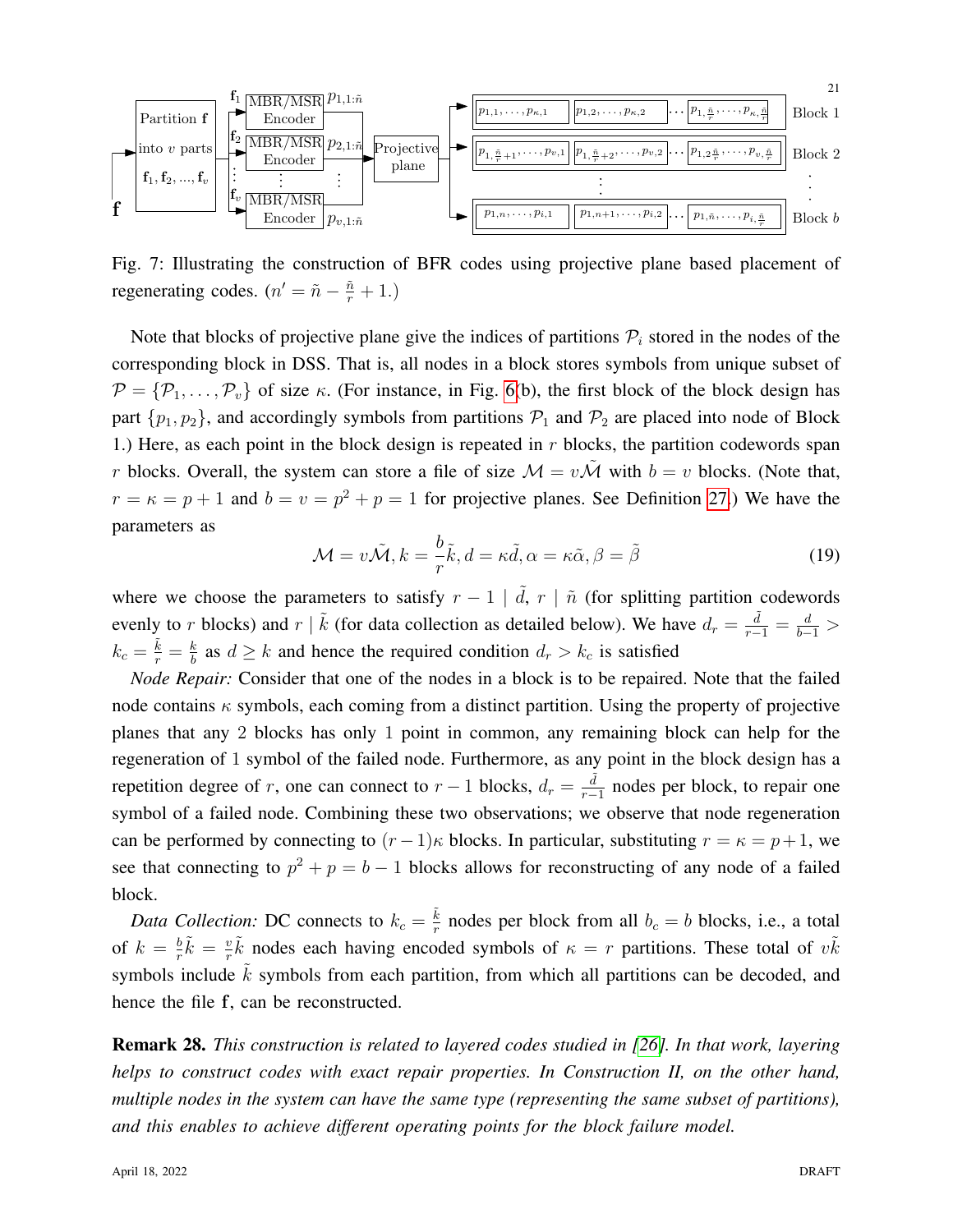1) BFR-MSR: To construct a BFR-MSR code, we set each sub-code  $\tilde{C}$  in Construction II as an MSR code, which has  $\tilde{\alpha} = \frac{\tilde{\mathcal{M}}}{\tilde{k}}$  and  $\tilde{d}\tilde{\beta} = \frac{\tilde{\mathcal{M}}\tilde{d}}{\tilde{k}(\tilde{d}-\tilde{k}+1)}$ . This, together with [\(19\)](#page-20-0), results in the following parameters of our BFR-MSR construction

<span id="page-21-1"></span>
$$
\alpha = \tilde{\alpha}\kappa = \frac{\mathcal{M}}{k}, d\beta = \kappa \tilde{d}\tilde{\beta} = \frac{\mathcal{M}d}{k(d - \frac{k(p+1)^2}{p^2 + p + 1} + p + 1)}.
$$
\n(20)

We remark that if we utilize ZigZag codes [\[2\]](#page-36-1) as the sub-code  $\tilde{C}$  above, we have  $[\tilde{n}, \tilde{k}, \tilde{d}]$  =  $\tilde{n} - 1$ ,  $\tilde{\alpha} = \tilde{r}^{\tilde{k}-1}$ ,  $\tilde{\beta} = \tilde{r}^{\tilde{k}-2}$ ,  $\tilde{r} = \tilde{n} - \tilde{k}$ , and having  $\tilde{d} = \tilde{n} - 1$  requires connecting to 1 node per block for repairs in our block model. In addition, product matrix MSR codes [\[3\]](#page-36-13) require  $\tilde{d} \ge 2\tilde{k} - 2$ , and they can be used as the sub-code  $\tilde{C}$ , for which we do not necessarily have  $\tilde{d} = r - 1$ . We observe from [\(17\)](#page-17-2) and [\(20\)](#page-21-1) that the BFR-MSR point is achieved for  $\tilde{k} = p + 1$ , implying  $k = b$ , i.e. DC connects necessarily 1 node per block for data reconstruction when our Construction II gives BFR-MSR code.

2) BFR-MBR: To construct a BFR-MBR code, we set each sub-code  $\tilde{C}$  in Construction II as a product matrix MBR code [\[3\]](#page-36-13), which has  $\tilde{\alpha} = \tilde{d}\tilde{\beta} = \frac{2\tilde{M}\tilde{d}}{\tilde{k}(2\tilde{d}-\tilde{k}+1)}$ . This, together with [\(19\)](#page-20-0), results in the following parameters of our BFR-MBR construction

<span id="page-21-2"></span>
$$
\alpha = d\beta = \frac{2\mathcal{M}d}{k(2d - \frac{k(p+1)^2}{p^2 + p + 1} + p + 1)}.
$$
\n(21)

From [\(18\)](#page-17-1) and [\(21\)](#page-21-2), we observe that the BFR-MBR point is achieved for  $\tilde{k} = p + 1$ .

## <span id="page-21-0"></span>*C. Duplicated Block Design Based BFR Codes (* $\rho = 0$  *and*  $\sigma < b - 1$ )

In this section, BFR codes for special case of having  $\rho = 0$  is constructed. We note that  $\rho = 0$  implies that DC contact all b blocks to retrieve the stored data. Before detailing the code construction, we first introduce a block design referred to as duplicated combination block design [\[26\]](#page-37-2).

**Definition 29** (DCBD). Let  $(\tilde{\kappa}, \tilde{v})$  denote the parameters for a block design, where  $\tilde{v}$  points *from all possible sets of blocks each with* κ *points. Then, duplicated combination block design (DCBD)* (with repetition  $\tilde{r}$ ) is a block design where the given block design is duplicated  $\tilde{r}$  times *with different labeling points. (Here, total of*  $v = \tilde{r}\tilde{v}$  *points are splitted into*  $\tilde{r}$  *groups of*  $\tilde{v}$  *points, where each group generates sub-blocks according to the given block design.)*

**Example 30.** *DCBD* with  $\tilde{v} = 5$ ,  $\tilde{\kappa} = 4$  *and*  $\tilde{r} = 3$  *is given below.* 

|  |  |  |  | $\begin{bmatrix} 1 & 3 & 4 & 5 & 6 & 8 & 9 & 10 & 11 & 13 & 14 & 15 \\ 1 & 2 & 4 & 5 & 6 & 7 & 9 & 10 & 11 & 12 & 14 & 15 \\ 1 & 2 & 3 & 5 & 6 & 7 & 8 & 10 & 11 & 12 & 13 & 15 \\ 1 & 2 & 3 & 4 & 6 & 7 & 8 & 9 & 11 & 12 & 13 & 14 \\ 2 & 3 & 4 & 5 & 7 & 8 & 9 & 10 & 12 & 13 & 14 & 15 \end{bmatrix}$ |  |  |
|--|--|--|--|-----------------------------------------------------------------------------------------------------------------------------------------------------------------------------------------------------------------------------------------------------------------------------------------------------------|--|--|
|  |  |  |  |                                                                                                                                                                                                                                                                                                           |  |  |
|  |  |  |  |                                                                                                                                                                                                                                                                                                           |  |  |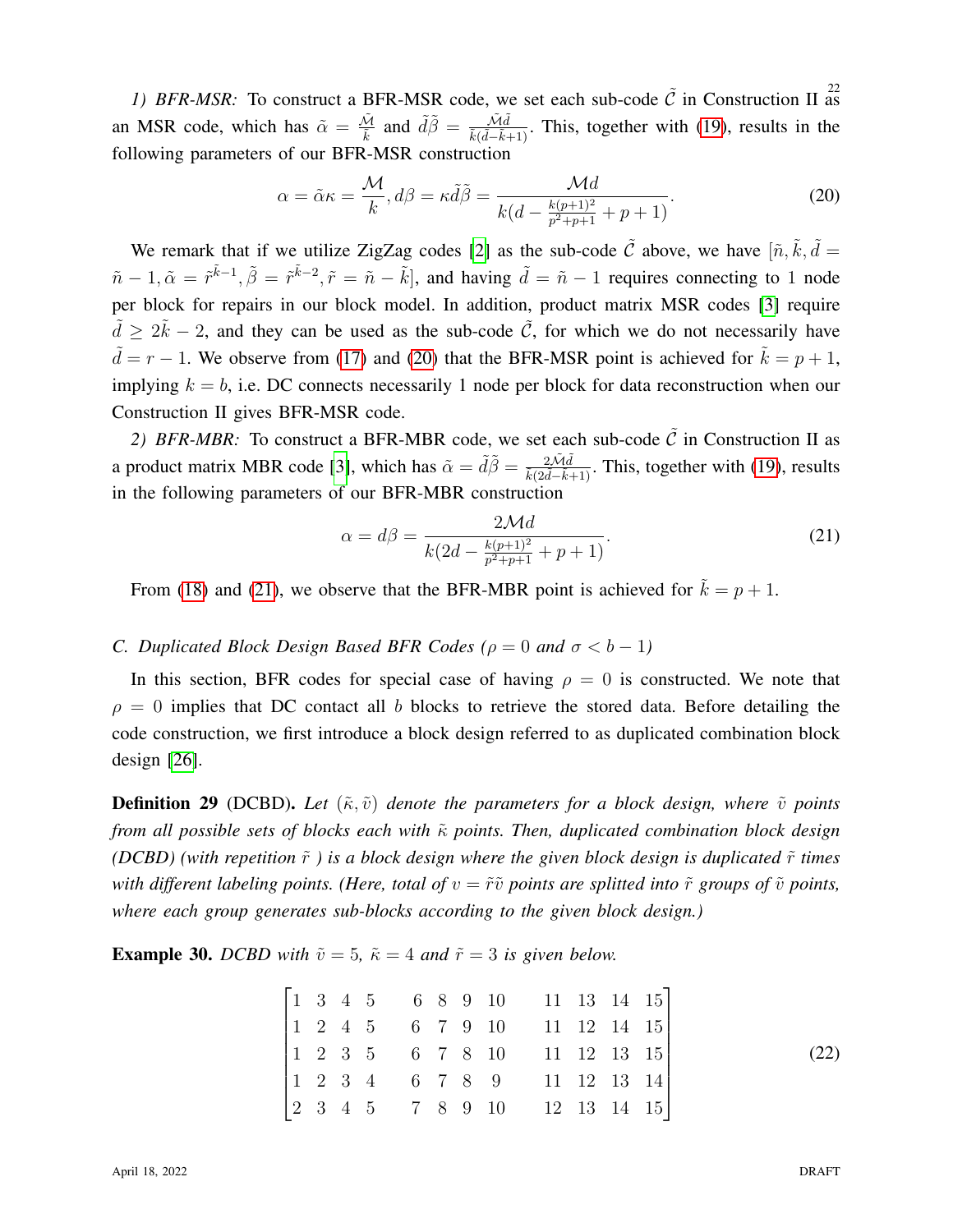It can be observed that each sub-block consists  $\binom{\tilde{v}}{\tilde{x}}$  blocks, each containing a different set of  $(\tilde{k})$  blocks, each containing a different set of  $κ$  points. Also, the same combination is repeated  $κ$  times (with different labels for points, namely {6, 7, 8, 9, 10} *and* {11, 12, 13, 14, 15}*). Each row here corresponds to a block of DCBD, where sub-blocks aligned similarly in columns represent the underlying*  $(\tilde{\kappa}, \tilde{v})$  *block design. We refer to the sub-blocks as repetition groups in the following.*

*Construction III (DCBD based BFR-RC):* For any  $(n, b, M, k, \rho = 0, \alpha, d, \sigma < b - 1, \beta)$  code satisfying  $b = \begin{pmatrix} \tilde{v} \\ \tilde{\varepsilon} \end{pmatrix}$  $(\tilde{k})$ ,  $k = \frac{b}{b-1}$  $\frac{b}{b-1}\tilde{k}$ ,  $d = \frac{(b-\sigma)\tilde{d}}{b-\sigma-1}$  $\frac{(b-\sigma)d}{b-\sigma-1}$ ,  $\alpha = (b-1)(b-\sigma)\tilde{\alpha}$ ,  $\beta = (b-\sigma-1)(b-1)\tilde{\beta}$ ,  $b - \sigma - 1 \mid \tilde{d}, b - 1 \mid \tilde{n}, b - 1 \mid \tilde{k}$  where  $(\tilde{v}, \tilde{\kappa})$  are the underlying DCBD parameters and  $[\tilde{n}, \tilde{k}, \tilde{d}, \tilde{\alpha}, \tilde{\beta}]$  represents the underlying regenerating code parameters, consider a file f of size  $\mathcal{M}.$ 

- Divide M into  $(b \sigma) \binom{b}{b \sigma}$  $\bigcup_{b=1}^{b}$  parts of equal size  $\tilde{\mathcal{M}}$ , i.e.,  $\tilde{\mathcal{M}}(b-\sigma)b = \mathcal{M}$ .
- Encode each part  $f_i$  using an  $[\tilde{n}, \tilde{k} = \tilde{\mathcal{M}}, \tilde{d}]$  regenerating code (referred to as the sub-code  $\tilde{C}$ ).
- Place the resulting partition codewords according to DCBD design (with  $\tilde{v} = b$ ,  $\tilde{\kappa} = b 1$ and  $\tilde{r} = b - \sigma$ ) such that each block has  $c = \frac{\tilde{n}}{b - \sigma}$  $\frac{\hat{n}}{b-1}$  nodes, where each node stores  $\kappa = \tilde{\kappa}\tilde{r}$ symbols, each coming from a different partition.

The system stores a file of size  $\mathcal{M} = b(b - \sigma)\tilde{\mathcal{M}}$  over b blocks. We have the parameters as

<span id="page-22-0"></span>
$$
\mathcal{M} = b(b - \sigma)\tilde{\mathcal{M}}, k = \frac{b\tilde{k}}{b - 1}, d = \frac{\tilde{d}(b - \sigma)}{b - \sigma - 1}, \alpha = (b - 1)(b - \sigma)\tilde{\alpha}, \beta = (b - \sigma - 1)(b - 1)\tilde{\beta}
$$
(23)  
where we consider  $\sigma < b - 1$ .

The following example (with  $b = 5$  and  $\sigma = 2$ ) illustrates a repair scenario. Assume that the failed node is in the first block and it will be regenerated by blocks 2,3 and 4 (as  $b - \sigma = 3$ ). Considering the first repetition group, it can be observed that symbols of each of  $b - \sigma = 3$ partitions ( $\mathcal{P}_3$ ,  $\mathcal{P}_4$  and  $\mathcal{P}_5$ ) can be found in  $b-\sigma-1=2$  of these blocks, whereas the remaining  $\sigma - 1 = 1$  partition ( $\mathcal{P}_1$ ) can be found in all  $b - \sigma$  blocks. (In the representation below, numbers represent the indices for partitions  $P_i$ . And, the three highlighted rows for the first repetition group includes partitions  $\mathcal{P}_1, \mathcal{P}_3, \mathcal{P}_4, \mathcal{P}_5$  that are relevant to the symbols stored in the block corresponding to the first row below.)

$$
\begin{bmatrix}\n1 & 3 & 4 & 5 & 6 & 8 & 9 & 10 & 11 & 13 & 14 & 15 \\
1 & 2 & 4 & 5 & 6 & 7 & 9 & 10 & 11 & 12 & 14 & 15 \\
1 & 2 & 3 & 5 & 6 & 7 & 8 & 10 & 11 & 12 & 13 & 15 \\
1 & 2 & 3 & 4 & 6 & 7 & 8 & 9 & 11 & 12 & 13 & 14 \\
2 & 3 & 4 & 5 & 7 & 8 & 9 & 10 & 12 & 13 & 14 & 15\n\end{bmatrix}
$$
\n(24)

*Node Repair:* Generalizing above argument, consider that one of the nodes in a block is to be repaired by contacting to  $b - \sigma$  blocks. A failed node contains  $\kappa = (b - 1)(b - \sigma)$  symbols, each coming from a distinct partition codeword. The properties of the underlying (DCBD) block design, (considering the first repetition group), implies that there exists  $b - \sigma$  partitions of the failed node that are contained only in  $b-\sigma-1$  of the blocks contacted for repair. The remaining  $b-1-(b-\sigma) = \sigma-1$  partitions (of each repetition group) are contained in all of the contacted April 18, 2022 DRAFT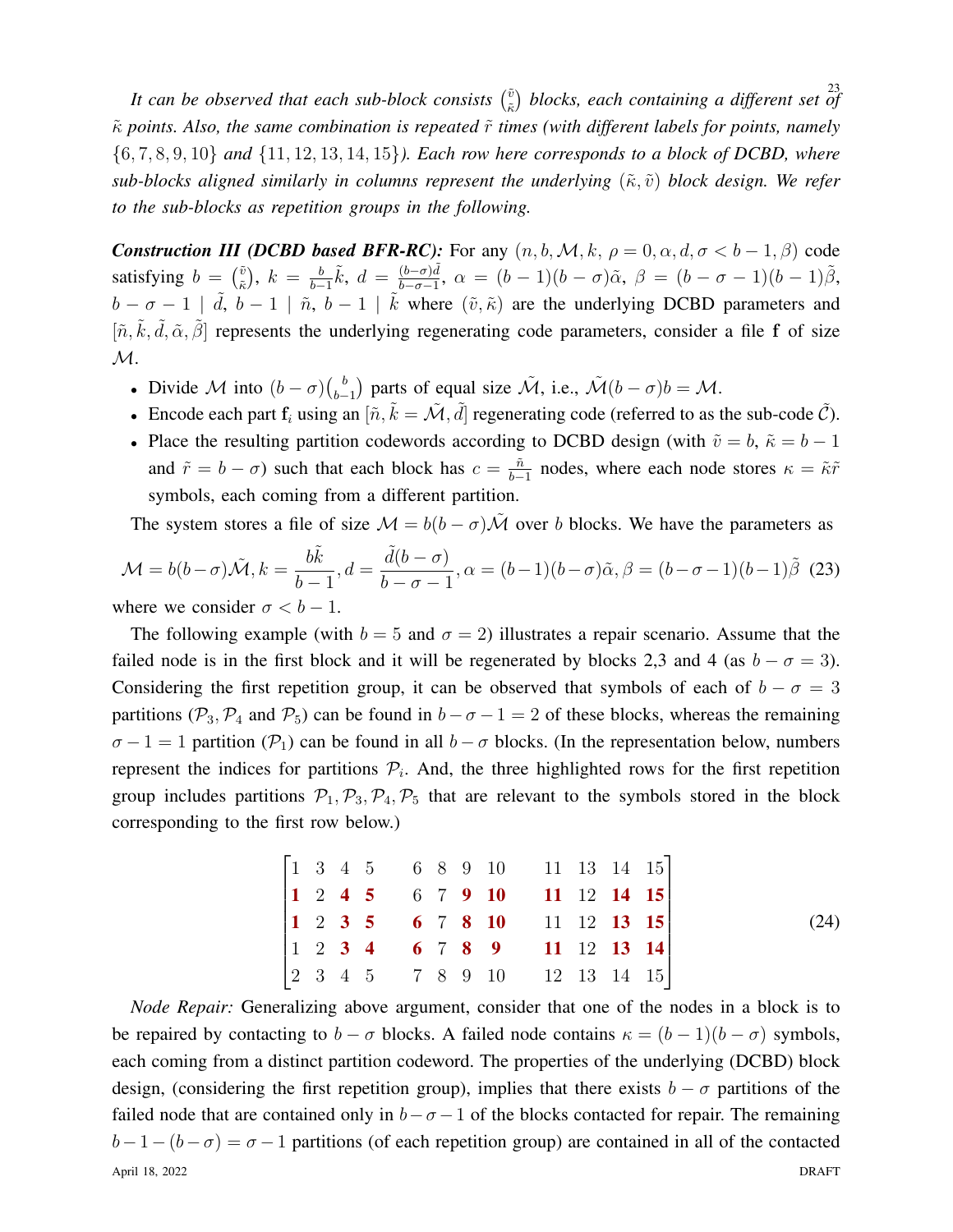$b - \sigma$  blocks. These partitions are referred to as the *common partitions* of a repetition group in  $b - \sigma$  contacted blocks. (In the example above, partitions  $P_1, P_6, P_{11}$  are the common partitions for the first, second and third repetition group respectively.)

Using this observation for DCBD based construction, (i.e., considering all repetition groups), consider obtaining  $\sigma - 1$  common partitions from  $b - \sigma - 1$  blocks of each of the  $\tilde{r} = b - \sigma$ repetition groups. In addition, consider obtaining remaining relevant partitions ( $b - \sigma$  partitions per repetition group) from these  $\tilde{r} = b - \sigma$  partition groups (total of  $\tilde{r}(b-\sigma)(b-\sigma-1)$  partitions).

These  $\sigma - 1$  common partitions per repetition group over  $\tilde{r} = b - \sigma$  repetition groups are contacted evenly. Namely, each other relevant partition are contacted from only  $b - \sigma - 1$  blocks, the common partitions among  $b - \sigma$  blocks are contacted only  $b - \sigma - 1$  times (i.e., by not contacting any common point at all in only one repetition group from a block and since there are  $b - \sigma$  repetition groups and  $b - \sigma$  contacted blocks, we can do this process evenly for all blocks). Henceforth, from each block same amount of symbols (and same amount of symbols from each partition) is downloaded. In total, there are  $(\sigma - 1)(b - \sigma)(b - \sigma - 1)$  common points and each block contributes the transmission of  $(\sigma - 1)(b - \sigma - 1)$  common partitions. Hence,  $\beta = [(\sigma - 1)(b - \sigma - 1) + (b - \sigma - 1)(b - \sigma)]\tilde{\beta} = (b - \sigma - 1)(b - 1)\tilde{\beta}.$ 

In order to have a successful regeneration for each node to be regenerated, we also require the following condition in this construction.

#### **Lemma 31.** Construction III requires the necessary condition  $\frac{\tilde{n}}{b-1} \geq \frac{\tilde{d}}{b-\sigma}$ b−σ−1 *for repair feasibility.*

*Proof.* Given  $v - 1$  combinations of v points, any two combinations differs only in one point. Also, any combination is missing only one point. If one collects  $b - \sigma \ge 2$  of such combinations in Construction III, then the partition with least number of instances is  $b - \sigma - 1$ . (This follows as the first combination is missing only one partition which is necessarily included in the second combination.) Then, by contacting any  $b - \sigma$  blocks, one can recover partitions of failed node from these  $b-\sigma$  blocks. (There exist at least  $b-\sigma-1$  number of blocks containing nodes storing symbols from a given partition.) Since each block has  $c = \frac{\tilde{n}}{h}$  $\frac{n}{b-1}$  symbols from each partition, we require  $\frac{\tilde{n}}{b-1} \geq \frac{\tilde{d}}{b-\sigma}$  $\frac{d}{b-\sigma-1}$  to have repair feasibility in Construction III.  $\Box$ 

Therefore, a failed node can be regenerated from  $d = \frac{\tilde{d}(b-\sigma)}{b-\sigma-1}$  $\frac{d(b-\sigma)}{b-\sigma-1}$  nodes and downloading  $\beta =$  $(b - \sigma - 1)(b - 1)\tilde{\beta}$  symbols from each block. (Note that,  $d_r = \frac{d}{b - \sigma} = \frac{\tilde{d}}{b - \sigma}$  $\frac{d}{b-\sigma-1}$ .) For each partition of the failed node,  $\tilde{d}\tilde{\beta}$  symbols are downloaded, from which one can regenerate each partition. Note that, repeating combinations multiple times enables us to have uniform downloads from the nodes during repairs.

*Data Collection:* DC connects to  $k_c = \frac{k}{b} = \frac{\tilde{k}}{b-1}$  $\frac{k}{b-1}$  nodes per block (as  $\rho = 0$ ), and downloads total of  $k_c \alpha$  symbols from each block. These symbols include  $\frac{\tilde{k}\tilde{\alpha}}{b-1}$  symbols from each of  $(b-1)(b-\sigma)$ partitions. Therefore, from all blocks,  $\frac{(b-1)\tilde{k}\tilde{\alpha}}{b-1} = \tilde{k}\tilde{\alpha}$  symbols per partition is collected, from which each partition can be decoded via underlying sub-code  $\tilde{C}$ , and the stored file f can be reconstructed.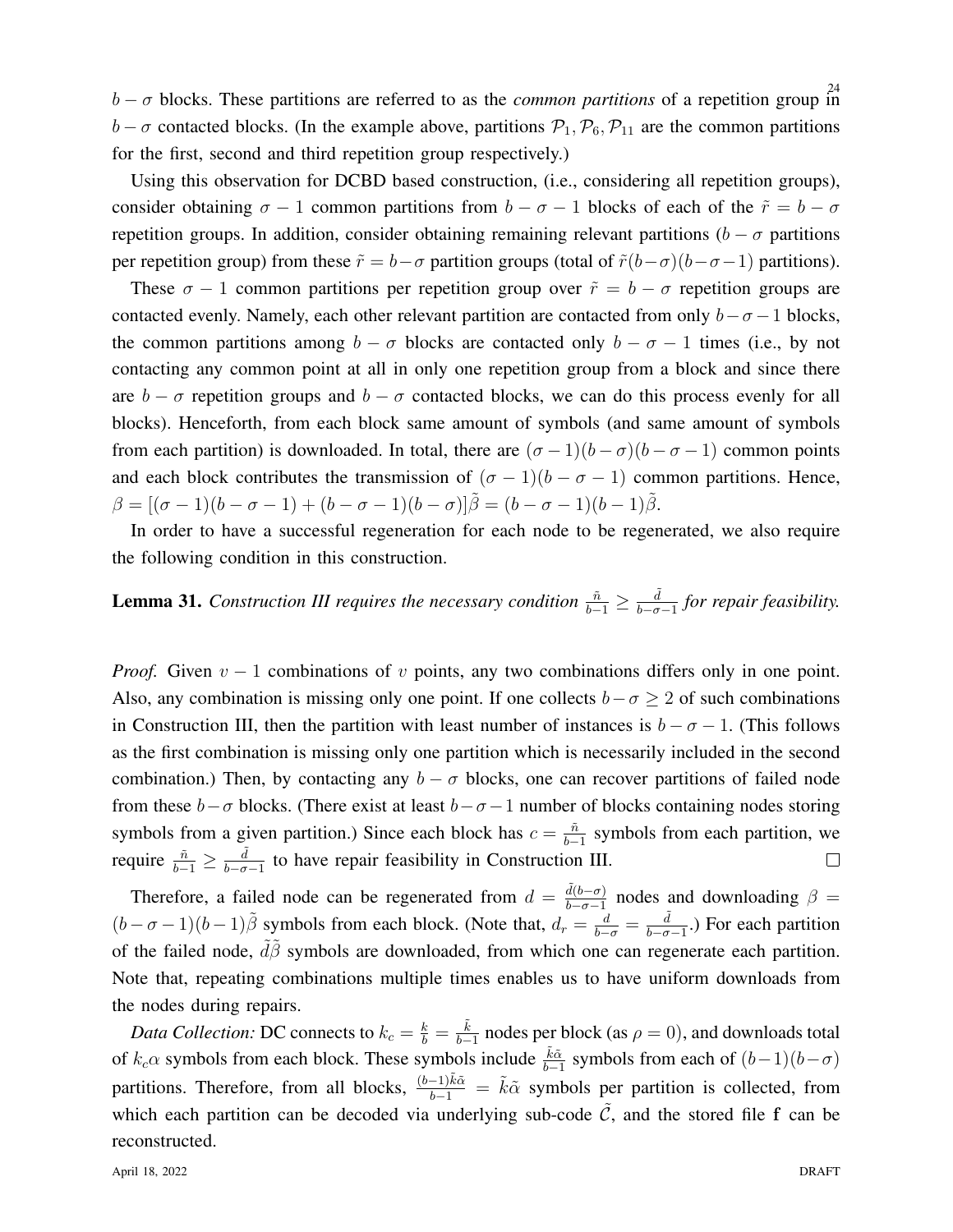1) BFR-MSR: To construct a BFR-MSR code, we set each sub-code  $\tilde{C}$  in Construction III as an MSR code, which has  $\tilde{\alpha} = \frac{\tilde{\mathcal{M}}}{\tilde{k}}$  and  $\tilde{d}\tilde{\beta} = \frac{\tilde{\mathcal{M}}\tilde{d}}{\tilde{k}(\tilde{d}-\tilde{k}+1)}$ . This, together with [\(23\)](#page-22-0), results in the following parameters of our BFR-MSR construction

$$
\alpha = (b-1)(b-\sigma)\tilde{\alpha} = \frac{\mathcal{M}}{k},\tag{25}
$$

$$
d\beta = \frac{\tilde{d}(b-\sigma)}{b-\sigma-1}(b-\sigma-1)(b-1)\tilde{\beta} = \frac{\mathcal{M}d(b-\sigma-1)}{k(d(b-\sigma-1)-\frac{k(b-1)(b-\sigma)}{b}+b-\sigma)}.\tag{26}
$$

From [\(6\)](#page-13-2), we obtain that Construction III results in optimal BFR-MSR codes when  $k = \frac{b}{a}$ σ (i.e.,  $\tilde{k} = \frac{b-1}{\sigma}$  $\frac{-1}{\sigma}$ ).

2) BFR-MBR: To construct a BFR-MBR code, we set each sub-code  $\tilde{C}$  in Construction III as a product matrix MBR code [\[3\]](#page-36-13), which has  $\tilde{\alpha} = \tilde{d}\tilde{\beta} = \frac{2\tilde{M}\tilde{d}}{\tilde{k}(2\tilde{d}-\tilde{k}+1)}$ . This, together with [\(23\)](#page-22-0) results in the following parameters of our BFR-MBR construction

$$
\alpha = d\beta = \frac{2\mathcal{M}d(b - \sigma - 1)}{k(2d(b - \sigma - 1) - \frac{k(b - 1)(b - \sigma)}{b} + b - \sigma)}.
$$
\n(27)

From [\(7\)](#page-13-3), we obtain that Construction III results in optimal BFR-MSR codes when  $k = \frac{b^2}{b+c^2}$  $\overline{b+\sigma^2-1}$ (i.e.,  $\tilde{k} = \frac{b(b-1)}{b+\sigma^2}$  $\frac{b(b-1)}{b+\sigma^2-1}).$ 

## V. LOCALLY REPAIRABLE BFR CODES

## <span id="page-24-0"></span>*A. Locality in BFR*

In this section, we focus on BFR model with repair locality constraints, i.e., only a local set of blocks are available to regenerate the content of a given node. This model is suitable for both disk storage and distributed (cloud/P2P) storage systems. For example, a typical data center architecture includes multiple servers, which form racks which further form clusters, see Fig. [8.](#page-25-0) We can think of each cluster as a local group of racks where each rack contains multiple servers. Hence, in Fig. [8,](#page-25-0) we can model the data center as having b blocks (racks) where  $b<sub>L</sub>$  blocks form a local group (cluster) and there are  $c$  nodes (servers) in each block.

In this section, we extend our study of data recovery with the block failure model to such scenarios with locality constraints. We assume that DSS maintains the data of size  $\mathcal M$  with at most  $\rho$  blocks being unavailable. Hence, from any  $b-\rho$  blocks, data collection can be performed by contacting any  $k_c$  nodes from each of such blocks. In other words, DC can contact some set of local groups,  $\mathcal{B}^*$ , to retrieve the file stored in the DSS with  $|\mathcal{B}^*| = b - \rho$ . Let  $\mathbf{c}_{i,j}$  denote the part of the codewords associated with  $i^{\text{th}}$  local group's  $j^{\text{th}}$  block accessed by DC, which consists of  $k_c$  nodes. Note that, we consider  $k_c = c$  for full access and  $k_c < c$  for partial access as before. Then, we can denote by  $c_i$  the codeword seen by DC corresponding to local group  $\mathcal{B}_i$ , which has a size  $j' \le b_L$ . Therefore,  $\mathbf{c}_{\mathcal{B}^*} = \left\{ (\mathbf{c}_{i_1}, \cdots, \mathbf{c}_{i_{|\mathcal{B}^*|}}) \right\}$  denotes the codeword corresponding to the one seen by DC, when accessing  $k_c(b - \rho) = k$  nodes.

Definition 32. *Let* c *be a codeword in* C *selected uniformly, the resilience of* C *is defined as*

<span id="page-24-1"></span>
$$
\rho = b - \max_{\mathcal{B}^* \subseteq [b]: H(\mathbf{c}(\mathcal{B}^*)) < \mathcal{M}} |\mathcal{B}^*| - 1.
$$
 (28)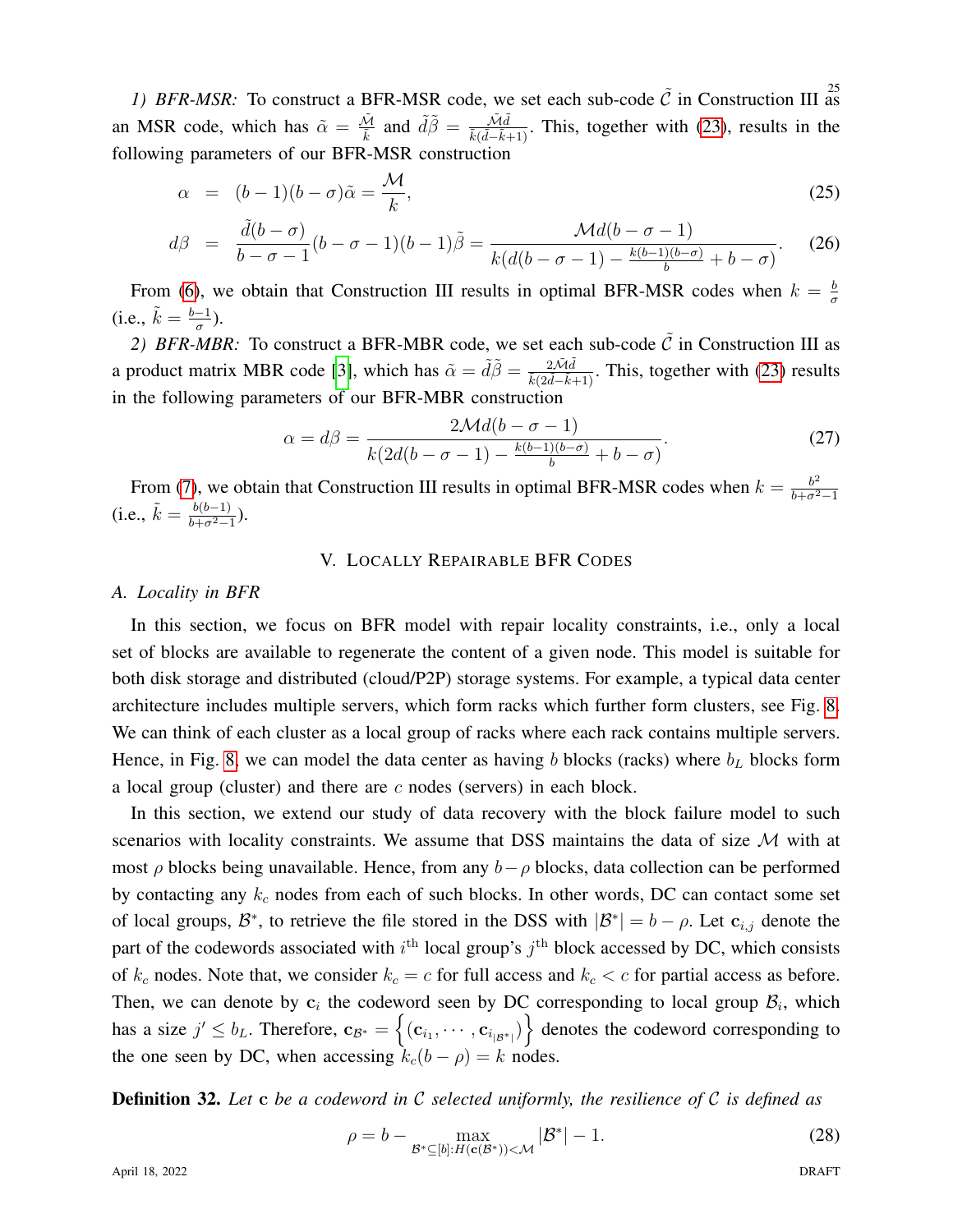<span id="page-25-0"></span>

Fig. 8: Data center architecture. Each rack resembles a block and each cluster forms a local group for node repair operations in the BFR model.

We remark that the resilience  $\rho$  of a locally repairable BFR code dictates the number of block failures that the system can tolerate (analogous to the minimum distance providing the maximum number of node failures). In addition, DC can do data access by contacting any  $b - \rho$  blocks.

**Definition 33.** *Code* C *is said to have*  $(r_L, \rho_L)$  *locality, if for any node j in a block i, there exists a set of blocks* B<sup>i</sup> *such that*

- $i \in \mathcal{B}_i \subset \mathcal{B} = \{1, \cdots, b\},\$
- $|\mathcal{B}_i| \leq b_L := r_L + \rho_L$
- $\mathcal{C}|_{\mathcal{B}_i}$  is an  $(n_L, b_L, K_L, k_L, \rho_L, \alpha)$  *BFR code.* (See Definition [1.](#page-6-1))

Note that  $K_L$  is the size of the local data for corresponding BFR local code (i.e.,  $M$  in Definition [1\)](#page-6-1). Such codes are denoted as BFR-LRC in the following.

*1) Upper bound on the resilience of BFR-LRC:* We provide the following bound on the resilience of BFR-LRC.

Theorem 34. *The resilience of BFR-LRC can be bounded as follows.*

<span id="page-25-1"></span>
$$
\rho \le b - \left\lceil \frac{\mathcal{M}(b_L - \rho_L)}{K_L} \right\rceil - \left( \left\lceil \frac{\mathcal{M}}{K_L} \right\rceil - 1 \right) \rho_L \tag{29}
$$

*Proof.* The proof follows from the algorithmic approach as considered in [\[9\]](#page-36-3), [\[10\]](#page-36-18) and [\[12\]](#page-36-10), and detailed in the Appendix [B.](#page-38-0)  $\Box$ 

## *B. Code Constructions for Resilience Optimal BFR-LRC*

In this section we propose two code constructions, which yield optimal codes in terms of resilience. Both of the constructions utilize Gabidulin coding as well as MDS codes but only the first construction uses projective plane geometry.

*1) Basic Construction with Projective Planes:*

*Construction IV:* Consider a file f of size M and projective plane of order p,  $(v, \kappa, \lambda = 1)$  – BIBD.

26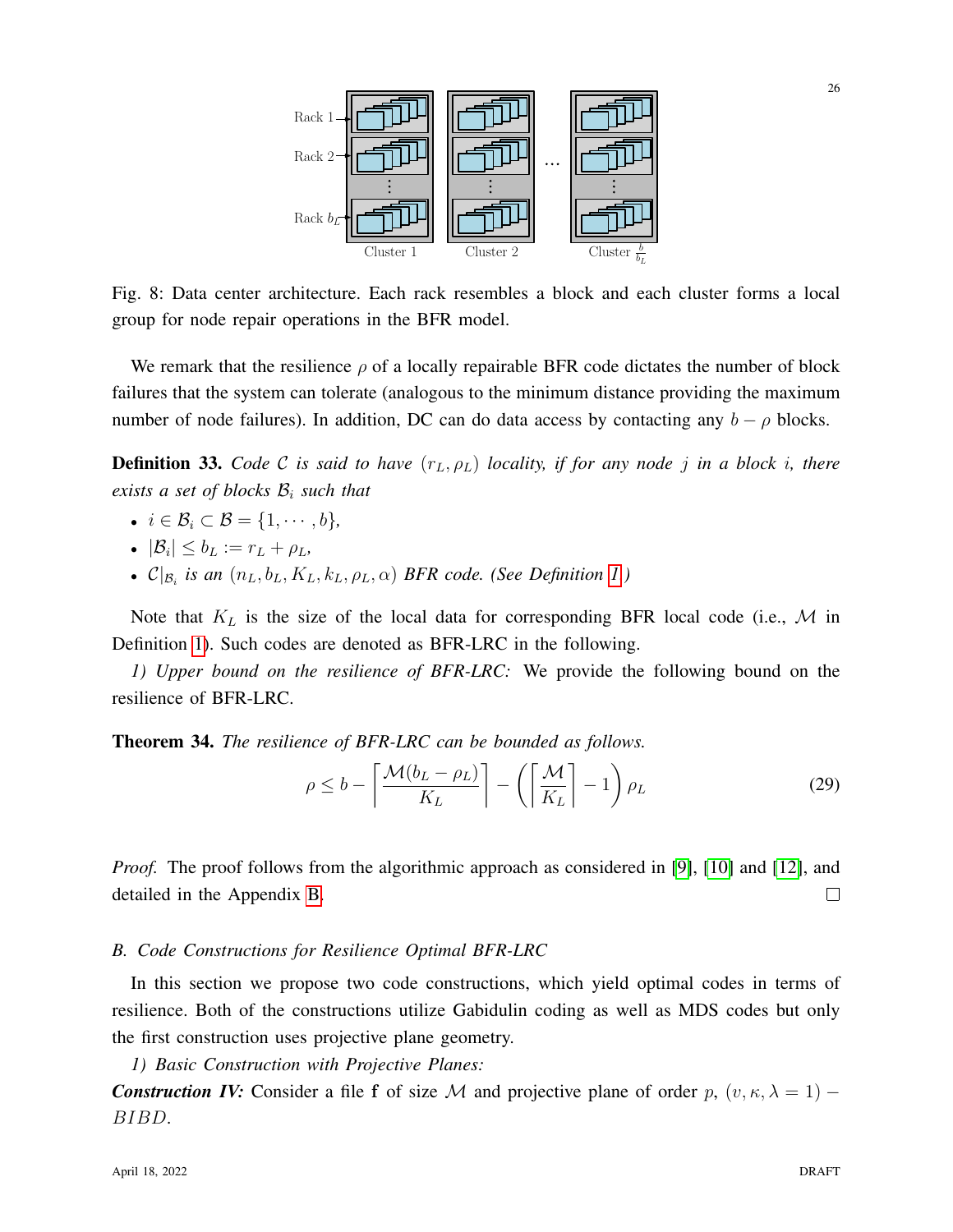- First, encode f using  $[N = \frac{K_L b}{h}, K = M, D = N M + 1]$  Gabidulin code,  $C^{Gab}$ . The  $\frac{\mathcal{L}_{L}b}{b_L}$ ,  $K = \mathcal{M}, D = N - \mathcal{M} + 1$  Gabidulin code,  $C^{\text{Gab}}$ . The resulting codeword  $c \in C^{\text{Gab}}$  is divided into  $\frac{b}{b_L}$  disjoint sets of symbols of size  $K_L$ .
- For each disjoint set, divide it into v partitions of equal size. For each partition, use  $[\tilde{n}, \tilde{k}]$  =  $k_L(p+1-\rho_L)$  $\left[\frac{(p+1-\rho_L)}{b_L-\rho_L}\right]$  MDS code, where  $n_L = \tilde{b}\nu$ .
- Place the resulting encoded symbols using *Construction II* (with projective plane of order p). That is, local code in the local group will have BFR properties and constructed as in *Construction II*.

**Remark 35.** *Construction IV works only if*  $\rho_L \leq p$ , since otherwise we would have non-positive *value for*  $\tilde{k}$ *. Furthermore, we need*  $(b_L - \rho_L) | k_L(p + 1 - \rho_L)$  *to have an integer*  $\tilde{k}$ *.* 

<span id="page-26-0"></span>**Corollary 36.** Construction IV provides resilience-optimal codes  $\mathcal{C}^{\text{BFR-LRC}}$ , when  $p^2 + p + 1$  $K_L \mid \mathcal{M}$  and  $b_L \mid b$ .

*Proof.* In order to prove that  $\mathcal{C}$ *Proof.* In order to prove that  $\mathcal{C}^{\text{BFR}-\text{LRC}}$  attains the bound in [\(34\)](#page-25-1), it is sufficient to demonstrate that any pattern of  $E = b - \left[ \frac{\mathcal{M}(b_L - \rho_L)}{K_L} \right]$  $K_L$  $\overline{\phantom{a}}$ −  $\sqrt{a}$  $K_L$  $\left[-1\right]\rho_L$  number of block erasures can be corrected. For  $b = \frac{Nb_L}{K_L}$  $\frac{Nb_L}{K_L}$ , we then have  $E = \frac{Nb_L}{K_L}$  $\frac{E}{K_L}$  –  $\lceil \frac{\mathcal{M}(b_L - \rho_L)}{2} \rceil$  $K_L$  $\overline{\phantom{a}}$ −  $\int$   $\frac{M}{\sqrt{M}}$  $K_L$  $\left[-1\right]\rho_L$ . Also note that the worst case erasure pattern is the one when erasures happen in the smallest possible number of local groups and the number of block erasures inside a local group is the maximum possible.

Let  $\mathcal{M} = \alpha_1 K_L$ , then  $E = b_L(\frac{N}{K_I})$  $\frac{N}{K_L} - \alpha_1$ ) +  $\rho_L$ , which corresponds to  $\frac{N}{K_L} - \alpha_1$  local groups with  $b<sub>L</sub>$  erasures and  $\rho<sub>L</sub>$  erasures from one additional group (which results in no rank erasures for the underlying Gabidulin codewords since resilience of local group is  $\rho_L$ ). Then, total rank erasures is  $K_L(\frac{N}{K})$  $\frac{N}{K_L} - \alpha_1$ ) =  $N - K_L \alpha_1$  which can be corrected by Gabidulin code since its minimum distance is  $D = N - \mathcal{M} + 1 = N - \alpha_1 K_L + 1$ .  $\Box$ 

Remark 37. *Although above construction yields optimal codes in terms of resilience, when*  $\rho_L \neq 0$ , they are not rate optimal. The optimal codes should store  $k_L \alpha = k_L v \tilde{\alpha} = k_L (p + 1) \tilde{\alpha}$ *symbols (in each local group), since each node stores*  $\alpha = (p + 1)\tilde{\alpha}$  *where*  $\tilde{\alpha}$  *is the number of symbols from a partition and each node stores symbols from* p + 1 *partitions. On the other hand, with the above construction, one can store*  $\tilde{k}v\tilde{\alpha} = \frac{k_L(p+1-\rho_L)}{n^2+n+1-\rho_L}$  $\frac{k_L(p+1-\rho_L)}{p^2+p+1-\rho_L}(p^2+p+1)\tilde{\alpha}$  symbols (in *each local group). Note that for*  $\rho_L \neq 0$ ,  $\frac{k_L(p+1-\rho_L)}{p^2+p+1-\rho_L}$  $\frac{k_L(p+1-\rho_L)}{p^2+p+1-\rho_L}(p^2+p+1)\tilde{\alpha} \leq k_L(p+1)\tilde{\alpha}$ *, which implies that the code construction is not optimal in terms rate (i.e., file size for a fixed* n*).*

*2) Construction for BFR-LRC with Improved Rate:* In the previous section, we utilize projective planes in code construction, however resulting codes are not optimal in terms of the rate. We now propose another construction for BFR-LRC to achieve higher rate.

*Construction V:* Consider a file f of size M.

- First, encode f using  $[N, K = M, D = N M + 1]$  Gabidulin code,  $C^{Gab}$ . The resulting codeword  $c \in C^{\text{Gab}}$  is divided into  $\frac{b}{b_L}$  disjoint groups of size  $K_L = \frac{Nb_L}{b}$  $\frac{b_L}{b}$ .
- Apply MDS codes of  $[\tilde{n} = b_L c, \tilde{k} = \frac{\tilde{N} b_L}{b}]$  $\frac{b_L}{b}$  to each disjoint group. Resulting  $b_L c$  symbols are placed to each block equally (c symbols per block).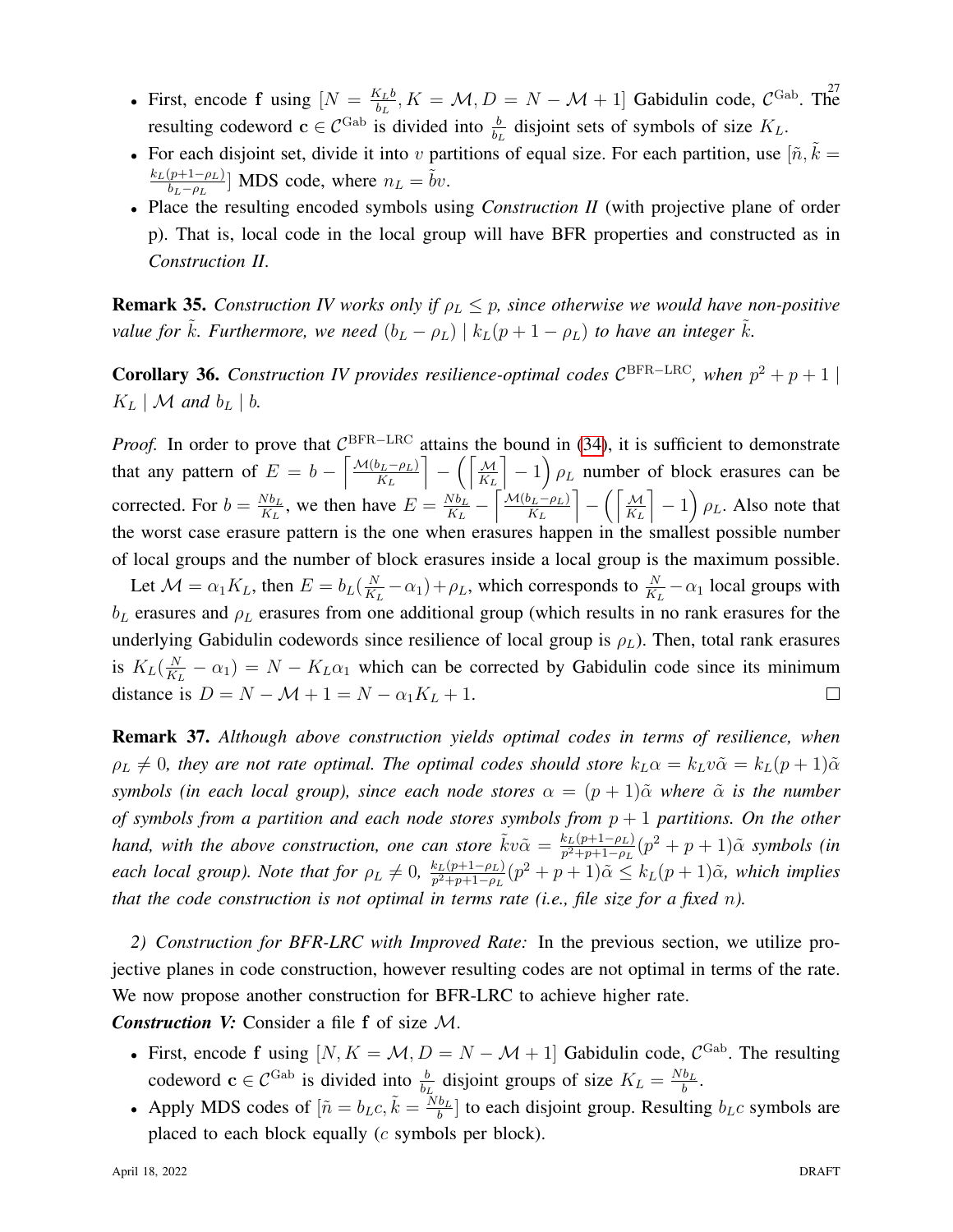*Proof.* Let  $\alpha_1$ ,  $\beta_1$  and  $\gamma_1$  be integers such that  $\mathcal{M} = \frac{K_L}{b_L - \beta_1}$  $\frac{K_L}{b_L-\rho_L}(\alpha_1(b_L-\rho_L)+\beta_1)+\gamma_1$ , where  $1 \leq$  $\alpha_1 \leq \frac{b}{b}$  $\frac{b}{b_L}$ ;  $0 \le \beta_1 \le b_L - \rho_L - 1$ ; and  $0 \le \gamma_1 \le \frac{K_L}{b_L - \rho_L}$  $\frac{K_L}{b_L-\rho_L}-1.$   $E=b-\left[\frac{\mathcal{M}(b_L-\rho_L)}{K_L}\right]$  $K_L$ m −  $\sqrt{M}$  $K_L$  $\Big]-1\Big)\, \rho_L$ is the number of block erasures that can be tolerated.

- If  $\gamma_1 = \beta_1 = 0$ , then  $\mathcal{M} = K_L \alpha_1$ . Then, we have  $E = b_L(\frac{N}{K_L})$  $\frac{N}{K_L} - \alpha_1$  +  $\rho_L$  number of block erasures to be tolerated, similar to Corollary [36.](#page-26-0) Thus, the worst case happens when N  $\frac{N}{K_L} - \alpha_1$  local groups with all of their blocks erased and one additional local group with  $\rho_L$ blocks erased. The latter does not correspond to any rank erasures since the resilience of local group is  $\rho_L$ , therefore the worst case scenario results in  $K_L$  rank erasures in each of  $\left(\frac{N}{K}\right)$  $\frac{N}{K_L} - \alpha_1$ ) local groups. Since  $D - 1 = N - \mathcal{M} = N - K_L \alpha_1$ , these worst case scenarios can be corrected by the Gabidulin code.
- If  $\gamma_1 = 0$  and  $\beta_1 > 0$ , then  $\mathcal{M} = \frac{K_L}{b_L \beta}$  $\frac{K_L}{b_L-\rho_L}(\alpha_1(b_L-\rho_L)+\beta_1)$ . Hence, we have  $E=b_L(\frac{N}{K_L})$  $\frac{1}{K_L}$  –  $(\alpha_1 - 1) + b_L - \beta_1$ . Thus, the worst case happens when  $\frac{N}{K_L} - \alpha_1 - 1$  local groups with all of their blocks erased and one additional local group with  $b_L - \beta_1$  blocks erased. Then, that scenario corresponds to  $\left(\frac{N}{K}\right)$  $\frac{N}{K_L} - \alpha_1$ ) $K_L - \beta_1 \frac{K_L}{b_L - \beta_1}$  $\frac{R_L}{b_L - \rho_L}$  rank erasures, which can be corrected by Gabidulin code since  $D - 1 = N - \mathcal{M} = N - \alpha_1 K_L - \beta_1 \frac{K_L}{b_L - \beta_1}$  $\frac{K_L}{b_L-\rho_L}$ .
- If  $\gamma_1 > 0$ , then  $\mathcal{M} = \frac{K_L}{b_L \mu}$  $\frac{K_L}{b_L-\rho_L}(\alpha_1(b_L-\rho_L)+\beta_1)+\gamma_1$ . Hence, we have  $E=b_L(\frac{N}{K_L})$  $\frac{N}{K_L} - \alpha_1 1) + b_L - \beta_1 - 1$ . Thus, the worst case happens when  $\frac{N}{K_L} - \alpha_1 - 1$  local groups with all of their blocks erased and one additional local group with  $b_L - \beta_1 - 1$  blocks erased. Then, that scenario corresponds to  $\left(\frac{N}{K}\right)$  $\frac{N}{K_L} - \alpha_1$ ) $K_L - (\beta_1 + 1) \frac{K_L}{b_L - \rho_L}$  rank erasures, which can be corrected by Gabidulin code since  $D - 1 = N - \mathcal{M} = N - \alpha_1 K_L - \beta_1 \frac{K_L}{b_L - \beta_1}$  $\frac{K_L}{b_L - \rho_L} - \gamma_1$  and  $\gamma_1 < \frac{K_L}{b_L - \epsilon}$  $\frac{K_L}{b_L-\rho_L}$ .

Remark 39. *We note that the above construction is similar to that of [\[12\]](#page-36-10), here modified for the block failure model to achieve resilience optimal construction with the improved rate.*

## *C. Local Regeneration for BFR Codes*

In the previous section, MDS codes are utilized in local groups. These codewords, however, are not repair bandwidth optimal. As an alternative, regenerating codes can be used in local groups to construct codes which have better trade-off in terms of repair bandwidth. Differentiating between the two important points, we denote BFR-LRC codes with regenerating code properties which operate at minimum per-node storage point as BFR-MSR-LRC. Similarly, the codes operating at minimum repair bandwidth point are called BFR-MBR-LRC.

Let  $\mathcal{G}_1, \ldots, \mathcal{G}_{\frac{b}{b_r}}$  represent the disjoint set of indices of blocks where  $\mathcal{G}_i$  represents local group i, which has  $b_L$  blocks. A failed node in one of the blocks in  $\mathcal{G}_i$  is repaired by contacting any  $b_L - \sigma_L$  blocks within the group. A newcomer downloads  $\beta$  symbols from  $\frac{d_L}{b_L - \sigma_L}$  nodes from each of  $b_L - \sigma_L$  blocks. That is, the local group has the properties of repair bandwidth efficient BFR codes as studied in Section [III.](#page-9-0)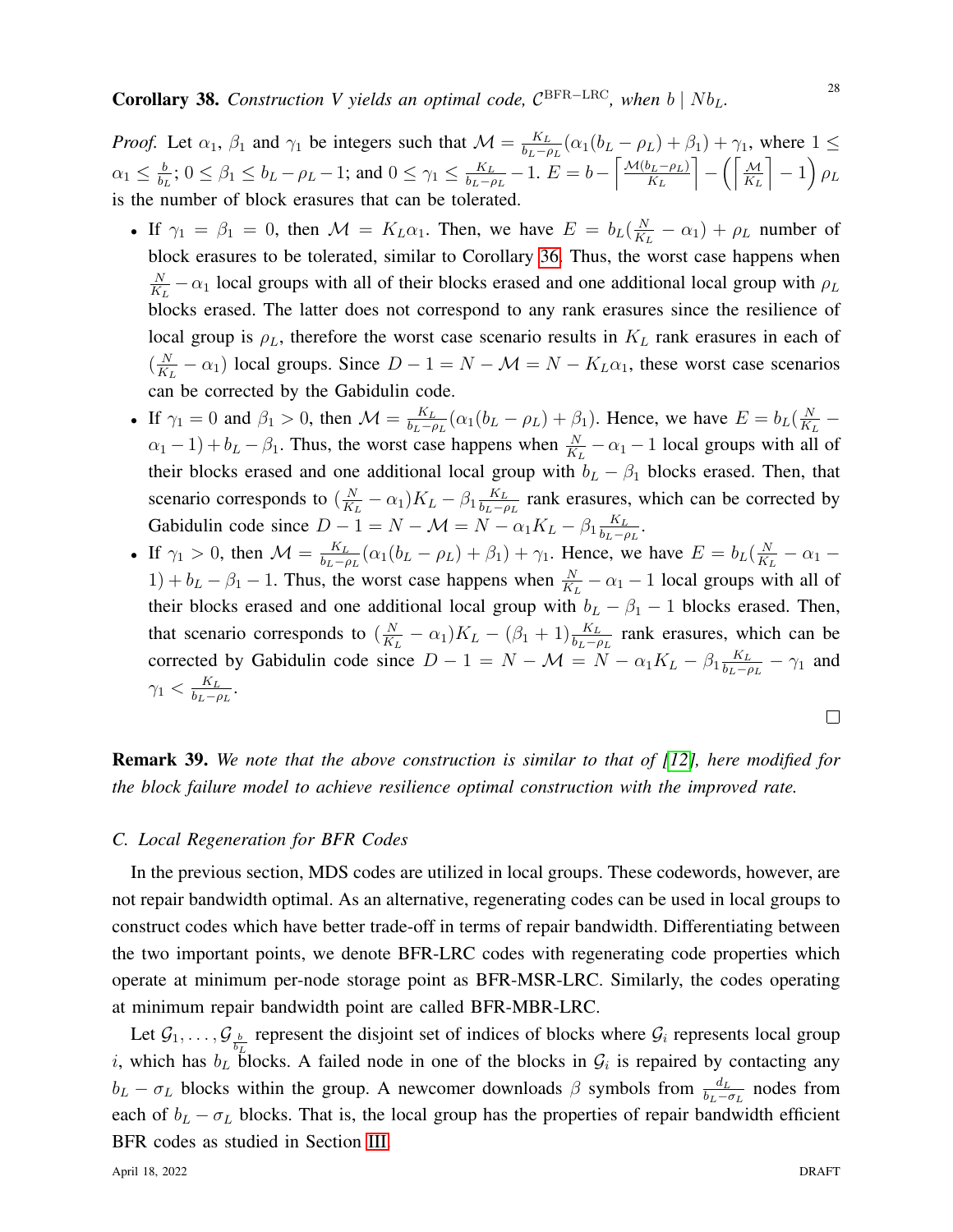29 Definition 40 (Uniform rank accumulation (URA) codes). *Let* G *be a generator matrix for a BFR code* C*. Columns of* G *produce the codewords, henceforth we can think of each* α *columns (also referred to as* thick *column) of* G *as a representation of a node storing* α *symbols. Then, a block can be represented by* c *such* thick *columns. Let* S<sup>i</sup> *be an arbitrary subset of* i *such blocks.*  $\cal C$  *is an URA code, if the restriction*  $G|_{S_i}$  *of*  $G$  *to*  $S_i$ *, has rank*  $\rho_i$  *that is independent of* specific subset  $S_i$  and it only depends on  $|S_i|$ .

Remark 41. *Generally, URA codes are associated with rank accumulation profile to calculate the* rank of any subset  $S_i$ . However, rank accumulation profile is not required but rather rank accu*mulation is enough for a code to be considered as URA code. We note that for BFR-MSR/MBR codes, we do not have a specific rank accumulation profile but that does not rule out BFR-MSR/MBR codes being URA since they still obey the rank accumulation property. Specifically,* we note that  $H(b_{\mathcal{S}_i}) = f(|\mathcal{S}_i|)$  for both BFR-MSR/MBR, which makes them URA codes.

Following similar steps as introduced in [\[16\]](#page-36-19), resilience upper bound can be derived when local codes are URA codes. Consider the finite length vector  $(b_1, \ldots, b_{b_L})$  and its extension with  $b_L$  period as  $b_{i+jb_L} = b_i$ ,  $1 \le i \le b_L$ ,  $j \ge 1$ . Let  $H(b_S)$  denote the entropy of set of blocks  $S$ ,

$$
H(b_{\mathcal{S}}) = \sum_{i=1}^{|\mathcal{S}|} H(b_{j_i}|b_{j_1}, \cdots, b_{j_{i-1}}), \quad |\mathcal{S}| \ge 1, \quad \mathcal{S} = \{j_1, \ldots, j_{|\mathcal{S}|}\} \subseteq [b]. \tag{30}
$$

 $H(\cdot)$  function in the above only depends on the structure of S, which contains  $\mu$  number of local groups each with  $b<sub>L</sub>$  blocks and additional set of  $\phi$  blocks. We denote the entropy of this set by referring to this structure and use  $H(\cdot)$  (with some abuse of notation) function with an argument of size of S. More specifically, for integers  $\mu \geq 0$  and  $1 \leq \phi \leq b_L$ , let  $H(\mu b_L + \phi) = \mu K_L + H(\phi)$ . (Note that, due to URA property, entropy is only a function of number of blocks here.) For the inverse function  $H^{(\text{inv})}$ , we set  $H^{(\text{inv})}(\varphi)$  for  $\varphi \ge 1$ , to be largest integer S such that  $H(b_{\mathcal{S}}) \ge \varphi$ . Then, we have for  $\tilde{\mu} \ge 0$  and  $1 \le \tilde{\phi} \le K_L$ ,  $H^{(\text{inv})}(\tilde{\mu}K_L + \tilde{\phi}) = \tilde{\mu}b_L + H^{(\text{inv})}(\tilde{\phi})$ , where  $H^{(\text{inv})}(\tilde{\phi}) \le \min\left\{b - \rho_L, b - \sigma_L\right\}.$ 

## **Theorem 42.** *The resilience of BFR-LRC is upper bounded by*  $\rho \leq b - H^{(inv)}(\mathcal{M})$ *.*

When URA codes are used as local codes, we have the file size bound for resilience optimal codes as  $\mathcal{M} \leq H(b - \rho) = \mu K_L + H(\phi)$ , where  $\mu = \begin{vmatrix} \frac{b-\rho}{b} \end{vmatrix}$  $b_L$ | and  $\phi = b - \rho - \mu b_L$ . Note that if  $\phi \ge \min\{b_L - \rho_L, b_L - \sigma_L\}$ , then  $H(\sum_{i=1}^{\phi} b_i) = K_L$  since from any such  $\phi$  blocks, one can regenerate all symbols or retrieve the content stored in the corresponding local group. Therefore, the case of having  $\phi \ge \min\{b_L - \rho_L, b_L - \sigma_L\}$  results in  $\mathcal{M} = (\mu + 1)K_L$  and we will mainly focus on the otherwise in the following.

*1) Local Regeneration with BFR-MSR Codes:* At first, we analyze the case where BFR-MSR codes are used inside local groups to have better trade-off in terms of repair bandwidth. When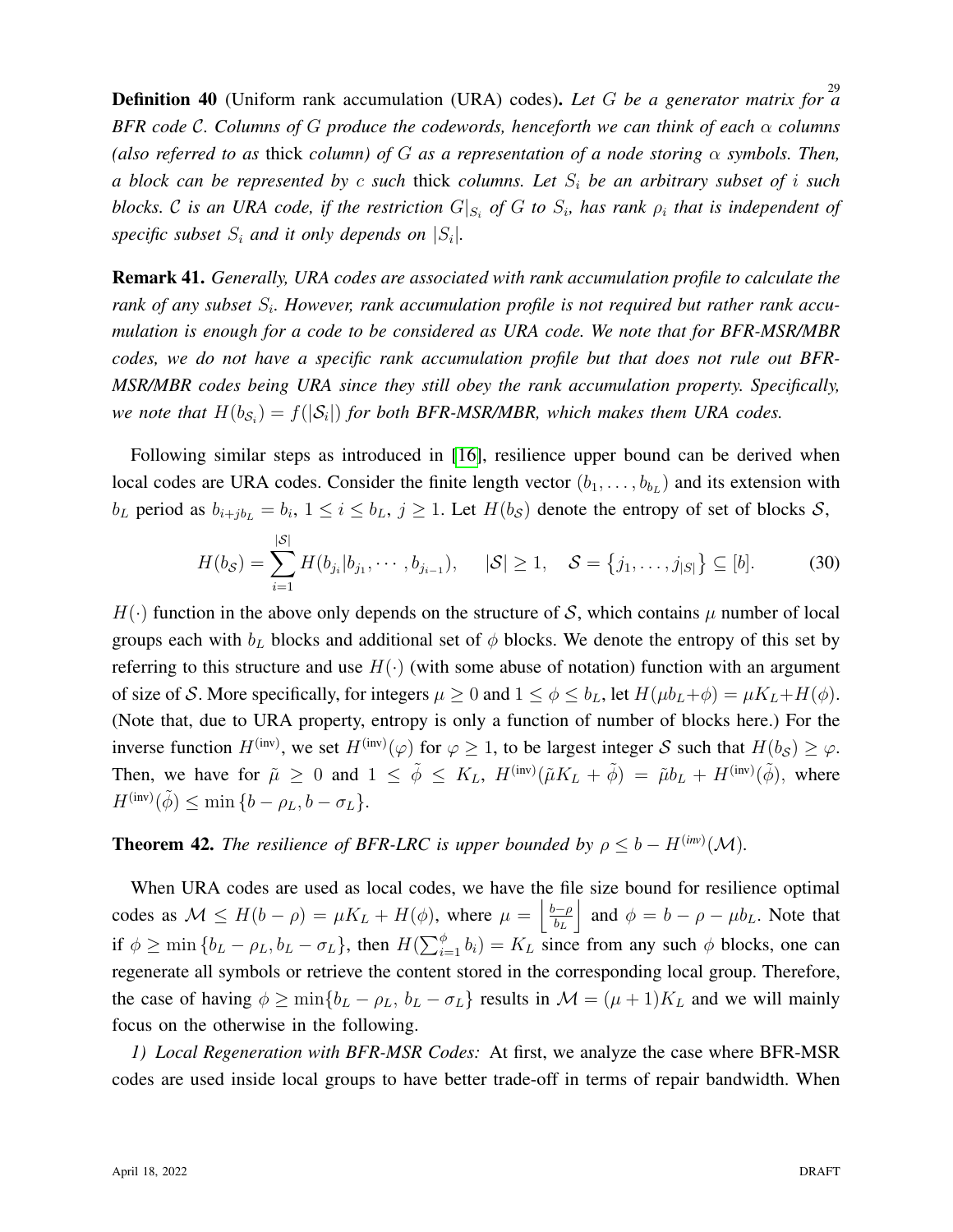BFR-MSR codes are used, dimension of local code is given by

$$
K_L = \sum_{i=1}^{b_L} H(b_i|b_1,\ldots,b_{i-1}) = k_L \alpha.
$$
 (31)

Since BFR-MSR is a class of URA codes, we can upper bound the resilience of BFR-MSR-LRC as  $\rho \leq b - H^{(\text{inv})}(\mathcal{M})$ , where for BFR-MSR codes we have

$$
H^{(\text{inv})}(\mu K_L + \phi) = \mu b_L + \varphi,\tag{32}
$$

for some  $\mu \ge 0$  and  $1 \le \phi \le K_L$  and  $\varphi$  is determined from  $\frac{K_L(\varphi-1)}{b_L-\rho_L} < \phi \le \frac{K_L\varphi}{b_L-\rho_L}$  $\frac{R_L \varphi}{b_L - \rho_L}$ . Then, we can derive the file size bound for optimal BFR-MSR-LRC as  $\mathcal{M} \leq H(b - \rho)$ , i.e.;

$$
\mathcal{M} \le \mu K_L + \frac{K_L \varphi}{b_L - \rho_L},\tag{33}
$$

where  $\mu = \frac{b-\rho}{b}$  $b_L$ and  $\varphi = b - \rho - \mu b_L < \min \{b_L - \rho_L, b_L - \sigma_L\}$ . If  $\varphi \ge \min \{b_L - \rho_L, b_L - \sigma_L\}$ , then  $\phi = K_L$  and  $\mathcal{M} \leq K_L(\mu + 1)$ .

*2) Local Regeneration with BFR-MBR Codes:* In the following, we focus on the case where the local groups form BFR-MBR codes. Then, the dimension of the local code is given by

$$
K_{L} = \sum_{i=1}^{b_{L}} H(b_{i}|b_{1},...,b_{i-1})
$$
\n
$$
= \begin{cases}\n\beta(k_{L}d_{L} - \frac{k_{L}^{2}(b_{L} - \rho_{L} - 1)}{2(b_{L} - \rho_{L})}), & \text{if } \frac{d_{L}}{b_{L} - \sigma_{L}} \geq \frac{k_{L}}{b_{L} - \rho_{L}} \text{ and } \sigma_{L} \leq \rho_{L} \\
\beta(k_{L}d_{L} - \frac{k_{L}^{2}(b_{L} - \sigma_{L})(b_{L} + \sigma_{L} - 2\rho_{L} - 1)}{2(b_{L} - \rho_{L})^{2}}), & \text{if } \frac{d_{L}}{b_{L} - \sigma_{L}} \geq \frac{k_{L}}{b_{L} - \rho_{L}} \text{ and } \sigma_{L} > \rho_{L} \\
\beta(\frac{k_{L}d_{L}(\rho_{L} - \sigma_{L} + 1)}{b_{L} - \sigma_{L}} + \frac{d_{L}^{2}(b_{L} - \rho_{L})(b_{L} - \rho_{L} - 1)}{2(b_{L} - \sigma_{L})^{2}}), & \text{if } \frac{d_{L}}{b_{L} - \sigma_{L}} < \frac{k_{L}}{b_{L} - \rho_{L}} \text{ and } \sigma_{L} < \rho_{L}\n\end{cases}
$$
\n(34)

Using the fact that BFR-MBR is URA code, the upper bound on the resilience of BFR-MBR-LRC is given by  $\rho \leq b - H^{(\text{inv})}(\mathcal{M})$ , where for BFR-MBR codes we have

$$
H^{(\text{inv})}(\mu K_L + \phi) = \mu b_L + \varphi,\tag{35}
$$

for some  $\mu \geq 0$  and  $1 \leq \phi \leq K_L$  and  $\varphi$  is determined from

$$
\varphi = \begin{cases} \beta \left( \frac{k_L d_L(\varphi - 1)}{b_L - \rho_L} - \frac{k_L^2 (\varphi - 2)(\varphi - 1)}{2(b_L - \rho_L)^2} \right) < \phi \le \beta \left( \frac{k_L d_L \varphi}{b_L - \rho_L} - \frac{k_L^2 \varphi(\varphi - 1)}{2(b_L - \rho_L)^2} \right), & \text{if } \frac{d_L}{b_L - \sigma_L} \ge \frac{k_L}{b_L - \rho_L} \\ \frac{d_L (\varphi - 1)\beta}{b_L - \sigma_L} \left( \frac{d_L}{2} + \frac{(2k_c - d_r)(b_L - \sigma_L - \varphi + 2)}{2} \right) < \phi \le \frac{d_L \varphi \beta}{b_L - \sigma_L} \left( \frac{d_L}{2} + \frac{(2k_c - d_r)(b_L - \sigma_L - \varphi + 1)}{2} \right) \right), & \text{o.w.} \end{cases} \tag{36}
$$

where  $k_c = \frac{k_L}{b - L}$  $\frac{k_L}{b-L-\rho_L}$  and  $d_r = \frac{d_L}{b_L-\rho_L}$  $\frac{d_L}{b_L - \sigma_L}$ . Now, the file size bound for an optimal BFR-MBR-LRC is given by

$$
\mathcal{M} \le \mu K_L + \Delta,\tag{37}
$$

where 
$$
\mu = \left[\frac{b-\rho}{b_L}\right], \varphi = b - \rho - \mu b_L < \min\left\{b_L - \rho_L, b_L - \sigma_L\right\}
$$
 and  
\n
$$
\Delta = \begin{cases} \beta\left(\frac{k_L d_L \varphi}{b_L - \rho_L} - \frac{k_L^2 \varphi(\varphi - 1)}{2(b_L - \rho_L)^2}\right), & \text{if } \frac{d_L}{b_L - \sigma_L} \ge \frac{k_L}{b_L - \rho_L} \\ \beta\left(\frac{k_L d_L \varphi}{b_L - \rho_L} \left(\frac{b_L - \sigma_L - \varphi + 1}{b_L - \sigma_L}\right) + \frac{d_L^2 \varphi(\varphi - 1)}{2(b_L - \sigma_L)^2}\right), & o.w \end{cases}
$$
\n(f  $\varphi \ge \min\left\{b_L - \rho_L, b_L - \sigma_L\right\}$ , then  $\mathcal{M} \le K_L(\mu + 1)$ . (38)

April 18, 2022 DRAFT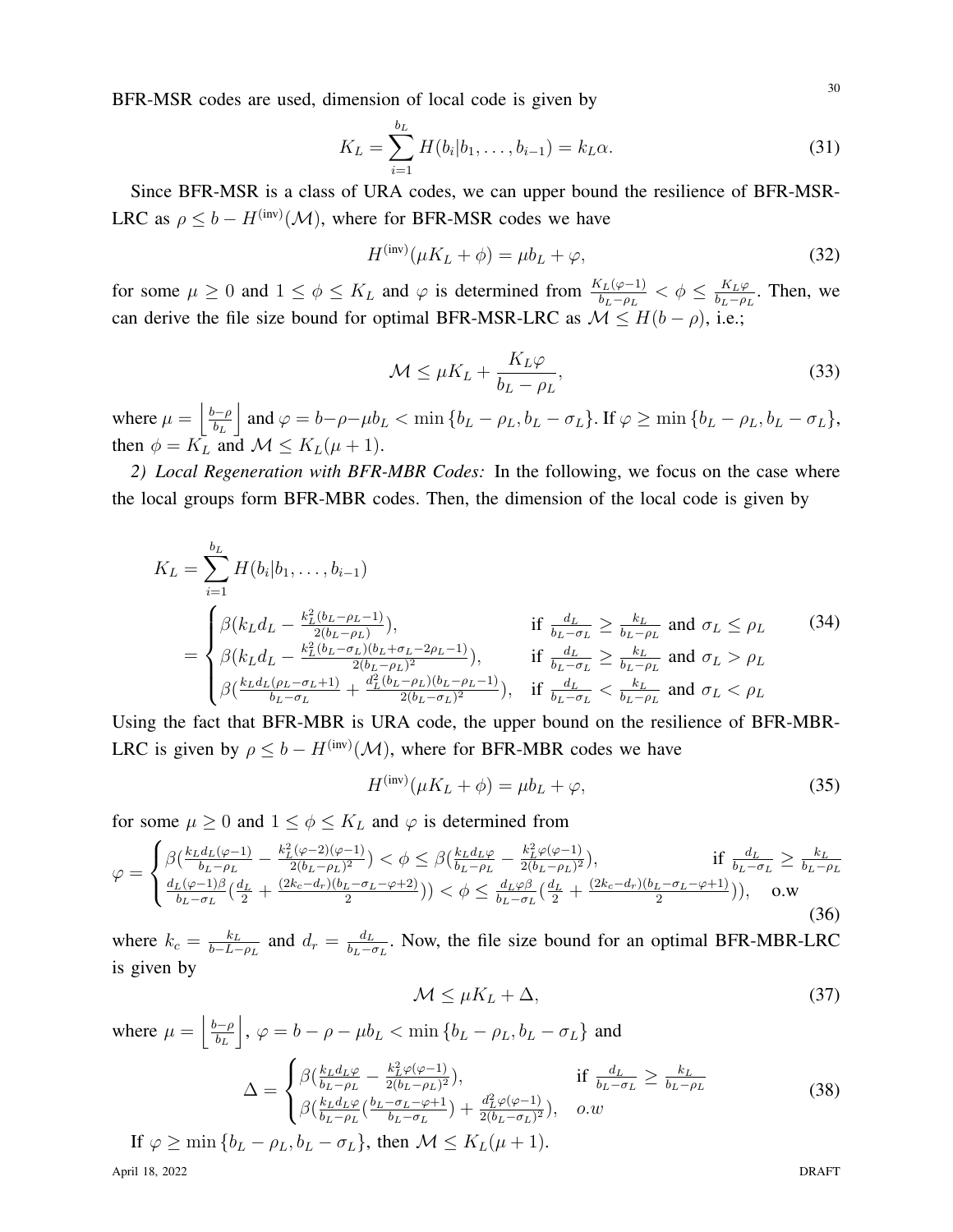3) Construction of BFR-MSR/MBR-LRC: In order to construct codes for BFR-MSR/MBR-LRC, we utilize our earlier construction that is based on Duplicated Combination Block Designs. *Construction VI:* Consider a file f of size M.

- First, encode f using  $[N, K = \mathcal{M}, D = N \mathcal{M} + 1]$  Gabidulin code,  $C^{\text{Gab}}$ . The resulting codeword  $c \in C^{\text{Gab}}$  is divided into  $\frac{b}{b_L}$  disjoint local groups of size  $\frac{Nb_L}{b}$ .
- Apply *Construction III* to each local group.

**Remark 43.** Construction VI requires  $\frac{N}{b(b_L-\sigma_L)}$  to be integer since in each local group we utilize *Construction III, where a sub-code (regenerating code) is used with*  $\tilde{k} = \tilde{M}$  *and*  $\tilde{M}$  *is obtained by partitioning local file into*  $(b_L - \sigma_L) b_L$  *parts. Furthermore, due to use of Construction III, Construction VI results in codes with*  $\rho_L = 0$ . (This implies that code can tolerate any  $\rho$  block *erasures, but the content of the local group will be reduced even after a single block erasure in the local group.)*

**Corollary 44.** *Construction VI yields an optimal code, with respect to resilience, when*  $b(b<sub>L</sub> - b<sub>L</sub>)$  $\sigma_L$ ) | N and  $K_L$  | M.

*Proof.* We need to show that  $E = b - \left[ \frac{Mb_L}{K_L} \right]$ m number of block erasures are tolerated since  $K_L$  $\rho_L = 0$ . If  $K_L \mid \mathcal{M}$ , then  $\mathcal{M} = \alpha_1 K_L$  and  $E = b - \alpha_1 b_L$ , which implies that the worst case erasure scenario is having  $\frac{N}{K_L} - \alpha_1$  local groups with  $b_L$  erasures. Then, total rank erasure is  $K_L(\frac{N}{K})$  $\frac{N}{K_L} - \alpha_1$ ) =  $N - K_L \alpha_1$ , which can be corrected by Gabidulin code since  $D - 1 = N - \mathcal{M} =$  $N - \alpha_1 K_L$ .  $\Box$ 

We will utilize *Construction VI* to obtain optimal BFR-MSR-LRC. *Construction VI* can be used to construct BFR-MBR-LRC as well, if BFR-MBR codes are used inside local groups.

Corollary 45. *Construction VI yields an optimal LRC with respect to file size bounds when*  $\overline{N}$  $\frac{N}{b}$  | M for BFR-MSR-LRC.

*Proof.* If  $\frac{N}{b}$  | M, then  $\frac{K_L}{b_L - \rho_L}$  | M (since  $K_L = \frac{Nb_L}{b}$  $\frac{b_L}{b}$ ) for  $\rho_L = 0$ , which is the case. Therefore, we can write  $\mathcal{M} = \frac{K_L}{b_L}$  $\frac{K_L}{b_L}(\alpha_1 b_L + \beta_1)$  for  $0 \leq \alpha_1 \leq \frac{b_L}{b_L}$  $\frac{b}{b_L}$  and  $0 \leq \beta_1 \leq b_L - \sigma_L$ .

- If  $\beta_1 = 0$ , then  $b \rho = \left[ \frac{\mathcal{M} b_L}{K_L} \right]$  $K_L$  $\big] = \alpha_1 b_L$ . Therefore  $\mu = \bigg| \frac{b - \rho}{b_L} \bigg|$  $b_L$  $\vert = \alpha_1$  and  $\varphi = b - \rho - \mu b_L = 0$ , which implies that  $\mu K_L + \frac{K_L \varphi}{h_L}$  $\frac{\delta_L \varphi}{\delta_L} = \alpha_1 K_L = \mathcal{M}.$
- If  $\beta_1 \neq 0$ , then  $b \rho = \left[\frac{\mu_{bL}}{K_L}\right]$  $\Big] = \alpha_1 b_L + \beta_1$ . Therefore  $\mu = \Big|\frac{b-\rho}{b_L}\Big|$  $\Big| = \alpha_1$  and  $\varphi =$  $K_L$  $b_L$  $\frac{K_L\varphi}{\sqrt{K}} = \alpha_L K_L + \frac{K_L\beta_1}{\sqrt{K}}$  $b - \rho - \mu b_L = \beta_1$ , which means  $\mu K_L + \frac{K_L \varphi}{b_L} = \alpha_1 K_L + \frac{K_L \beta_1}{b_L} = \mathcal{M}$ .  $\Box$

## VI. DISCUSSION

## <span id="page-30-0"></span>*A. Repair Delay*

In this section, we analyze the repair delay by considering the available bandwidth between the blocks. (In DSS architectures racks are connected through switches, referred to as top-ofrack (TOR) switches, and the model here corresponds to the communication delay between these April 18, 2022 DRAFT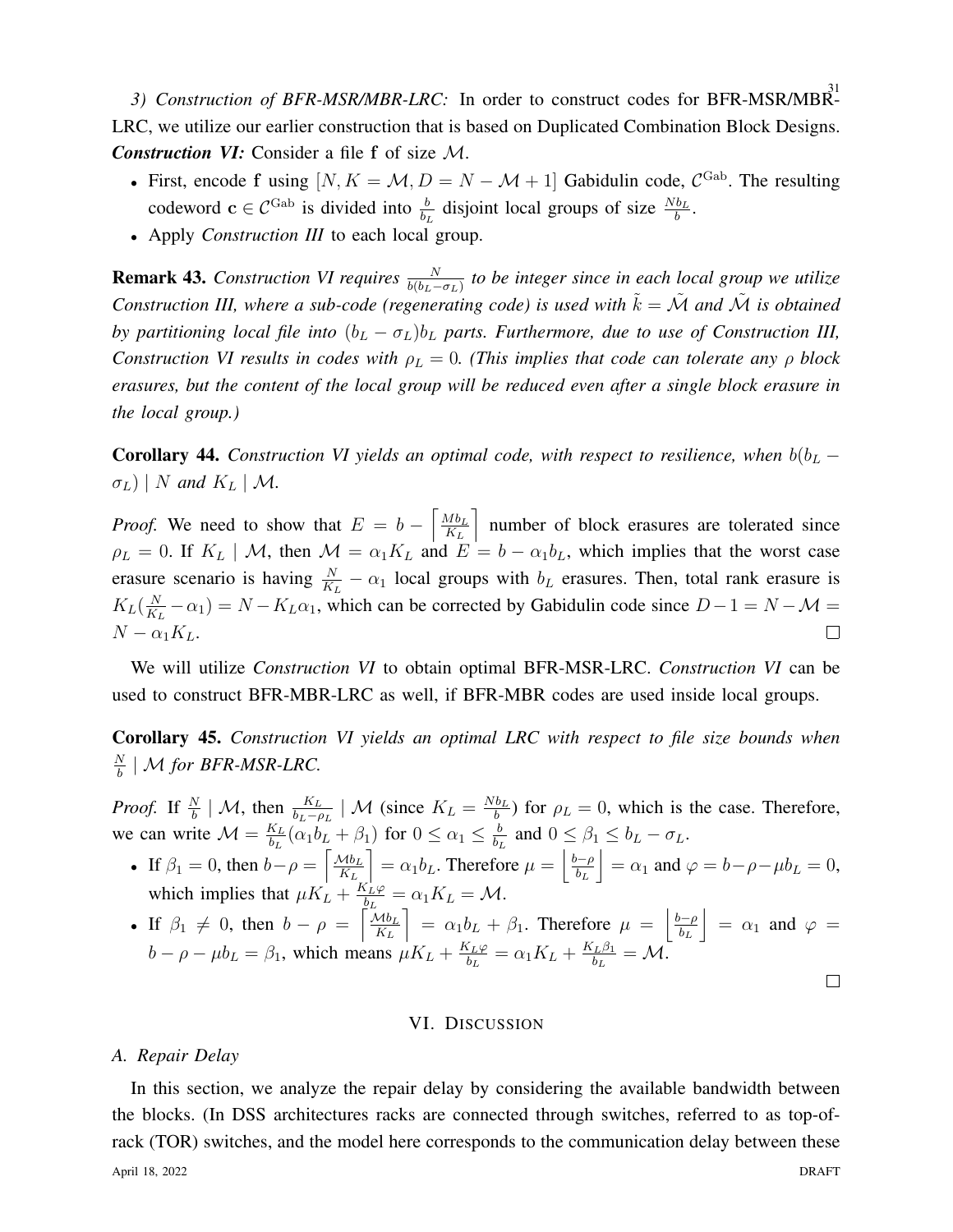switches.) Since in schemes that use BFR, a failed node requires  $d_r \beta_{\text{BFR}}$  amount of data from each of  $b-\sigma$  blocks, the repair delay (normalized with file size M) can be calculated as follows.

$$
RT_{\text{BFR}} = \max_{i \in \mathcal{B}_h} \frac{d_r \beta_{\text{BFR}}}{\mathcal{M} BW_i}, \quad \mathcal{B}_h = \{1, \dots, b - \sigma\},
$$
\n(39)

where  $BW_i$  is the bandwidth for block i and  $B_h$  is the set of blocks that help in the repairs. We assume the repairs through blocks are performed in parallel. Throughout this section, we assume that all bandwidths are identical  $(BW_i = BW, \forall i)$ , hence the repair time of a failed node is given by  $\frac{d_r \beta_{\text{BFR}}}{MBW}$ .

In an identical setting, we can also analyze the repair delay of regenerating codes. Note that regenerating codes do not require any symmetric distribution of helper nodes among blocks. Hence repair delay of regenerating codes is,

$$
RT_{\rm RC}(s) = \max_{i} \frac{d_i \beta_{\rm RC}}{\mathcal{M} BW}, \quad s \in \mathcal{S} = \left\{ \{d_1, \ldots, d_{|\mathcal{B}|} \} \text{ s.t. } \sum_{i} d_i = d, \mathcal{B} = \{1, \ldots, b\} \right\}
$$
(40)

where a system s refers to a selection of  $d_i$  (the number of helper nodes in block i) such that the sum of helper nodes is equal to  $d$ . In other words, repair delay will be affected by the block with the most helper node. Furthermore, the average repair delay can be calculated as

<span id="page-31-0"></span>
$$
E[RT_{RC}(s)] = \frac{1}{|S|} \sum_{s \in S} RT_{RC.}(s)
$$
\n(41)

We may encounter some  $d$  values, which are not attainable in the BFR model since for BFR codes we require  $d \leq n - c$  because of the assumption that a failed node does not connect to any nodes in the same block. Furthermore, to compare the codes in a fair manner, we assume that regenerating codes connect to any d nodes from  $b - \sigma$  blocks. Henceforth, in our comparisons, we instead calculate repair delay for regenerating codes as

$$
RT_{\rm RC}(s) = \max_{i} \frac{d_i \beta_{\rm RC}}{\mathcal{M} BW}, \quad s \in \mathcal{S} = \left\{ \left\{ d_1, \dots, d_{|\mathcal{B}_h|} \right\} \text{ s.t. } \sum_{i} d_i = d, \mathcal{B}_h = \left\{ 1, \dots, b - \sigma \right\} \right\}
$$
(42)

where the helper nodes are chosen from  $b - \sigma$  blocks but the number of helpers in each block is not necessarily the same, only requirement is to have the sum of the helpers equal to d. Average repair time can be calculated similar to  $(41)$  where the difference being the system s satisfies the condition that helpers are chosen from  $b - \sigma$  blocks.

One can allow symmetric distribution of regenerating codes among  $d - \sigma$  blocks as well, similar to BFR codes. We'll denote these codes by MSR-SYM or MBR-SYM in the following.

We examine the case where  $b = 7$  and  $n = 21$ , which means each block contains  $c = 3$  nodes. We also set  $\sigma = 3$  so that  $b - \sigma = 4$ . Note that since we are comparing relative values, the values we assign to BW and  $M$  does not change the result as long as they are same across all comparisons. In other words, one can think our results as normalized repair delays. At first, we find out all possible  $\rho$ ,  $d_r$ ,  $k_c$ , d and k values accordingly from Section [III.](#page-9-0) After identifying all possible parameter sets, we calculate repair times for both BFR-MSR and BFR-MBR codes. For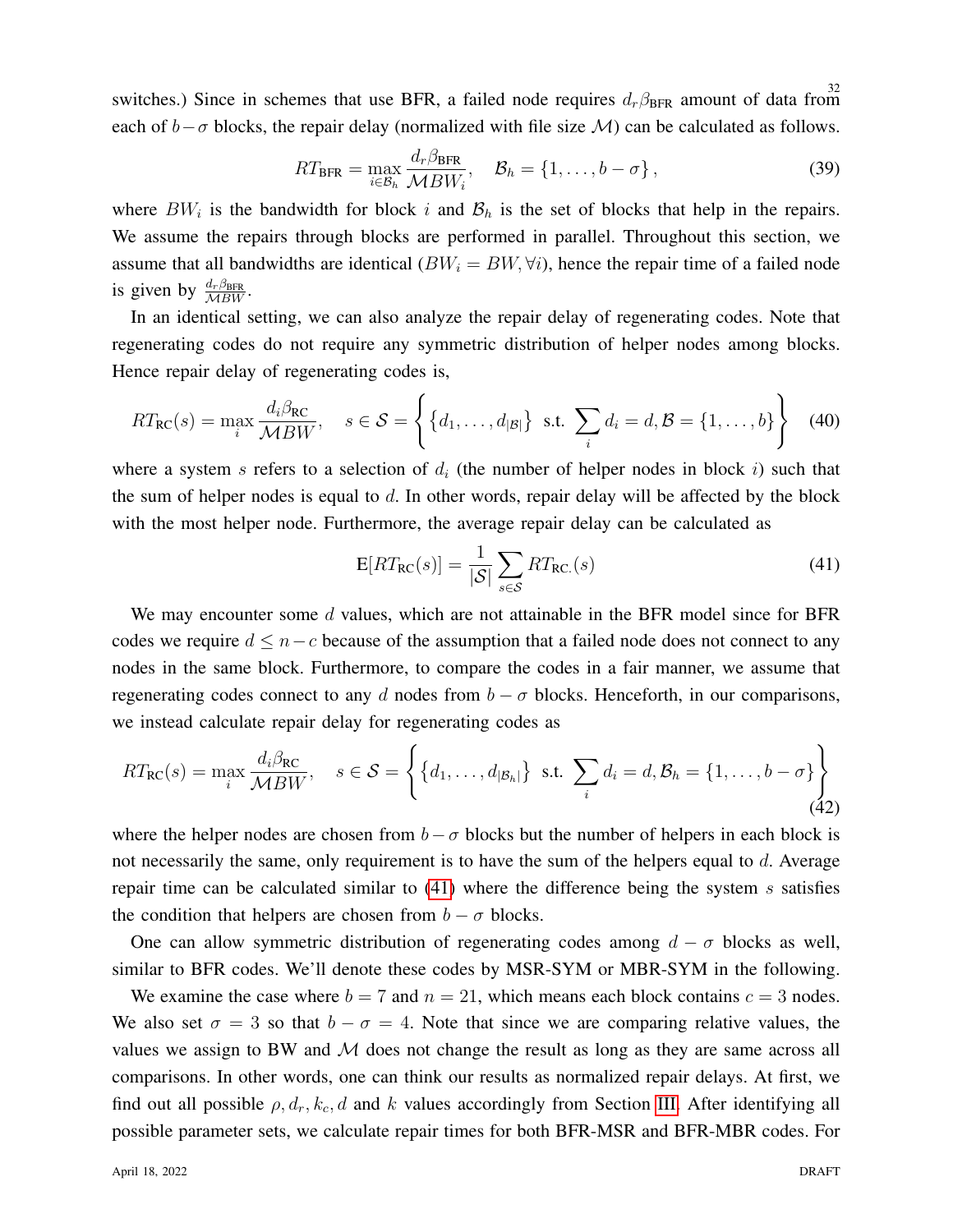<span id="page-32-0"></span>

Fig. 9: Repair delay vs. storage overhead comparisons for  $b = 7$ ,  $n = 21$  and  $\sigma = 3$ . (a) Data points for possible cases of each node. (b) Lower envelope of Fig. [9a](#page-32-0) when zoomed in.

regenerating codes, we choose all possible parameter sets as long as  $d \leq n - \sigma c$  since we impose regenerating codes to perform repairs from  $b - \sigma$  blocks. For each parameter set, we calculate repair times of all possible helper node allocations and then calculate the mean of those. The mean is reported for each data point in Fig. [9](#page-32-0) for one set of parameters for both MSR and MBR codes. Finally, we allow symmetric distribution of helper nodes among  $b - \sigma$  blocks, and report MSR-SYM and MBR-SYM.

Repair delay vs. storage overhead results are depicted on Fig. [9.](#page-32-0) In Fig. [9a](#page-32-0) we indicate all data points, whereas in Fig. [9b,](#page-32-0) lower envelope of Fig. [9a](#page-32-0) for storage overheads less than 13. As expected, one can observe that there are more data points for regenerating codes than BFR, since BFR requires  $b - \sigma \mid d$ , which limits the number of possible sets of parameters for BFR. First, lower envelopes of MSR and MSR-SYM are the best repair times for MSR which are achieved when d gets its highest possible value,  $(b-\sigma)c$ . In other words, all nodes are utilized hence there is no different possible connection schemes for MSR. Interestingly, given storage overhead, we observe that in some cases MSR codes perform better than MBR codes eventhough MBR codes minimizes repair bandwidth. On the other hand, when distributed symmetrically across blocks, MBR-SYM outperforms both MBR and MSR-SYM in all cases. When we compare BFR-MSR and BFR-MBR, we can observe that BFR-MBR has lower repair delay for all cases but still they perform the same when storage overhead gets larger. Furthermore, we observe that unlike MBR-MSR comparison, BFR performs more regularly, meaning BFR-MBR is better than BFR-MSR always. Next, if we compare all schemes, we observe that convex hulls of BFR-MBR, MBR and MBR-SYM follows the same line. Note that repair delay of BFR-MSR is below MSR and it performs the same as storage overhead increases. Also, BFR-MBR outperforms MSR-SYM and performs identical to MBR-SYM. For lower storage overheads, we observe that BFR codes operate well (both BFR-MSR and BFR-MBR) whereas existing RC or RC-SYM codes (MBR and MBR-SYM codes do not even exist for overhead below 3.23) performs worse than BFR.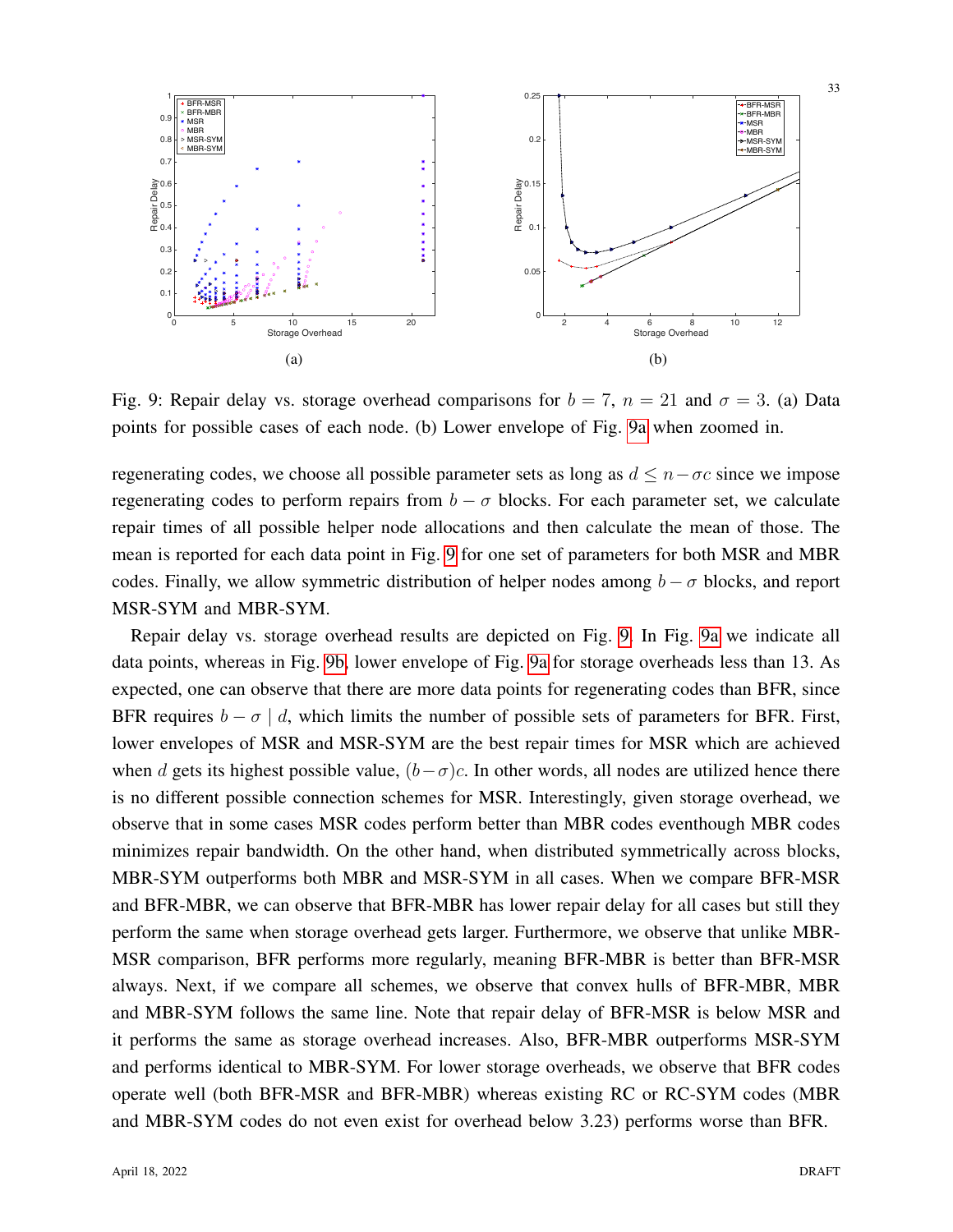<span id="page-33-0"></span>

Fig. 10: Repair delay vs. storage overhead comparisons for  $b = 7$  and  $\sigma = 3$ , (a) when  $n = 21$ , (b) when  $n = 35$ .

Finally, note that within BFR schemes, we may encounter different  $\alpha$  and  $\beta$  values depending on the parameters. Differentiating between cases, let BFR1 denote the schemes with  $d_r \geq k_c$  and  $\rho \geq \sigma$ , BFR2 denote  $d_r \geq k_c$  and  $\rho < \sigma$ , and BFR3 denote  $d_r < k_c$  and  $\rho \geq \sigma$ . The resulting  $\beta$  values for these schemes may not be the same for same k and d. In Fig. [10,](#page-33-0) we examine these BFR schemes (for storage overhead less than 10). We observe that the convex hull for BFR-MBR is a line and all BFR-MBR schemes operate on that line. Furthermore,different MSR schemes can perform better depending on the storage overhead.

## *B. Relaxed BFR*

It's challenging to find general constructions that allow for repair and data collection schemes to operate with *any*  $\rho$  and  $\sigma$  blocks with *any* subset of  $d_r$  or  $k_c$ . Hence, in this section, we relax "*any*" requirement of BFR to table-based recovery schemes that guarantee the existence of helper/data recovery nodes for every possible repair/data collection scenarios. By altering this, we are able to use another combinatorial design and obtain relaxed BFR codes (R-BFR) for wider set of parameters.<sup>[3](#page-33-1)</sup>

*1) Resolvable Balanced Incomplete Block Design (RBIBD):*

Definition 46. *A parallel class is the set of blocks that partition the point set. A resolvable balanced incomplete block design is a*  $(v, \kappa, \lambda) - BIBD$  *whose blocks can be partitioned into parallel classes.*

<span id="page-33-1"></span><sup>&</sup>lt;sup>3</sup>We note that under this setting the fundamental limits will be different than BFR codes. The focus here is more on operating at BFR performance under a relaxation of "any" requirement.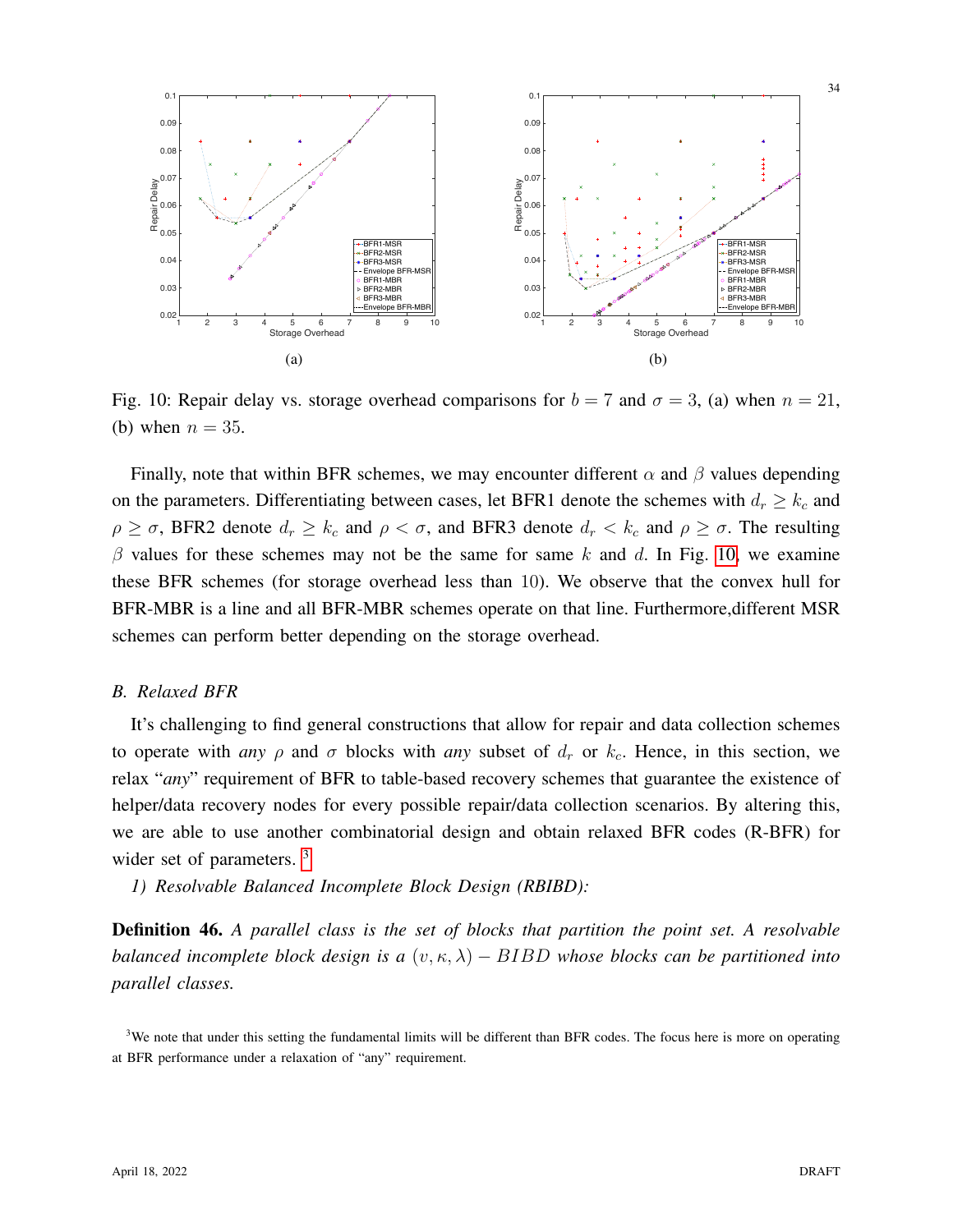An example of  $(9,3,1) - RBIBD$  is given below, where each column (consisting of 9 points in 3 blocks) forms a parallel class.

$$
\{1, 2, 3\} \{1, 4, 7\} \{1, 5, 9\} \{1, 6, 8\} \n\{4, 5, 6\} \{2, 5, 8\} \{2, 6, 7\} \{2, 4, 9\} \n\{7, 8, 9\} \{3, 6, 9\} \{3, 4, 8\} \{3, 5, 7\}
$$
\n
$$
(43)
$$

<span id="page-34-0"></span>*2) R-BFR-RC with RBIBD:* In this section, we show that RBIBDs can be used to construct R-BFR codes for any  $\rho \ge 0$  and  $\sigma \ge 1$ . Considering RBIBDs (with  $\lambda = 1$ ) as defined above, we construct blocks each containing the same number of nodes that store symbols belonging to different partitions. For instance, utilizing [\(43\)](#page-34-0), a block can be formed to contain 12 nodes, where 4 nodes store symbols in the form of  $\{1, 2, 3\}$ , (referred to as "type" below), 4 nodes store symbols of the type  $\{4, 5, 6\}$  and the other 4 nodes store symbols of the type  $\{7, 8, 9\}$ . We refer to blocks of the same type as sub-block. Assume that one of the nodes that store the symbols of the type  $\{1, 2, 3\}$  is failed. A newcomer may download symbols from any other subset of blocks but instead of connecting to any  $d_r$  nodes from each block, we consider connecting to any  $\frac{d_r}{3}$  nodes of type  $\{1, 4, 7\}$ , any  $\frac{d_r}{3}$  nodes of type  $\{2, 5, 8\}$  and any  $\frac{d_r}{3}$  nodes of type  $\{3, 6, 9\}$ in the second block and so on. <sup>[4](#page-34-1)</sup> Similarly, DC can connect to any  $\frac{k_c}{3}$  from each sub-blocks. Therefore, the requirement of *any* set of nodes from a block is changed to *any* subset of nodes from a *sub-block*. Note that, RBIBD still preserves any  $\rho$  and  $\sigma$  properties.

In the general case of any  $\rho$  and  $\sigma$ , we still have the same relationship as before, c.f., [\(44\)](#page-34-2), since repair property with any  $b-\sigma$  blocks or DC property with any  $b-\rho$  blocks does not change this relationship but instead it only alters which  $d_r$  and  $k_c$  nodes that are connected in a block, where  $d_r = \frac{d}{b_r}$  $\frac{d}{b-\sigma},\ k_c=\frac{k}{b-}$  $\frac{k}{b-\rho}$ . Also, to ensure the repair and DC properties,  $c = \frac{n}{b} \ge \max\{k_c, d_r\}$ must be satisfied.

<span id="page-34-2"></span>
$$
M = v\tilde{M}, k = \frac{v}{\kappa}\tilde{k}, d = \kappa\tilde{d}, \alpha = \kappa\tilde{\alpha}, \beta = \tilde{\beta}.
$$
 (44)

With this construction, the same steps provided for BFR-MSR and BFR-MBR cases in the previous section can be followed. In the general case, we have three cases depending on the values of  $d_r$ ,  $k_c$ ,  $\sigma$  and  $\rho$  and the corresponding cut values can be found using Theorems [13,](#page-10-1) [21,](#page-14-1) and Lemma [18.](#page-13-0) Solving for these minimum storage and bandwidth points, optimal  $k$  values can be found. We provide these result in the following subsections.

*3) R-BFR-MSR:* To construct a R-BFR-MSR code, we set each sub-code  $\tilde{C}$  as an MSR code which has  $\tilde{\alpha} = \frac{\tilde{\mathcal{M}}}{\tilde{k}}$  and  $\tilde{d}\tilde{\beta} = \frac{\tilde{\mathcal{M}}\tilde{d}}{\tilde{k}(\tilde{d}-\tilde{k}+1)}$ . This together with [\(44\)](#page-34-2) results in the following parameters for R-BFR-MSR construction

$$
\alpha = \tilde{\alpha}\kappa = \frac{\mathcal{M}}{k} \quad d\beta = \tilde{d}\kappa\tilde{\beta} = \frac{\mathcal{M}d}{k(d - \frac{k\kappa^2}{v} + \kappa)}.
$$
\n(45)

<span id="page-34-1"></span><sup>4</sup>This construction can be viewed as a generalization of table-based repair for regenerating codes, see e.g., fractional regenerating codes proposed in [\[25\]](#page-37-1).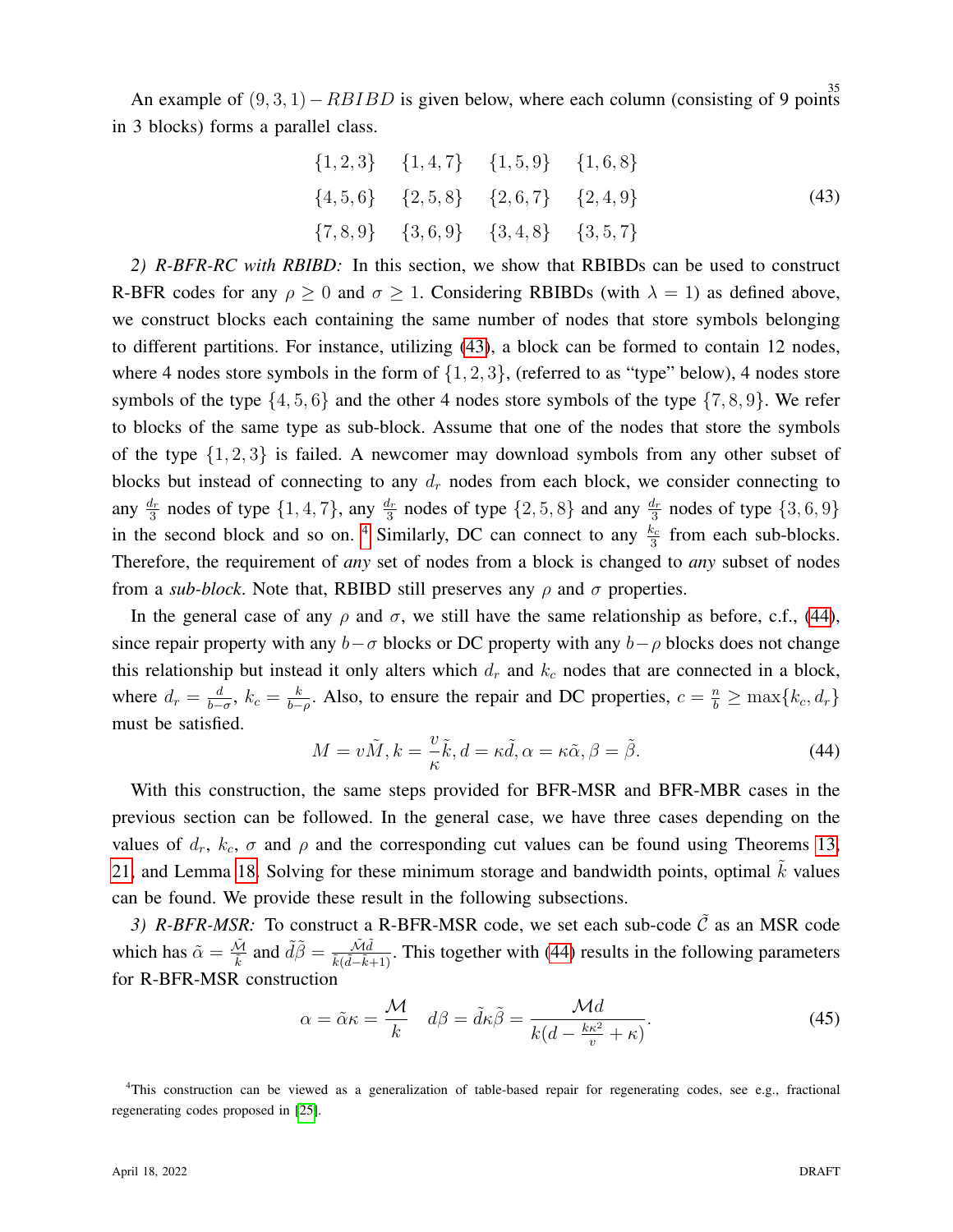Using the relationships above together with [\(3\)](#page-12-1), [\(6\)](#page-13-2) and [\(9\)](#page-14-2) we obtain the optimal value as follows: (note that  $b = \frac{v-1}{v-1}$  $\frac{v-1}{\kappa-1})$ 

$$
\tilde{k} = \begin{cases}\n\frac{\kappa^2(b-\rho)}{(\kappa^2 - v)(b-\rho) + v}, & d_r \ge k_c \text{ and } \sigma \le \rho \\
\frac{\kappa^2(b-\rho)}{\kappa^2(b-\rho) - v(b-\sigma)}, & d_r \ge k_c \text{ and } \sigma < \rho \\
\frac{d(b-\rho-1) + \kappa(b-\sigma)}{\kappa(b-\sigma)}, & d_r < k_c \text{ and } \sigma \le \rho.\n\end{cases}
$$
\n(46)

4) R-BFR-MBR: To construct R-BFR-MBR code, we set each sub-code  $\tilde{C}$  as an MBR code which has  $\tilde{\alpha} = \tilde{d}\tilde{\beta} = \frac{2\tilde{M}\tilde{d}}{\tilde{k}(2\tilde{d}-\tilde{k}+1)}$ . This together with [\(44\)](#page-34-2) results in the following parameters for our R-BFR-MBR construction

$$
\alpha = d\beta = \frac{2\mathcal{M}d}{k(2d - \frac{k\kappa^2}{v} + \kappa)}.
$$
\n(47)

We can solve for optimal value in MBR case using the equations above together with  $(4)$ ,  $(7)$ and [\(10\)](#page-15-2). Resulting optimal values are as follows (note that  $b = \frac{v-1}{v-1}$  $\frac{v-1}{\kappa-1})$ 

$$
\tilde{k} = \begin{cases}\n\frac{\kappa^2(b-\rho)}{(\kappa^2 - v)(b-\rho)+v}, & d_r \ge k_c \text{ and } \sigma \le \rho \\
\frac{\kappa^2(b-\rho)^2}{\kappa^2(b-\rho)^2 - v(b-\sigma)(b+\sigma-2\rho-1)}, & d_r \ge k_c \text{ and } \sigma < \rho \\
\frac{\frac{2d(b-\rho-1)}{\kappa} - b + \sigma \pm \sqrt{(\frac{2d(b-\rho+1)}{\kappa} - b + \sigma)^2 - \frac{4d^2(b-\rho)(b-\rho-1)}{v}}}{2(b-\sigma)}, & d_r < k_c \text{ and } \sigma \le \rho.\n\end{cases}
$$
\n(48)

## VII. CONCLUSION

<span id="page-35-0"></span>We introduced the framework of block failure resilient (BFR) codes that can recover data stored in the system from a subset of available blocks with a load balancing property. Repairability is then studied, file size bounds are derived, BFR-MSR and BFR-MBR points are characterized, explicit code constructions for a wide parameter settings are provided for limited range of  $\sigma$  and  $\rho$ . We then analyzed BFR for a broader range of parameters and characterized the file size bounds in these settings and also proposed code constructions achieving the critical points on the tradeoff curve. Locally repairable BFR codes are studied where the upper bound on the resilience of DSS is characterized and two-step encoding process is proposed to achieve optimality. We finally analyzed the repair delay of BFR codes and compare those with regenerating codes, and provide constructions with table-based repair and data recovery properties.

Constructions reported here are based on combinatorial designs, which necessitate certain parameter sets. As a future work, optimal code constructions for the BFR model can be studied further (especially for  $\rho > 0$  case). Also, the file size bound for the case of having  $d_r \geq k_c$  and  $\sigma > \rho$  is established here, and we conjecture that this expression corresponds to the min-cut. The proof for this conjecture resisted our efforts thus far. Furthermore, repair delay with a uniform BW assumption is studied here. Different bandwidth and more realistic communication schemes (e.g., queuing models) can be be studied. Further, system implementations can be performed and more realistic analysis can be made for disk storage and distributed (cloud/P2P) storage scenarios.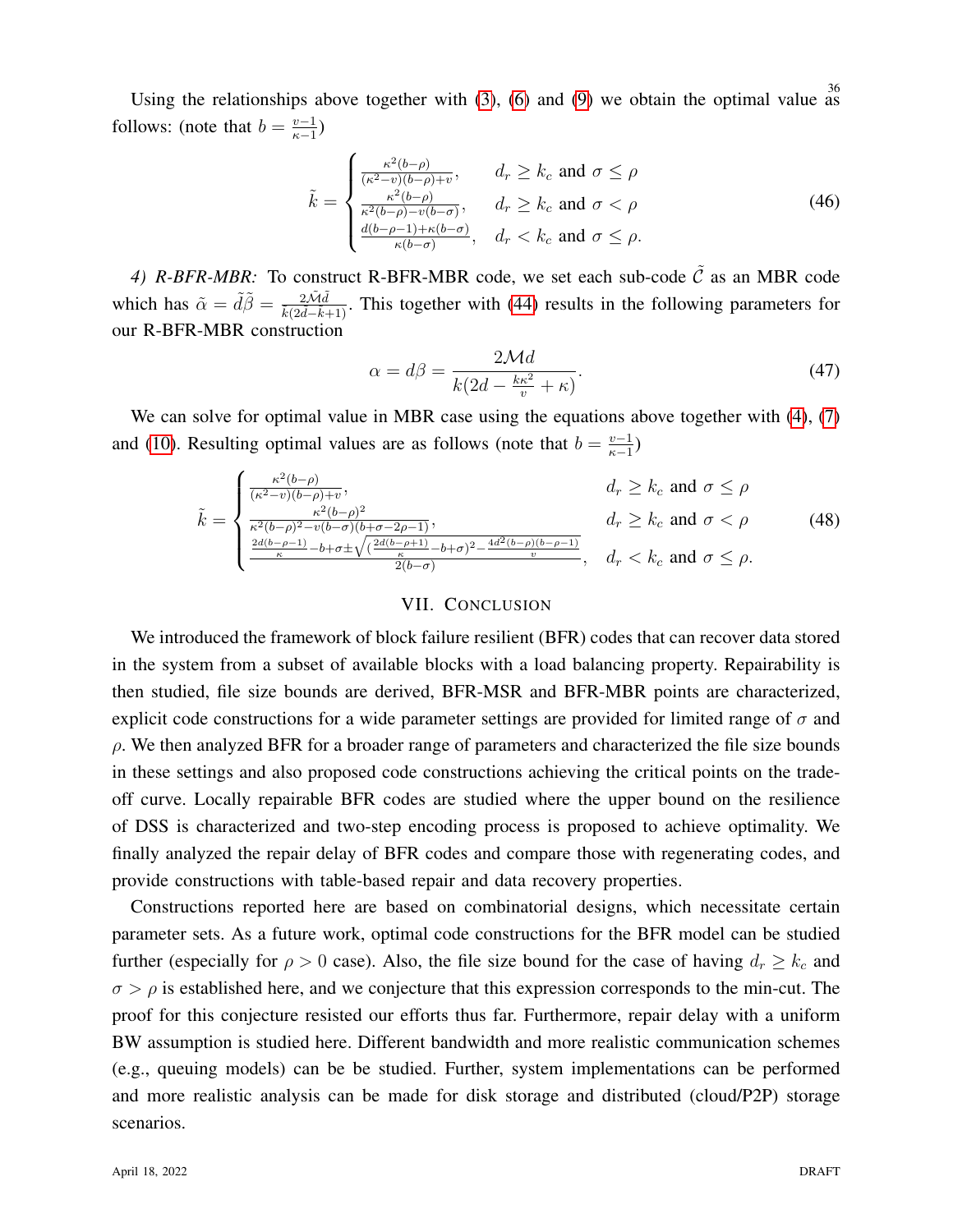#### **REFERENCES**

- <span id="page-36-0"></span>[1] A. G. Dimakis, P. B. Godfrey, Y. Wu, M. J. Wainwright, and K. Ramchandran, "Network coding for distributed storage systems," *IEEE Trans. Inf. Theory*, vol. 56, no. 9, pp. 4539–4551, Sep. 2010.
- <span id="page-36-1"></span>[2] I. Tamo, Z. Wang, and J. Bruck, "Zigzag codes: MDS array codes with optimal rebuilding," *IEEE Trans. Inf. Theory*, vol. 59, no. 3, pp. 1597–1616, Mar. 2013.
- <span id="page-36-13"></span>[3] K. V. Rashmi, N. B. Shah, and P. V. Kumar, "Optimal exact-regenerating codes for distributed storage at the MSR and MBR points via a product-matrix construction," *IEEE Trans. Inf. Theory*, vol. 57, no. 8, pp. 5227–5239, Aug. 2011.
- <span id="page-36-14"></span>[4] D. Papailiopoulos, A. Dimakis, and V. Cadambe, "Repair optimal erasure codes through Hadamard designs," *IEEE Trans. Inf. Theory*, vol. 59, no. 5, pp. 3021–3037, May 2013.
- [5] A. G. Dimakis, K. Ramchandran, Y. Wu, and C. Suh, "A survey on network codes for distributed storage," *Proc. IEEE*, vol. 99, no. 3, pp. 476–489, Mar. 2011.
- <span id="page-36-11"></span>[6] Y. Wu, R. Dimakis, and K. Ramchandran, "Deterministic regenerating codes for distributed storage," in *Proc. 45th Annual Allerton Conference on communication, control and computing*, Monticello, IL, Sep. 2007.
- <span id="page-36-12"></span>[7] Y. Wu, "Existence and construction of capacity-achieving network codes for distributed storage," *IEEE Journal on Selected Areas in Communications*, vol. 28, no. 2, pp. 277–288, Feb. 2010.
- <span id="page-36-2"></span>[8] V. Cadambe, C. Huang, and J. Li, "Permutation code: Optimal exact-repair of a single failed node in MDS code based distributed storage systems," in *Proc. 2011 IEEE International Symposium on Information Theory (ISIT 2011)*, Saint Petersburg, Russia, Jul. 2011.
- <span id="page-36-3"></span>[9] P. Gopalan, C. Huang, H. Simitci, and S. Yekhanin, "On the locality of codeword symbols," *IEEE Trans. Inf. Theory*, vol. 58, no. 11, pp. 6925–6934, Nov. 2012.
- <span id="page-36-18"></span>[10] D. S. Papailiopoulos and A. G. Dimakis, "Locally repairable codes," in *Proc. 2012 IEEE International Symposium on Information Theory (ISIT 2012)*, Boston, MA, Jul. 2012.
- <span id="page-36-15"></span>[11] F. Oggier and A. Datta, "Self-repairing homomorphic codes for distributed storage systems," in *Proc. 2011 IEEE INFOCOM*, Shanghai, China, Apr. 2011.
- <span id="page-36-10"></span>[12] A. S. Rawat, O. O. Koyluoglu, N. Silberstein, and S. Vishwanath, "Optimal locally repairable and secure codes for distributed storage systems," *IEEE Trans. Inf. Theory*, vol. 60, no. 1, pp. 212–236, Jan. 2014.
- <span id="page-36-17"></span>[13] N. Prakash, G. Kamath, V. Lalitha, and P. Kumar, "Optimal linear codes with a local-error-correction property," in *Proc. 2012 IEEE International Symposium on Information Theory (ISIT 2012)*, Boston, MA, Jul. 2012.
- <span id="page-36-16"></span>[14] C. Huang, M. Chen, and J. Li, "Pyramid codes: Flexible schemes to trade space for access efficiency in reliable data storage systems," in *Proc. 2007 Sixth IEEE International Symposium on Network Computing and Applications (IEEE NCA07)*, Cambridge, MA, Jul. 2007.
- [15] G. M. Kamath, N. Prakash, V. Lalitha, and P. V. Kumar, "Codes with local regeneration," *CoRR*, vol. abs/1211.1932, Nov. 2012.
- <span id="page-36-19"></span>[16] G. M. Kamath, N. Silberstein, N. Prakash, A. S. Rawat, V. Lalitha, O. O. Koyluoglu, P. V. Kumar, and S. Vishwanath, "Explicit MBR all-symbol locality codes," in *Proc. 2013 IEEE International Symposium on Information Theory (ISIT 2013)*, Istanbul, Turkey, Jul. 2013.
- [17] A. Wang and Z. Zhang, "Repair locality with multiple erasure tolerance," *IEEE Trans. Inf. Theory*, vol. 60, no. 11, pp. 6979–6987, Nov 2014.
- <span id="page-36-4"></span>[18] A. S. Rawat, D. S. Papailiopoulos, A. G. Dimakis, and S. Vishwanath, "Locality and availability in distributed storage," *CoRR*, vol. abs/1402.2011, Feb. 2014.
- <span id="page-36-5"></span>[19] M. Sathiamoorthy, M. Asteris, D. Papailiopoulos, A. G. Dimakis, R. Vadali, S. Chen, and D. Borthakur, "XORing elephants: Novel erasure codes for big data," *Proc. VLDB Endow.*, vol. 6, no. 5, pp. 325–336, Mar. 2013.
- <span id="page-36-6"></span>[20] C. Huang, H. Simitci, Y. Xu, A. Ogus, B. Calder, P. Gopalan, J. Li, and S. Yekhanin, "Erasure coding in Windows azure storage," in *Proc. USENIX Annual Technical Conference*, Boston, MA, Jun. 2012.
- <span id="page-36-7"></span>[21] S. Ghemawat, H. Gobioff, and S.-T. Leung, "The Google file system," in *Proc. Nineteenth ACM Symposium on Operating Systems Principles*, Bolton Landing, NY, Oct. 2003.
- <span id="page-36-8"></span>[22] D. Ford, F. Labelle, F. I. Popovici, M. Stokely, V.-A. Truong, L. Barroso, C. Grimes, and S. Quinlan, "Availability in globally distributed storage systems," in *Proc. 9th USENIX Symposium on Operating Systems Design and Implementation*, Vancouver, BC, CA, Oct. 2010.
- <span id="page-36-9"></span>[23] Y. Ishai, E. Kushilevitz, R. Ostrovsky, and A. Sahai, "Batch codes and their applications," in *Proc. Thirty-sixth Annual ACM Symposium on Theory of Computing*, Chicago, IL, Jun. 2004.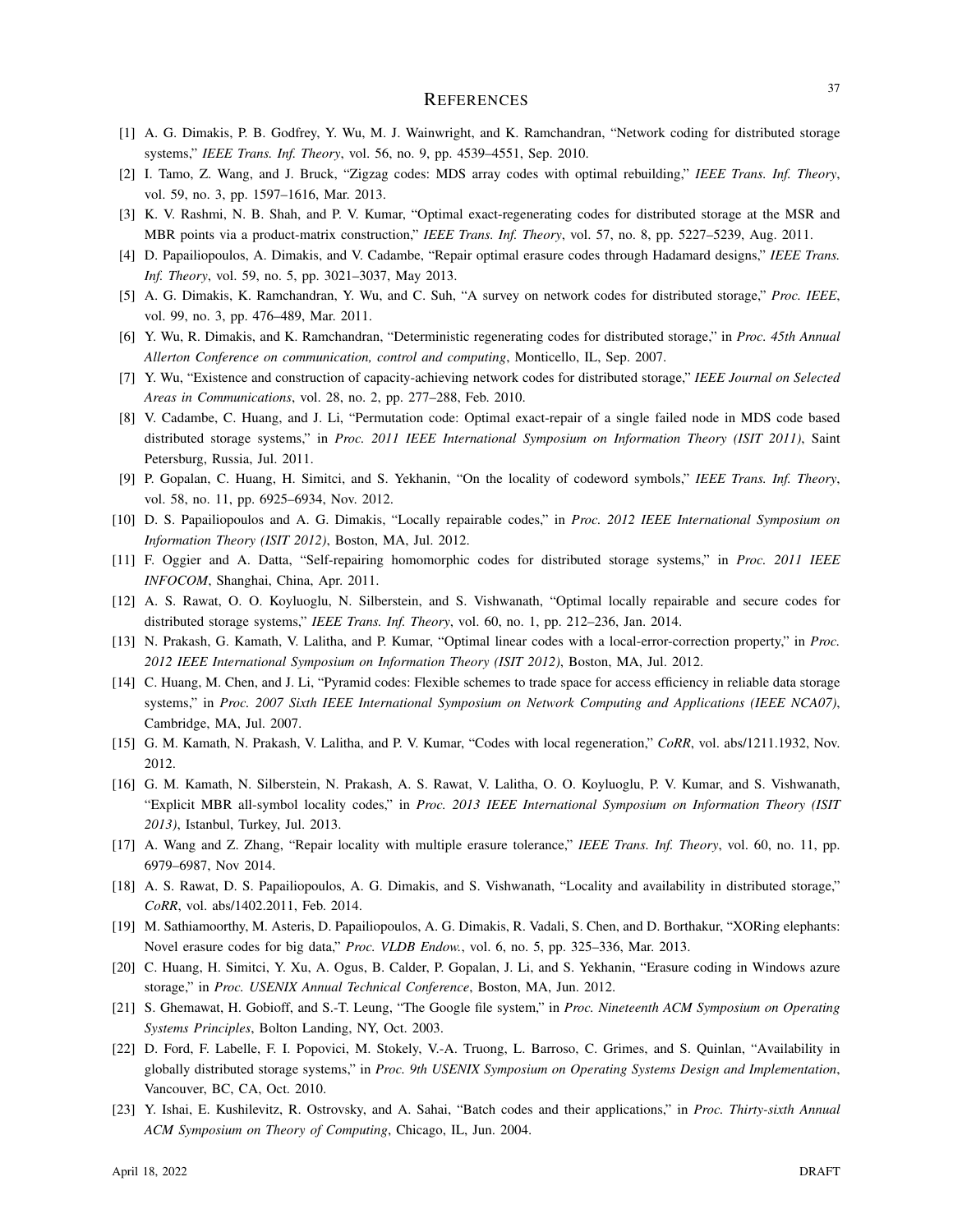38

- <span id="page-37-0"></span>[24] K. V. Rashmi, N. B. Shah, and P. V. Kumar, "Enabling node repair in any erasure code for distributed storage," in *Proc. 2011 IEEE International Symposium on Information Theory (ISIT 2011)*, Saint Petersburg, Russia, Jul. 2011.
- <span id="page-37-1"></span>[25] S. El Rouayheb and K. Ramchandran, "Fractional repetition codes for repair in distributed storage systems," in *Proc. 48th Annual Allerton Conference on communication, control and computing*, Monticello, IL, Sep. 2010.
- <span id="page-37-2"></span>[26] C. Tian, B. Sasidharan, V. Aggarwal, V. A. Vaishampayan, and P. Vijay Kumar, "Layered, exact-repair regenerating codes via embedded error correction and block designs," *CoRR*, vol. abs/1408.0377, Aug. 2014.
- [27] O. Olmez and A. Ramamoorthy, "Fractional repetition codes with flexible repair from combinatorial designs," *IEEE Trans. Inf. Theory*, vol. 62, no. 4, pp. 1565–1591, April 2016.
- <span id="page-37-3"></span>[28] N. Silberstein and T. Etzion, "Optimal Fractional Repetition Codes Based on Graphs and Designs," *IEEE Trans. Inf. Theory*, vol. 61, no. 8, pp. 4164–4180, Aug 2015.
- <span id="page-37-4"></span>[29] G. M. Kamath, N. Prakash, V. Lalitha, and P. V. Kumar, "Codes With Local Regeneration and Erasure Correction," *IEEE Trans. Inf. Theory*, vol. 60, no. 8, pp. 4637–4660, Aug 2014.
- <span id="page-37-5"></span>[30] I. Tamo and A. Barg, "A Family of Optimal Locally Recoverable Codes," *IEEE Trans. Inf. Theory*, vol. 60, no. 8, pp. 4661–4676, Aug 2014.
- <span id="page-37-6"></span>[31] M. Blaum, J. Hafner, and S. Hetzler, "Partial-MDS codes and their application to RAID type of architectures," *IEEE Trans. Inf. Theory*, vol. 59, no. 7, pp. 4510–4519, July 2013.
- <span id="page-37-7"></span>[32] M. Blaum and J. S. Plank, "Construction of two SD codes," *CoRR*, vol. abs/1305.1221, May 2013.
- <span id="page-37-8"></span>[33] B. Gaston, J. Pujol, and M. Villanueva, "A realistic distributed storage system: the rack model," *CoRR*, vol. abs/1302.5657, Feb. 2013.
- <span id="page-37-9"></span>[34] N. Prakash, V. Abdrashitov, and M. Medard, "The storage vs repair-bandwidth trade-off for clustered storage systems," ´ *CoRR*, vol. abs/1701.04909, Jan. 2017.
- <span id="page-37-10"></span>[35] F. J. MacWilliams and N. J. A. Sloane, *The theory for error-correcting codes*. North-Holland, 1977.
- <span id="page-37-12"></span>[36] N. Silberstein, A. S. Rawat, and S. Vishwanath, "Error resilience in distributed storage via rank-metric codes," in *Proc. 50th Annual Allerton Conference on communication, control and computing*, Monticello, IL, Oct. 2012.
- <span id="page-37-13"></span>[37] ——, "Error-Correcting Regenerating and Locally Repairable Codes via Rank-Metric Codes," *IEEE Trans. Inf. Theory*, vol. 61, no. 11, pp. 5765–5778, Nov 2015.
- <span id="page-37-14"></span>[38] O. Koyluoglu, A. Rawat, and S. Vishwanath, "Secure cooperative regenerating codes for distributed storage systems," *IEEE Trans. Inf. Theory*, vol. 60, no. 9, pp. 5228–5244, Sep. 2014.
- <span id="page-37-15"></span>[39] G. Calis and O. O. Koyluoglu, "A general construction for pmds codes," *IEEE Communications Letters*, vol. PP, no. 99, pp. 1–4, Nov. 2016.
- <span id="page-37-16"></span>[40] T. Ho, M. Medard, R. Koetter, D. R. Karger, M. Effros, J. Shi, and B. Leong, "A random linear network coding approach to multicast," *IEEE Trans. Inf. Theory*, vol. 52, no. 10, pp. 4413–4430, Oct. 2006.
- <span id="page-37-17"></span>[41] E. M. Gabidulin, "Theory of codes with maximum rank distance," *Problemy Peredachi Informatsii*, vol. 21, no. 1, pp. 3–16, 1985.
- <span id="page-37-18"></span>[42] G. Calis and O. O. Koyluoglu, "Repairable block failure resilient codes," in *Proc. 2014 IEEE International Symposium on Information Theory (ISIT 2014)*, Honolulu, HI, Jul. 2014.
- <span id="page-37-19"></span>[43] D. R. Stinson, *Combinatorial designs: construction and analysis*. Springer, 2004.

## <span id="page-37-11"></span>APPENDIX A

## CONCATENATED GABIDULIN AND MDS CODING

Set  $K = (b - \rho)k_c$ , and consider data symbols  $\{u_0, \ldots, u_{K-1}\}.$ 

- Use  $[N = K + \rho k_c, K, D]$  Gabidulin code to encode  $\{u_0, \ldots, u_{K-1}\}\$  to length-N codeword  $(x_1, \ldots, x_N)$ . That is  $(x_1, \ldots, x_N) = (f(g_1), \ldots, f(g_N))$ , where the linearized polynomial  $f(g) = u_0 g^{[0]} + \cdots + u_{K-1} g^{[K-1]}$  is constructed with N linearly independent, over  $\mathbb{F}_q$ , generator elements  $\{g_1, \ldots, g_N\}$  each in  $\mathbb{F}_{q^M}$ ; and its coefficients are selected by the length-K input vector. We represent this operation by writing  $x = uG_{MRD}$ .
- Split resulting N symbols  $\{x_1, \ldots, x_N\}$  into b blocks each with  $k_c$  symbols. We represent this operation by double indexing the codeword symbols, i.e.,  $x_{i,j}$  is the symbol at block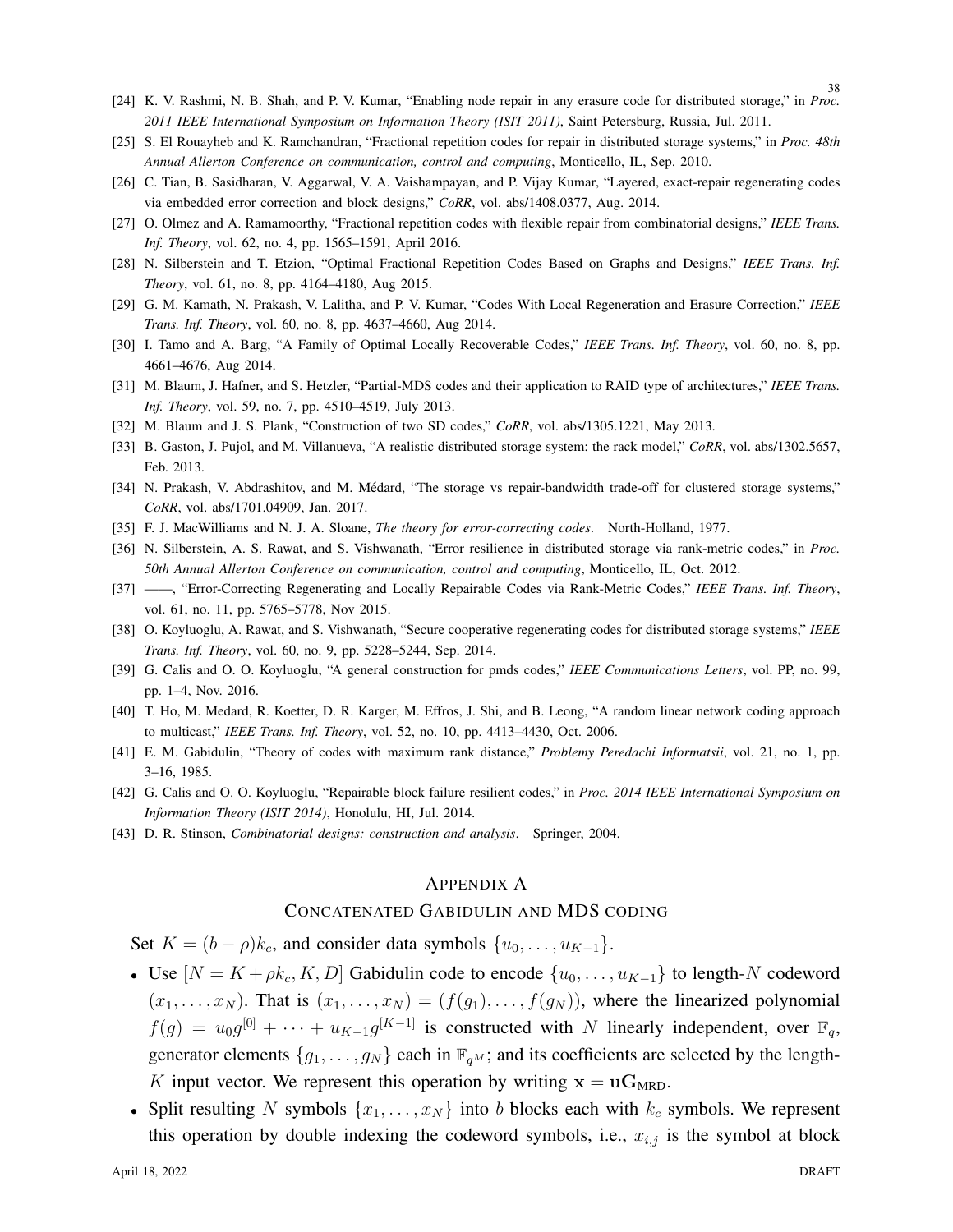<span id="page-38-1"></span>1: Set  $\mathcal{B}_0^* = \emptyset$  and  $i = 1$ 2: while  $H(c(\mathcal{B}_{i-1}^*)) < \mathcal{M}$  do 3: Pick a coded local group  $\mathbf{c}_i \notin \mathcal{B}_{i-1}^*$  s.t.  $|\mathcal{B}_i \setminus \mathcal{B}_{i-1}^*| \ge \rho_L$ 4: if  $H(c(\mathcal{B}_{i-1}^*), c(\mathcal{B}_i)) < \mathcal{M}$  then 5: set  $\mathcal{B}_i^* = \mathcal{B}_{i-1}^* \cup \mathcal{B}_i$ 6: **else if**  $H(c(\mathcal{B}_{i-1}^*), c(\mathcal{B}_i)) \geq \mathcal{M}$  and  $\exists \mathcal{B}_i^{\prime}$  s.t.  $\mathcal{B}_i^{\prime} = \arg \max_{\mathcal{B}_i^{\prime} \subset \mathcal{B}_i} H(c(\mathcal{B}_{i-1}^*), c(\mathcal{B}_i^{\prime})) < \mathcal{M}$  then 7: set  $\mathcal{B}_i^* = \mathcal{B}_{i-1}^* \cup \mathcal{B}_i'$ 8: end if 9:  $i = i + 1$ 10: end while 11: Output:  $\mathcal{B}^* = \mathcal{B}_{i-1}^*$ 

Fig. 11: Construction of a set  $\mathcal{B}^*$  with  $H(\mathbf{c}(\mathcal{B}^*)) < \mathcal{M}$  for BFR-LRC

i and j for  $i = 1, \ldots, b$ ,  $j = 1, \ldots, k_c$ . We also denote the resulting sets with the vector notation,  $x_{i,1:k_c} = (x_{i,1}, x_{i,2}, \ldots, x_{i,k_c})$  for block *i*.

• Use an  $[n = c, k = k_c, d]$  MDS array code for each block to construct additional parities. Representing the output symbols as  $y_{i,1:c}$  we have  $y_{i,1:c} = x_{i,1:k,c}G_{MDS}$  for each block i, where  $G_{\text{MDS}}$  is the encoding matrix of the MDS code over  $\mathbb{F}_q$ . For instance, if a systematic code is used,  $\mathbf{x}_{i,1:k_c}$  is encoded into the vector  $\mathbf{y}_{i,1:n} = (x_{i,1}, \ldots, x_{i,k_C}, p_{i,1}, \ldots, p_{i,c-k_c})$  for each block  $i = 1, \ldots, b$ .

In the resulting code above if one erases  $\rho$  blocks and any  $c - k_c$  symbols from the remaining blocks, the remaining  $(b-\rho)k_c$  symbols form linearly independent evaluations of the underlying linearized polynomial which can be decoded due to to the Gabidulin code from which the data symbols can be recovered and hence, by re-encoding, the pre-erasure of the version of the system can be recovered.

## <span id="page-38-0"></span>APPENDIX B

## PROOF OF THEOREM [34](#page-25-1)

*Proof.* In order to get an upper bound on the resilience of an BFR-LRC, the definition of resilience given in [\(28\)](#page-24-1) is utilized similar to proof in [\[9\]](#page-36-3), [\[10\]](#page-36-18). We iteratively construct a set  $\mathcal{B}^* \subset \mathcal{B}$  so that  $H(c(\mathcal{B}^*)) < \mathcal{M}$ . The algorithm is presented in Fig. [11.](#page-38-1) Let  $b_i$  and  $h_i$  represent the number of blocks and entropy included at the end of the  $i$ -th iteration. We define the following:

<span id="page-38-2"></span>
$$
b_i = |\mathcal{B}_i^*| - |\mathcal{B}_{i-1}^*| \le b_L, \tag{49}
$$

$$
h_i = H(\mathbf{c}(\mathcal{B}_i^*)) - H(\mathbf{c}(\mathcal{B}_{i-1}^*)) \le K_L.
$$
 (50)